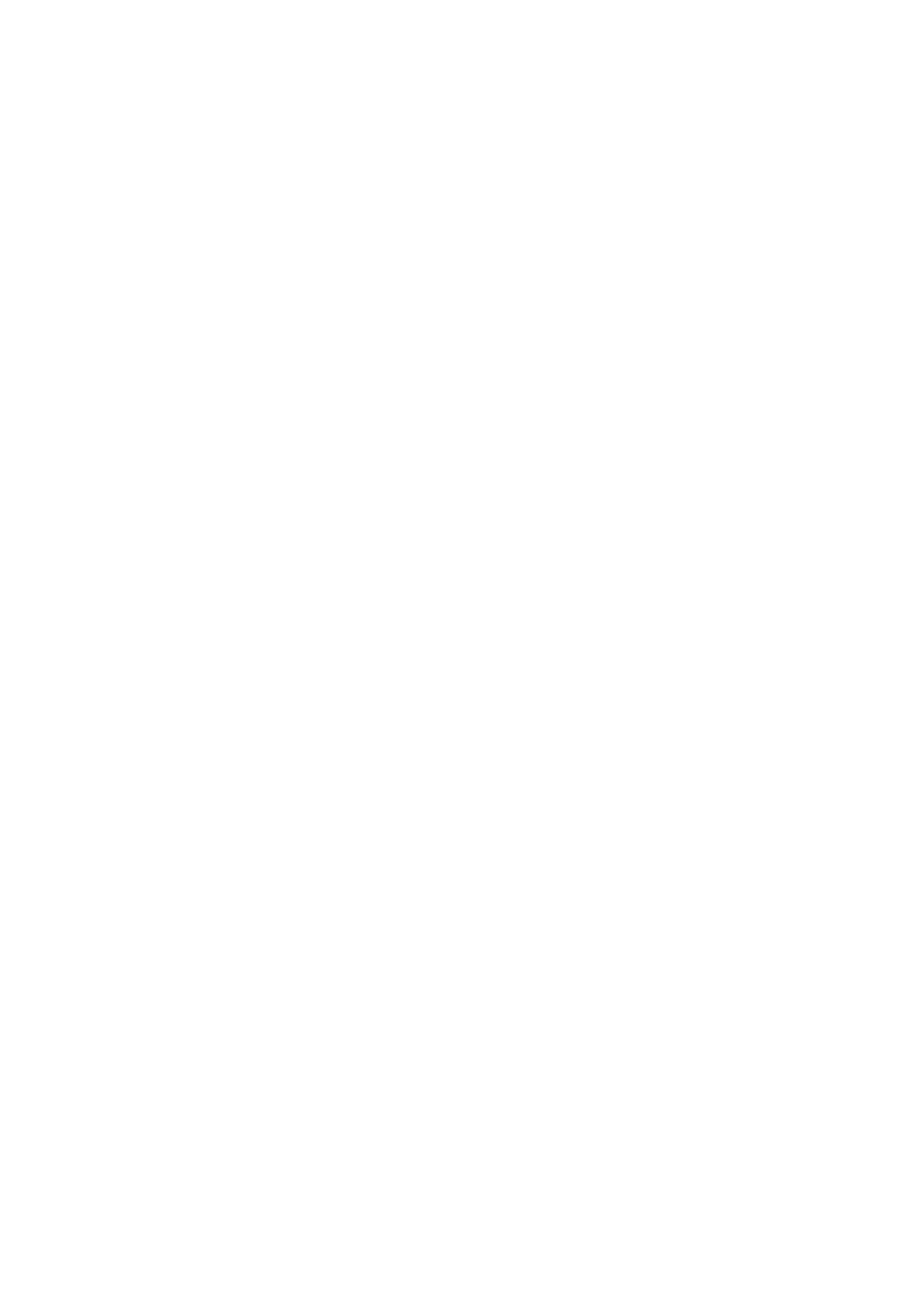## **The Authors**

#### **David Hawtin**

David is Hon Assistant Bishop in Sheffield Diocese, having retired as Bishop of Repton in 2006.

He worked ecumenically in the North East – in parishes and as full time Ecumenical Officer (1967-92) – and in the East Midlands, as Archdeacon and Bishop (1992-2006). He has served on national ecumenical bodies, and on their local unity groups (1986- 2015), including committees drafting the Church of England's original Ecumenical Canons (1985-89). He attended WCC Consultations at Bossey on Eucharist and Ministry (1987, 1989). He was Consultant to the Methodist/Anglican Panel for Unity-in-Mission (2009-2015).

#### **Roger Paul**

Roger was the Church of England's National Ecumenical Officer for England with the Council for Christian Unity (2008-1998). Before taking up this work, he was in parish ministry in Coventry (1981- 1985), Warwickshire (1985-1998) and Cumbria (1998-2008).

*LEP train illustration on the front cover © Frank Fisher, formerly the Officer of Cambridgeshire Ecumenical Council, now retired to Somerset, used with permission.*

*© Archbishops' Council 2012 This edition © Archbishops' Council 2020*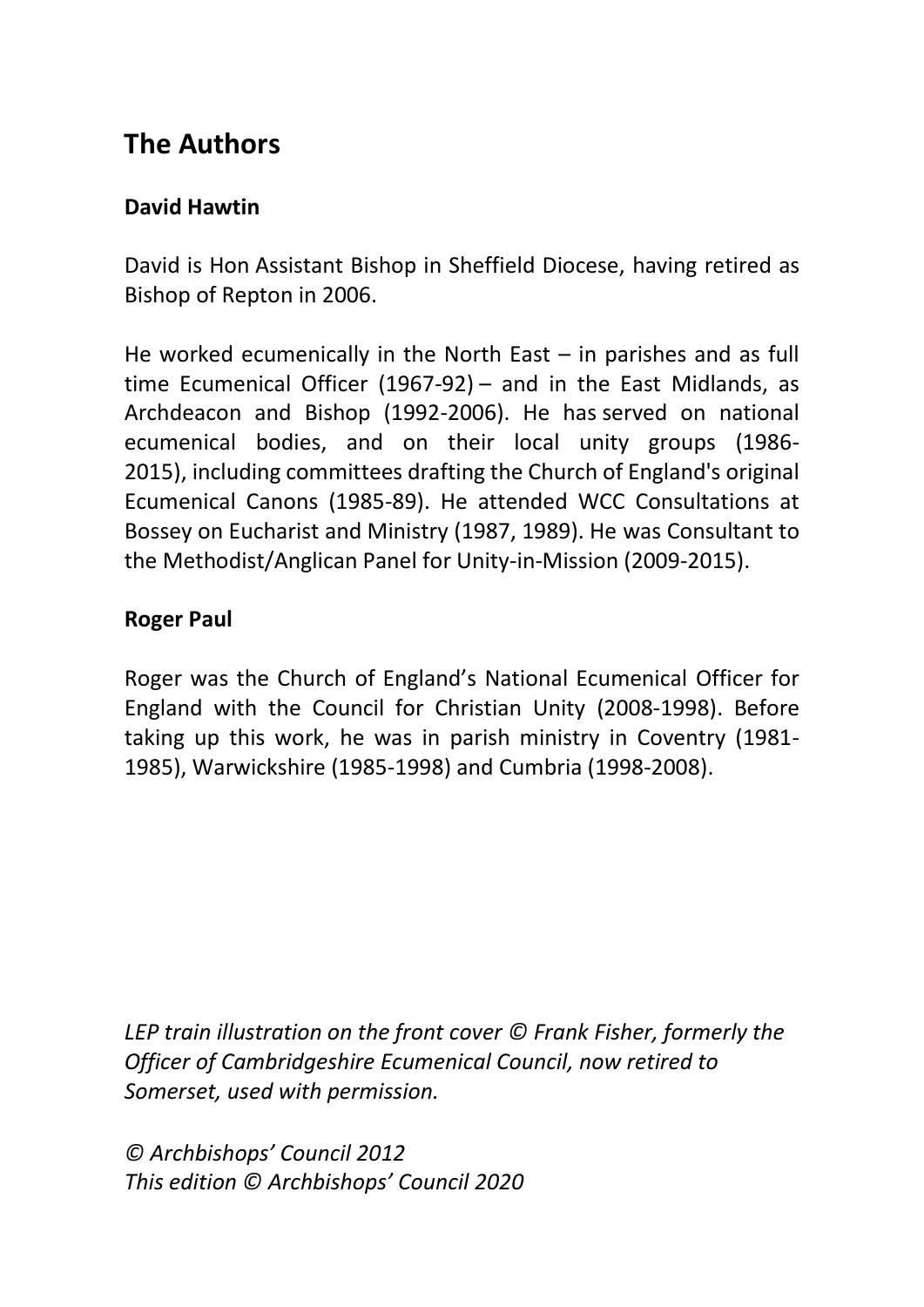## **Commendations**

Appreciation of the present depends on understanding the past. That is particularly true of English ecumenism which is the child of vision and accident in equal quantities. The vision was of a united church by Easter 1980 and the anticipation of that locally in Areas of Ecumenical Experiment; the accident the collapse of the national aspiration in a series of agonisingly close decisions in the councils of the churches.

This paper lays out the history of local ecumenism with welcome clarity. Alongside that it offers a level-headed analysis of the significant contribution that Anglican leaders have given to the ecumenical movement. Equally significantly, it illustrates the ways in which the church has handled its own complex ecumenical relationships, and shaped its own legislation to respond to the evolving nature of the ecumenical challenge.

Although the paper inevitably has an Anglican audience in mind, it offers a singularly valuable resource to all who seek to make sense of English ecumenism and be open in the future to the ways in which the people of God seek to respond to Christ's prayer that they may all be one.

The Revd Dr David Cornick General Secretary 2008-2018 Churches Together in England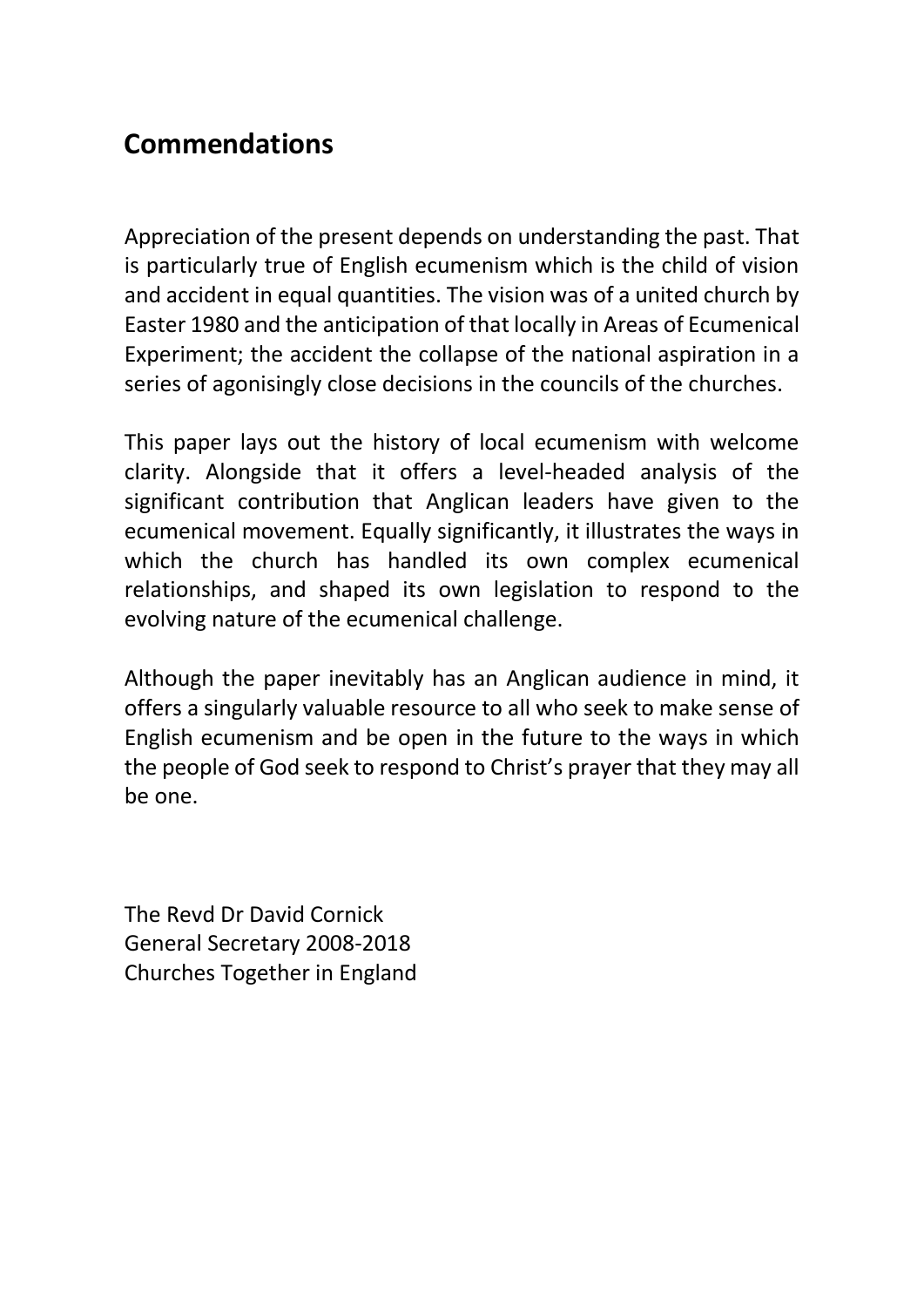It is important to pass on stories of how and why we got to where we are if we are to understand ourselves and find direction for the future. Don't be put off by the many acronyms – GLU; CCLEPE; CTBI; AEE – nor by the details of ecumenical canons, nor the legislation for the sharing of church buildings. Behind all of this bureaucratic language is the story of passionate ecumenists like Oliver Tomkins, Cyril Bowles, John Hapgood, who guided the Church of England to form closer relationships with other Christian communities for the sake of mission. Behind the detail is the experience too of many local Christians who knew that it was better and more credible together, a more faithful response to Jesus' prayer that we might all be one, and who were not afraid to move into new partnerships and covenanted forms of living. This is a story of Christians trying to live locally as 'the all in that place', showing that it is possible to overcome past divisions and live ahead of their national and world Communions, sharing gifts of ordained and lay ministries, offering and receiving eucharistic hospitality, and going out from the eucharist to live and work together . But this story also raises questions. How are we to move from sharing ministry to a fully reconciled ministry, beyond eucharistic hospitality to a fully reconciled life? And what would it take to be the 'all in each place' linked to the 'all in every place', in continuity with Christians down the ages? Is there a shared vision of visible unity that makes sense of these on- the- way- steps recorded in the story told in these pages? And what is the next step on the journey of reconciliation?

We owe David Hawtin and Roger Paul a debt of gratitude for telling this story in such detail. It is an important record for those who live in local ecumenical partnerships and covenants, those who minister in ecumenical contexts, those training on ecumenical courses, who are the natural leaders of tomorrow's ecumenical advance. And it is important for the next generation of those entrusted with a special ministry of unity, the bishops and leaders of the churches, as they guide us on the next stage of the ecumenical journey.

Mary Tanner, President for Europe 2006-2013 World Council of Churches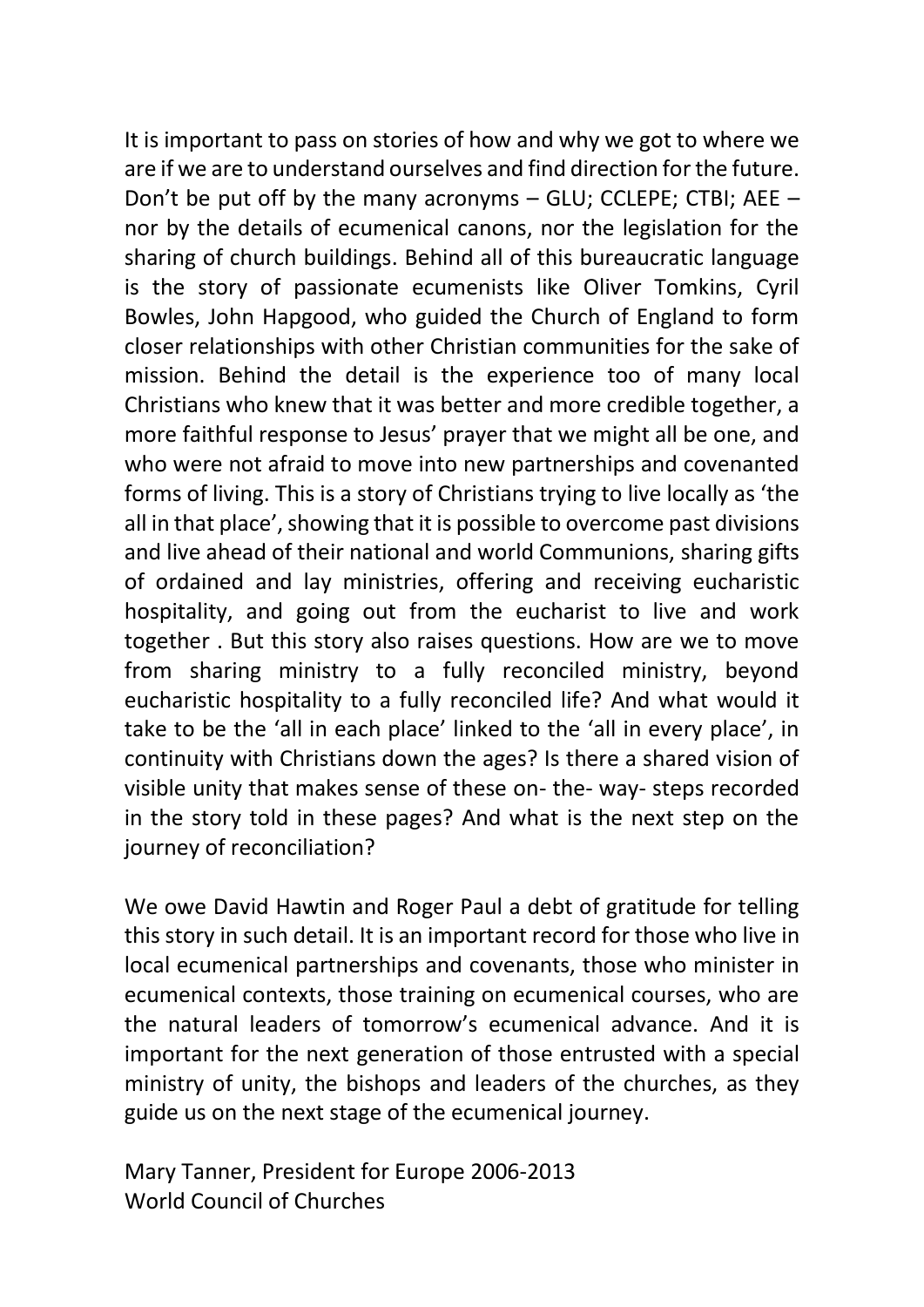## **Introduction**

1. The aim is to tell the story of Local Ecumenical Partnerships (LEPs), primarily in a chronological order, but also with a gathering of some material under specific headings, and ending with three Reflections and three Challenges. It is written from a Church of England perspective, but in a way that seeks to be of use to ecumenical partners.

2. Local Ecumenical Partnerships and local ecumenism have benefitted from leadership across all the Churches and at every point of the Church's life, in parishes and villages, across counties and in towns such as Milton Keynes, Telford and Washington. Bishops have been part of that leadership along with national officers and ecumenical officers. For the Church of England, these include: Oliver Tomkins, Bishop of Bristol; Cyril Bowles, Bishop of Derby; Philip Goodrich, Bishop of Worcester; David Brown, Bishop of Guildford; John Habgood, Archbishop of York; David Tustin, Bishop of Grimsby; Barry Rogerson, Bishop of Bristol; Michael Doe, Bishop of Swindon; and David Hawtin, Bishop of Repton, and Keith Huxley, Derek Palmer, Martin Reardon, Dame Mary Tanner, David Goldie, Clive Price, Terry Garley and many more. Good leaders continue to emerge. A key role has been played by those who have been willing to engage with the details and issues bubbling up from LEPs, and to be open to the views and feelings of ecumenical colleagues – encounters not without cost.

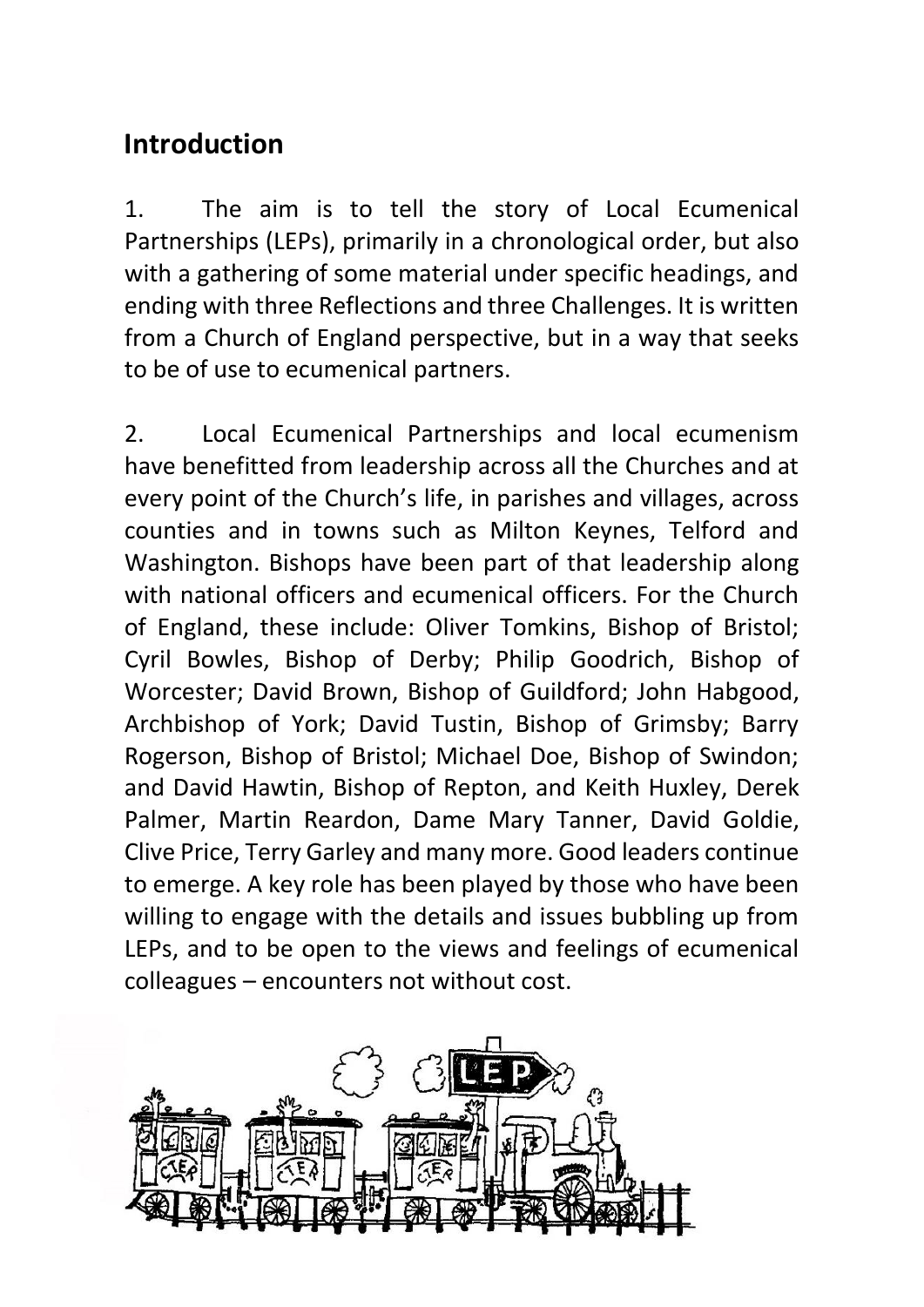# **The Beginning of the Story**

#### *From the founding of the British Council of Churches 1942 to 1963*

4. Encouraged by the leadership of Archbishop William Temple, the British Council of Churches (BCC) was founded in 1942, with 16 member churches plus several interdenominational agencies. It was set up after the style of the proposed World Council of Churches (WCC) (founded finally in 1948)<sup>i</sup> and brought together different areas of work. The Roman Catholic Church, perhaps the largest even at that time in Britain, was never a member of the BCC.

5. The BCC was initially involved in the rebuilding of the nation and of Europe after the Second World War, and in the 50's was especially concerned with problems that Africa was facing, and with social issues and youth. At the local level, local councils of churches<sup>ii</sup>, emerging after the 1910 Edinburgh Conference (the first were established in Bolton and Manchester in 1917, and St Albans in 1918), were expanding, encouraged by a BCC paper in 1944. There were 126 in 1946 rising to 300 by 1960. Their focus was on education and social concerns, and, with the development of the Faith and Order movement from 1927, on seeking the unity of the Church.

6. One of the challenges for the churches in post-war Britain at this time was to do with mission to the new areas of housing development which were being planned and built around almost every major city. The proposed new towns were a particular challenge in this respect. Sometimes these plans only allowed space for one church site. There was a growing sense that in responding to this challenge the churches would be more effective if they were to work together. According to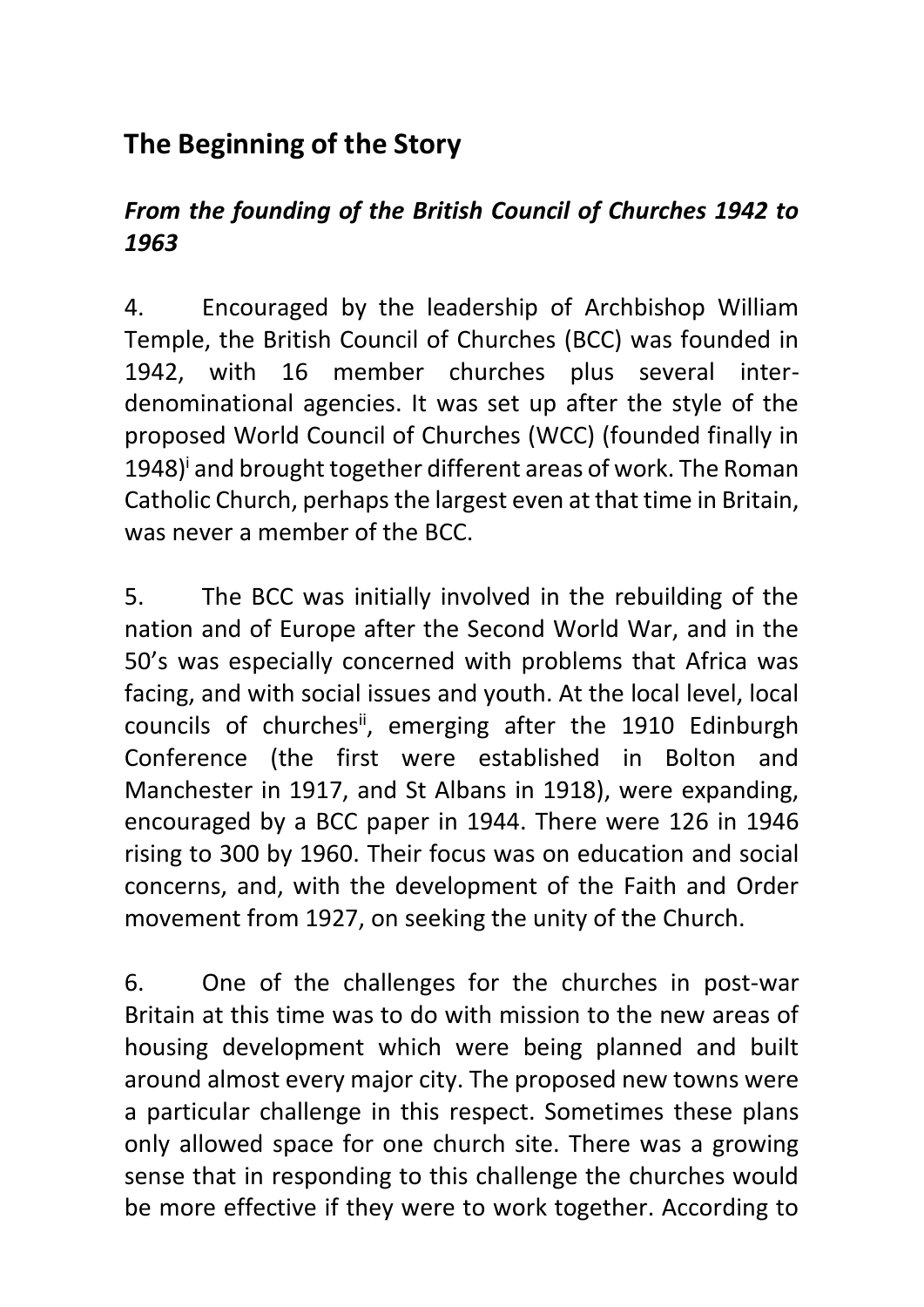the Register of Local Ecumenical Partnerships held by Churches Together in England, the earliest example of a local ecumenical partnership involving the Church of England still in operation is at Hart Plain, Waterlooville, near Portsmouth, where the Church of England and the Methodist Church have been sharing ministry and congregational life since 1962.

7. Another focus of the BCC was in relation to the WCC. The first annual BCC Swanwick Conference took place at Whitsun, 1954. Its aim was to develop the understanding and raise the enthusiasm of local leaders and was linked with world-wide preparations for the Second Assembly of the WCC at Evanston, Illinois.

## *The Nottingham Faith and Order Conference 1964*

8. It was in this context that the BCC Nottingham Faith and Order Conference met in 1964, encouraged by the leadership of Oliver Tomkins, a champion of local ecumenism as Bishop of Bristol, who had vast experience of the World Council of Churches. More immediately, it followed on from the initial report of the Anglican/Methodist Conversations of 1963.

9. Two major directions of ecumenism were set at this conference.

10. The first major direction was to give approval to setting up locally 'areas of ecumenical experiment (AEEs)'. In giving its stamp of approval, the Nottingham Conference indicated how the unity of the church could be expressed at the local level. The early "Areas of Ecumenical Experiment" were mainly set up in the new housing developments and new towns, where united congregations, bringing together Christians from a variety of traditions, were the most obvious and effective means of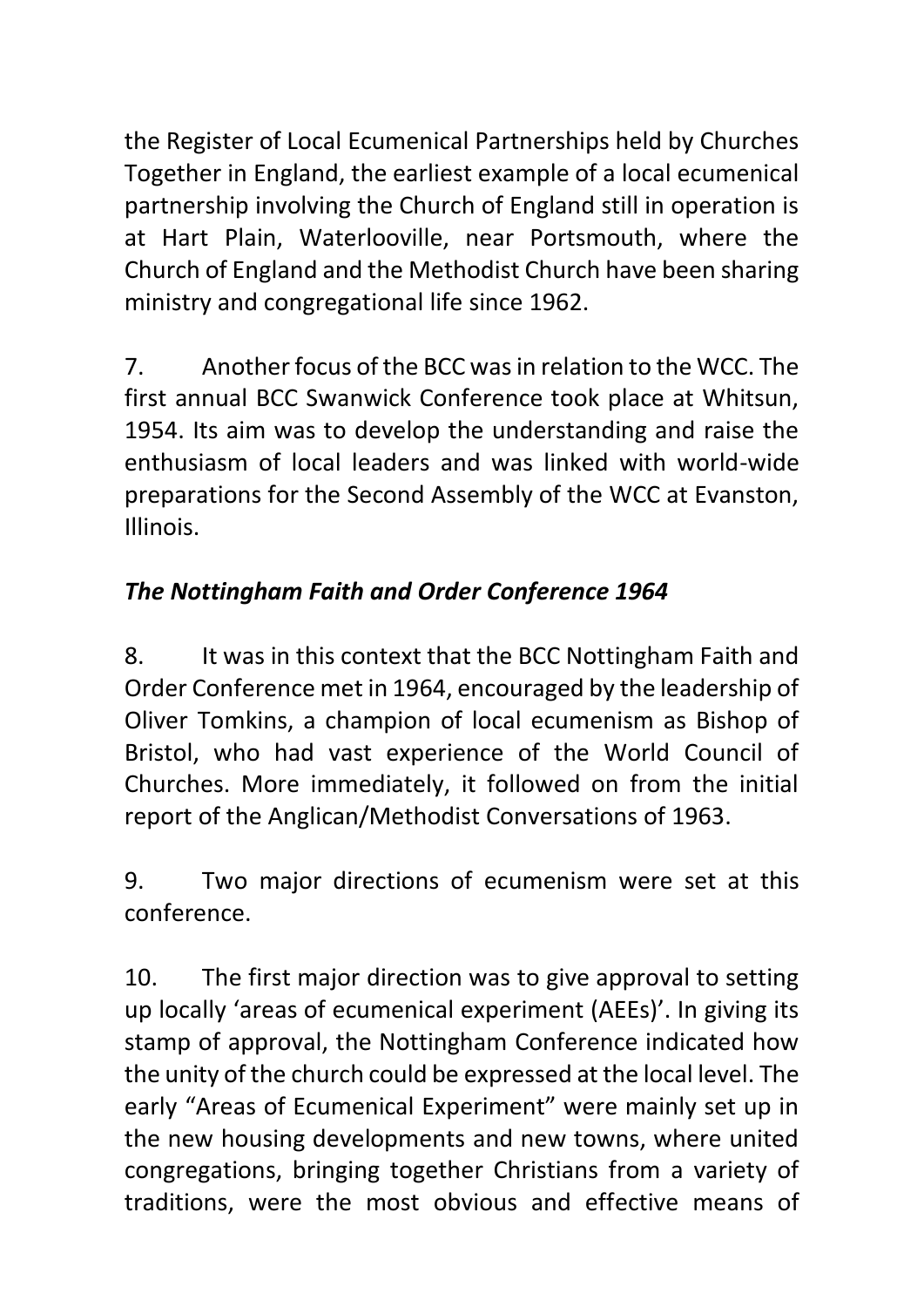churching these areas. They were seen by some as being in the vanguard of the movement towards the unity of the church, which was coming soon. The experience in these experiments in forging local structures would help the churches nationally in their quest for unity. The resolution passed at Nottingham called upon the BCC's member churches:

*to designate areas of ecumenical experiment, at the request of local congregations or in new towns and housing areas. In such areas there should be experiment in ecumenical group ministries, in sharing buildings and equipment and in the development of mission.*iii

11. It is worth noting that existing local congregations, as well as new areas, were envisaged as being part of the experiment.

12. The second major direction in ecumenism to which the Nottingham Faith and Order Conference committed the BCC was to commit the Churches to work together for visible unity. This was seen in terms of a covenant, reconciling divided Churches, and expressing a shared commitment to unity, mission and renewal, each inseparable from the other. It was a vision for "all in each place" to act together in mission and service to the world, echoing the language of the 1961 Assembly of the World Council of Churches in New Delhi. The commitment to visible unity was expressed in these optimistic terms:

*to covenant together to work and pray for the inauguration of union, in appropriate groupings such as nations, by a date ... (which) ... we dare to hope should not be later than Easter Day 1980.*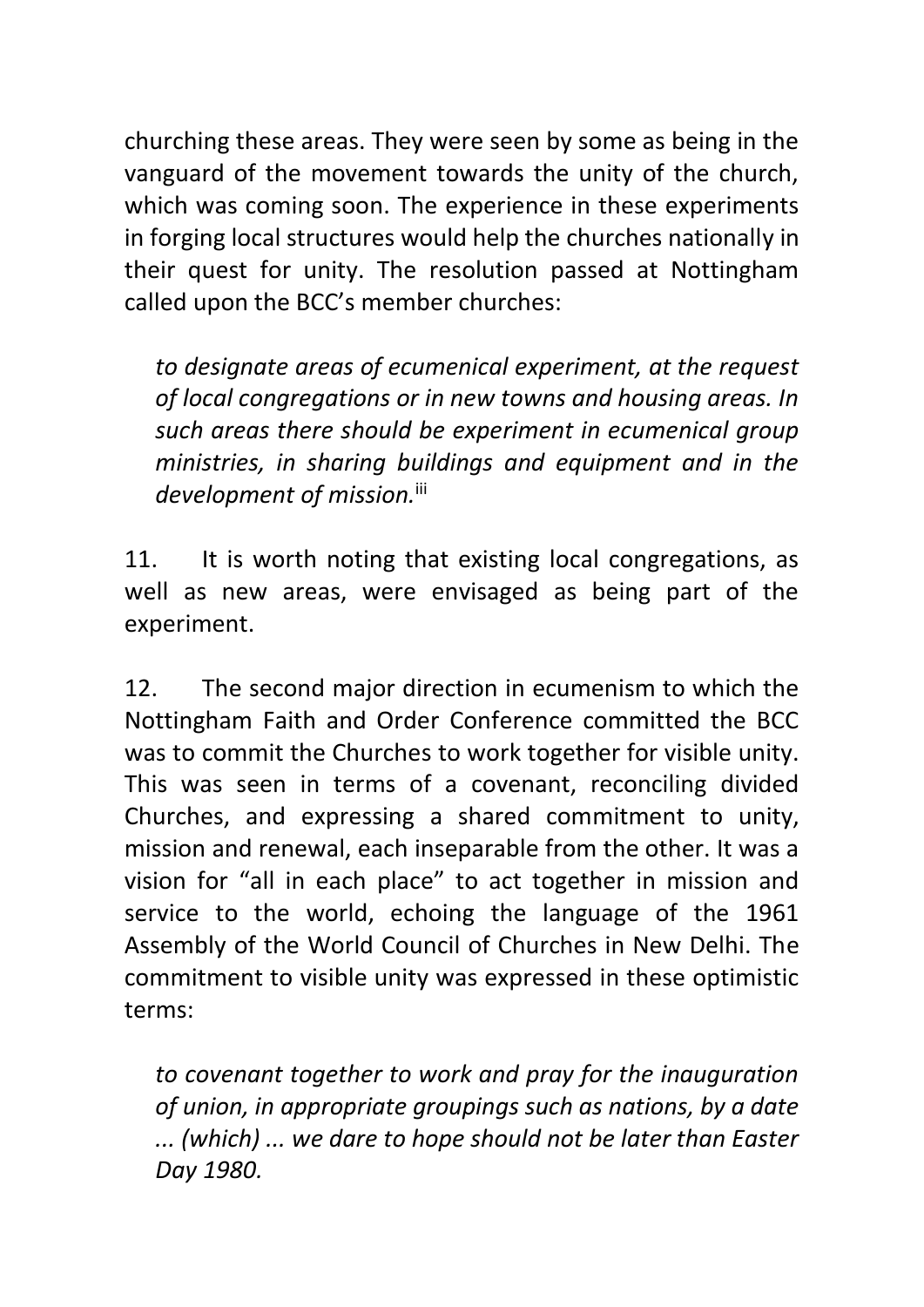13. In the early sixties, unity proposals were getting under way, reflecting the wider mood of reconciliation in post war Britain and a positive ecumenical mood, although progress towards unity appeared slow on a number of fronts. So this was a very courageous challenge, and one that has had far reaching effects.

#### *Unity talks: Failure and Success 1964 to 1972*

14. Anglican-Presbyterian conversations had begun in 1934, and had taken new steps in 1953. The final stage began in 1960. These conversations had yet to be tested in their constituent denominations and were proceeding tentatively.

15. Talks between the Church of England and the Methodist Church had begun in 1956 and had made sufficient progress to publish the report on their conversations in 1963, with a view to bring forward a scheme for uniting the two churches. The goal was 'one Church renewed for mission and service'. The Unity Commission was set up in 1965 to clarify and refine proposals, which led to the report: 'Towards Reconciliation' being published in 1967. One of its main proposals was for the Methodist Church to receive the historic episcopate.

16. The original scheme involved two stages. The first began with a central Service of Reconciliation with:

- a. Acts of Commitment
- b. Acts of reconciliation of members and
- c. Acts of integration of ministries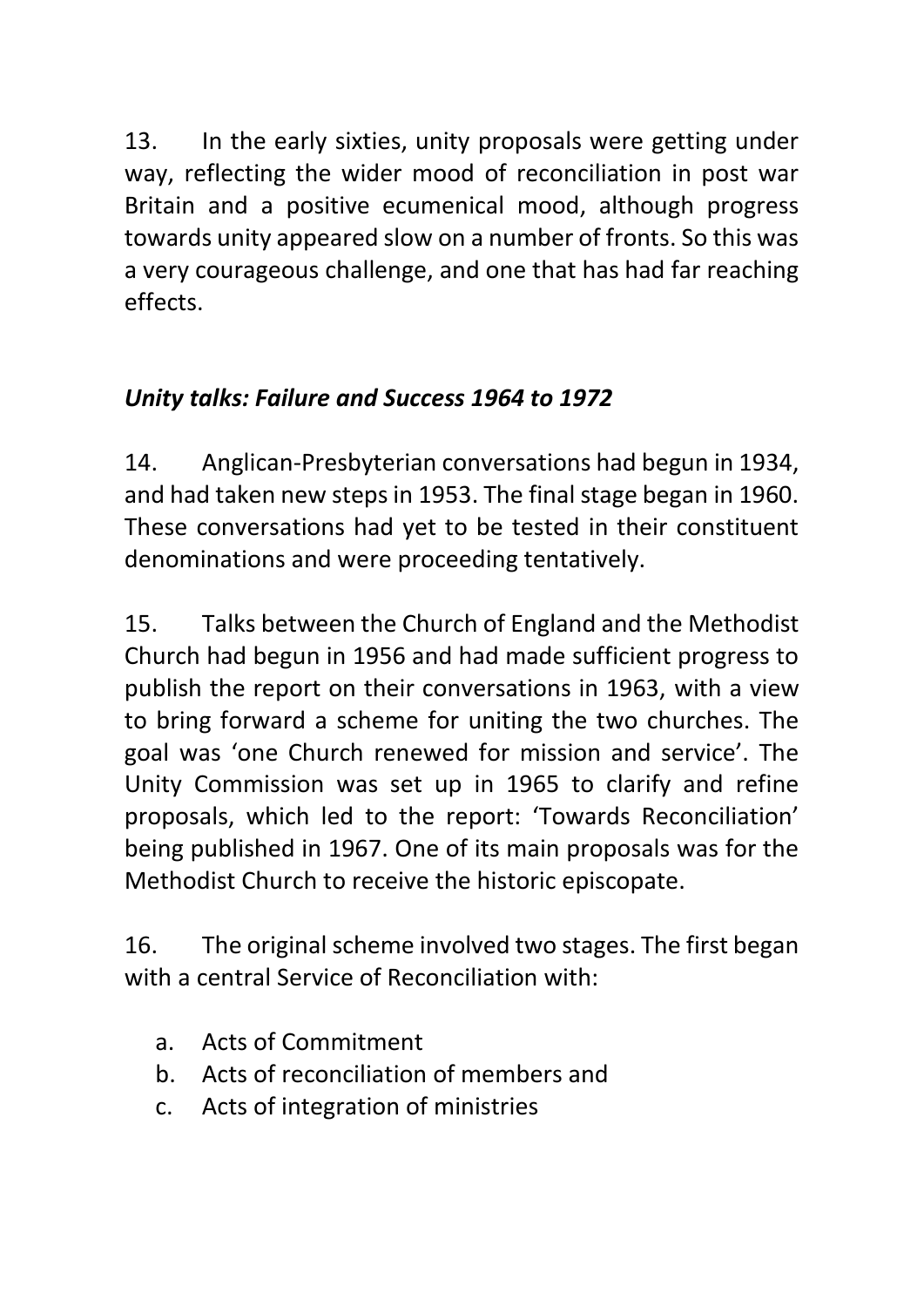17. A mutual laying on of hands between Church of England bishops and the representatives of the Methodist Church, in mutual recognition of the incompleteness of their ministries, and the gifts that each brought to the union, was originally envisaged, although this element was significantly revised by the final report<sup>iv</sup>. This was intended to result in the integration of ministries in the coming together of the Methodist Church and the Church of England. The second stage would go on to develop the structural unity of the two churches.

18. The proposals were passed in the Methodist Conference but failed to gain sufficient support in the Church of England's Church Assembly in 1969. Following the Synodical Government Act of 1970, the proposals were re-presented to the first meeting of General Synod in 1972. Here it failed to receive the required two thirds majority in the House of Clergy of the General Synod by seven votes. Many people were disappointed and hurt by this decision, although it must also be acknowledged there would have been significant disappointment and hurt the other way round if the proposals had gone through.

19. One unity scheme which did come to fruition in 1972 was the formation of the United Reformed Church by bringing together the Congregational and Presbyterian Churches. (Subsequently the Churches of Christ joined in 1981 and the Congregational Union of Scotland in 2000.) This happened shortly after the failure of the Methodist - Anglican Scheme, and lifted the ecumenical mood. However a significant number of Congregational Churches did not join the scheme, giving rise to the Congregational Federation.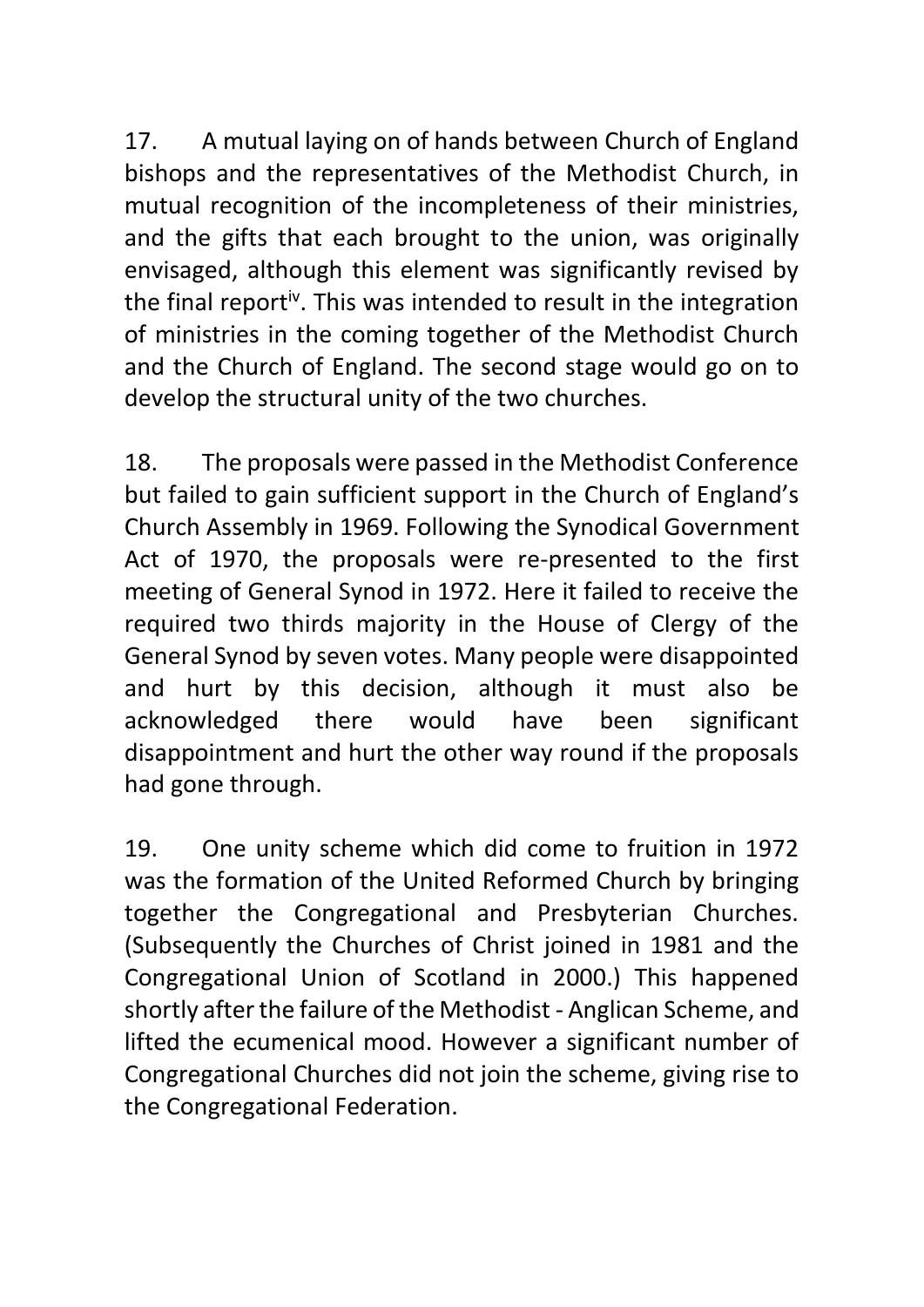#### *From Areas of Ecumenical Experiment to Local Ecumenical Projects 1964 to 1973*

20. In the early days, the Areas of Ecumenical Experiment (AEEs) were truly experimental. There were few guidelines, and there was no legal structure, certainly from the Church of England's point of view. Many of these experiments involved a number of churches sharing the same buildings for worship. To provide a legal basis for the sharing of church buildings in Areas of Ecumenical Experiment, in 1969, the churches promoted a bill in Parliament in order to authorize the sharing of church buildings. The result was the Sharing of Church Buildings Act (1969) which has been a powerful instrument in enabling local churches to work closely together.<sup>v</sup>

21. By 1973 many scores of AEEs had been established, and the British Council of Churches agreed that, because they were no longer experimental but a series of well-established 'lived experiences,' they should be renamed *'Local Ecumenical Projects.'* Perhaps this was also an implicit recognition that the road to a more integrated unity was going to be longer than previously imagined. It was at this point that the Consultative Committee for Local Ecumenical Projects in England (CCLEPE) was set up – with full Roman Catholic participation. The newly named 'LEPs' were still understood to be pointing forwards to 1980.

22. In its first decade, CCLEPE produced a steady stream of reports and documents. Throughout the 1970's and 1980's it was served by the BCC's Ecumenical Officer for England (the Revd John Nicholson followed by the Revd Hugh Cross). The officer provided a ready source of advice to LEPs, resourced the annual LEP Consultation, and with this experience of local ecumenism made significant input to the Ten Propositions and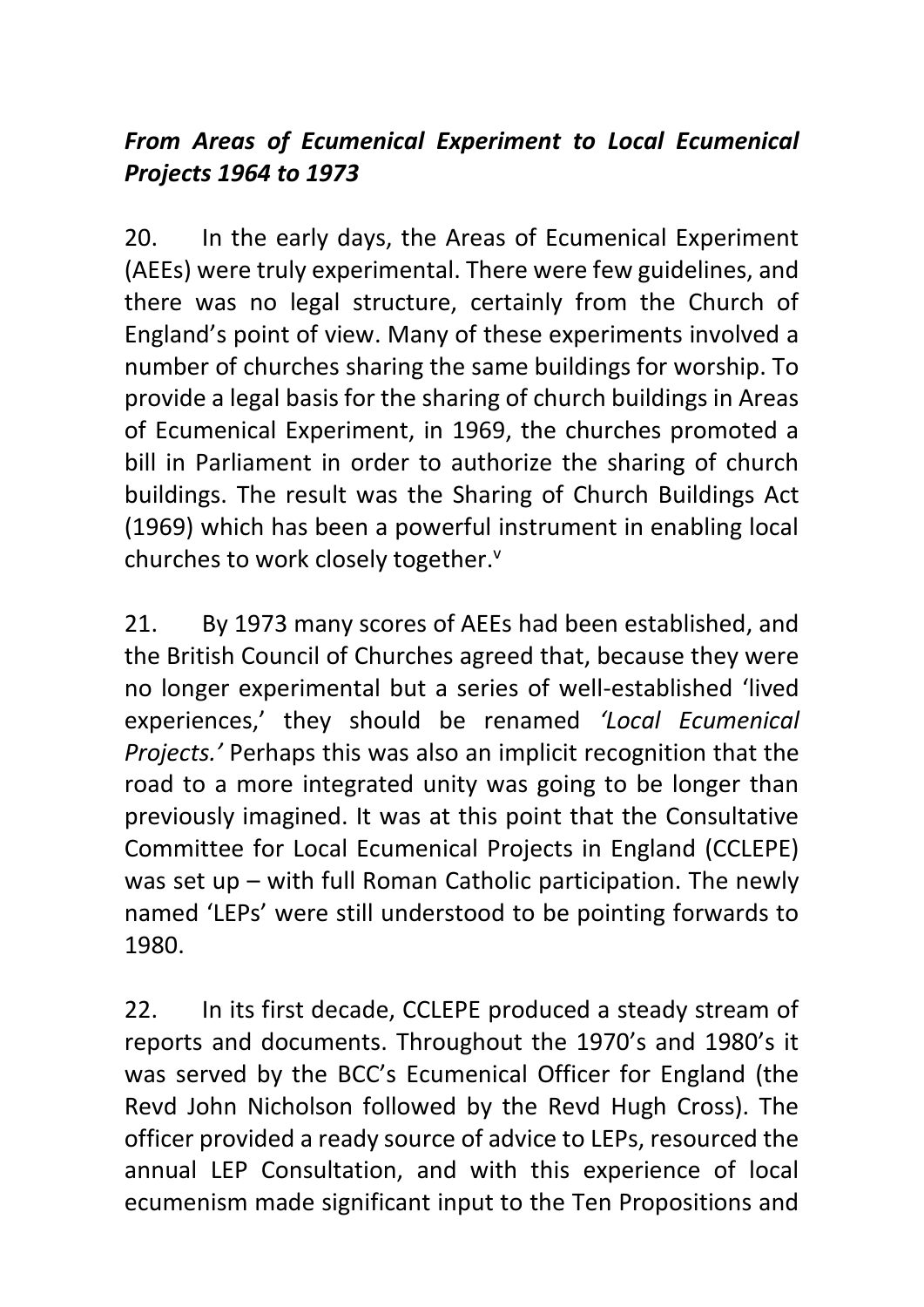the English Churches Covenant Proposal (1974 to 1982), and also to the Not Strangers But Pilgrims Inter-Church Process (1984 to 1990). In so doing local experience was linked to national proposals.

23. In 1975, CCLEPE produced its first set of Guidelines for LEPs<sup>vi</sup>, in which it developed the basis of much that is still relevant in the life of Local Ecumenical Projects, on matters of relations to the Sponsoring Body, church finance, ministry, Christian initiation and worship. LEPs were encouraged to be creative in the way they conducted their life, especially in the area of local church governance.

24. The single congregation LEP was at this time the dominant model, and this is still thought by some to be the only model of LEP. However, from the late 1960's, the number of LEPs for existing churches was growing. The single congregation model presented particular challenges which were addressed creatively at local level. CCLEPE encouraged local creativity, and drew on experience at local level in developing guidelines and examples of good practice. Some single congregation models expanded to include adjoining denominational churches (e.g. Washington).

## *The Ten Propositions and the English Churches Covenant 1974 to 1982*

25. The Churches Unity Commission was set up in the Autumn of 1974, after the establishment of the United Reformed Church and the failure of the Anglican - Methodist Unity Scheme in 1972. There were eight member churches of the Commission: Baptist, Church of England, Churches of Christ, Congregational Federation, Methodist Church, Moravian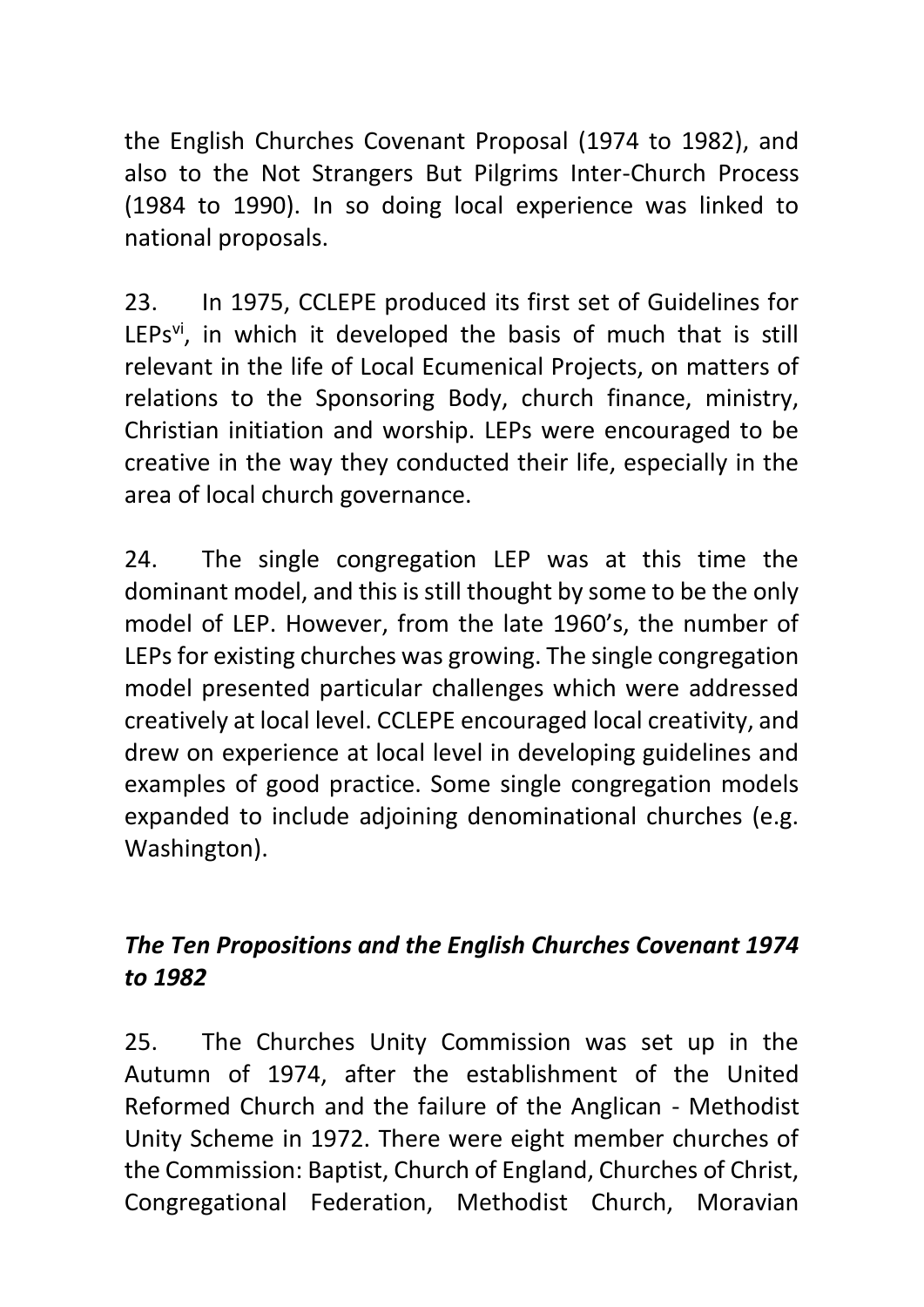Church, Roman Catholic Church and the United Reformed Church. In 1976 the Commission presented the Ten Propositions for response by the eight member churches.

26. The Churches Council for Covenanting was set up in 1978 to prepare the Covenant. Five of the original eight involved in the Churches Unity Commission were willing to go on to the next stage – these were the Church of England, the Churches of Christ, and the Methodist, Moravian, and United Reformed Churches. CCLEPE made an important contribution to the process, drawing upon LEP experience. Significantly, in its response to the Ten Propositions, the Roman Catholic Church encouraged the churches to take the process forward, although it could only endorse propositions 3, 8 and 9 as follows:

- *Proposition 3: We believe that this search (for visible unity) requires action both locally and nationally.*
- *Proposition 8: We agree to continue to give every possible encouragement to local ecumenical projects and to develop methods of decision making in common.*
- *Proposition 9: We agree to explore such further steps as will be necessary to make more clearly visible the unity of all Christ's people.*

27. By endorsing these three propositions the Roman Catholic Church gave support to the formation of local covenants. The Roman Catholic Church issued a paper encouraging this in 1978.

28. The English Churches Covenant was finally brought to the governing bodies of each church in 1982. The essential idea of the Covenant was to recognize that the churches needed time to grow together before a uniting of structures could happen. The Covenant was meant to provide a framework of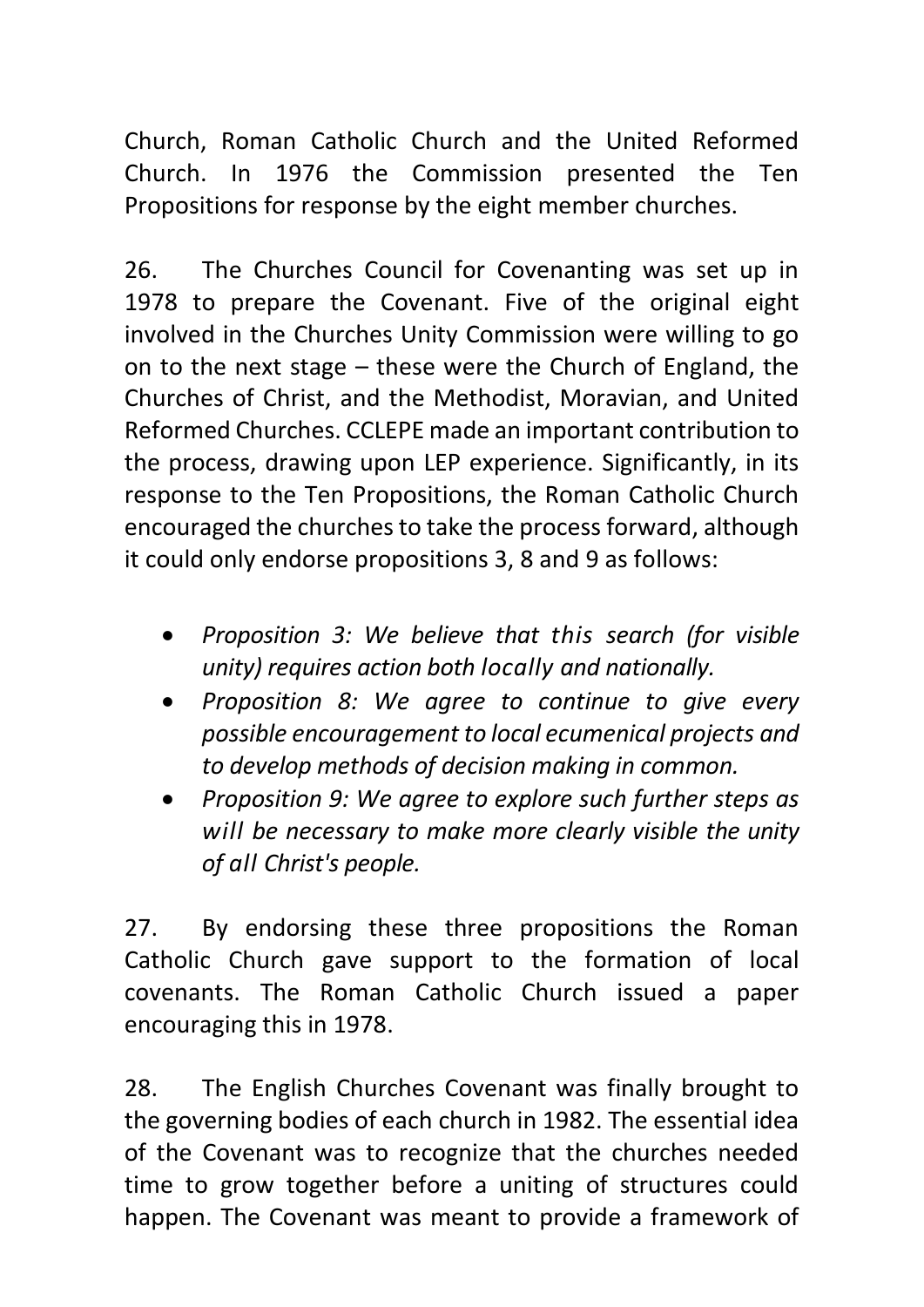commitment and sharing in church life, which would lead to mutual recognition of ministry, and gradual merging of structures. Each covenanting Church would have bishops, who would be consecrated in a covenant service. The proposal again failed in the House of Clergy of the General Synod of the Church of England, by a very narrow margin.

#### *Reflecting on 1942-1982*

29. 1982 marked a very significant ecumenical moment with LEPs growing and becoming wider than the single congregation model, but with no national unity scheme on offer, (firmly closing the door on the Nottingham Conference hopes of unity by 1980). Much of this frustration was voiced at the 1983 LEP Consultation, entitled *'Together into Tomorrow'*.

30. Two cracks on the ecumenical path were becoming increasingly visible – one relating to the British Council of Churches, and the other to the Church of England. Firstly, the structure of the BCC was such that while it was very effective at bringing together representatives of the member churches to make decisions, the governing bodies of the member churches did not need to take any notice of its decisions. The British Council of Churches had become another institution, increasingly felt to be over against the member churches – something which troubled the Church of England, and which would never be acceptable to the Roman Catholic Church, now looking for some way of being involved nationally. The result was that the BCC appeared to be bearing ecumenical fruit beyond what it was capable of delivering. Sometimes the churches wished to distance themselves from the BCC position on issues such as racism, apartheid, and sexual morality. To some extent, the Churches Unity Commission, despite having direct representation from the Churches, was caught up with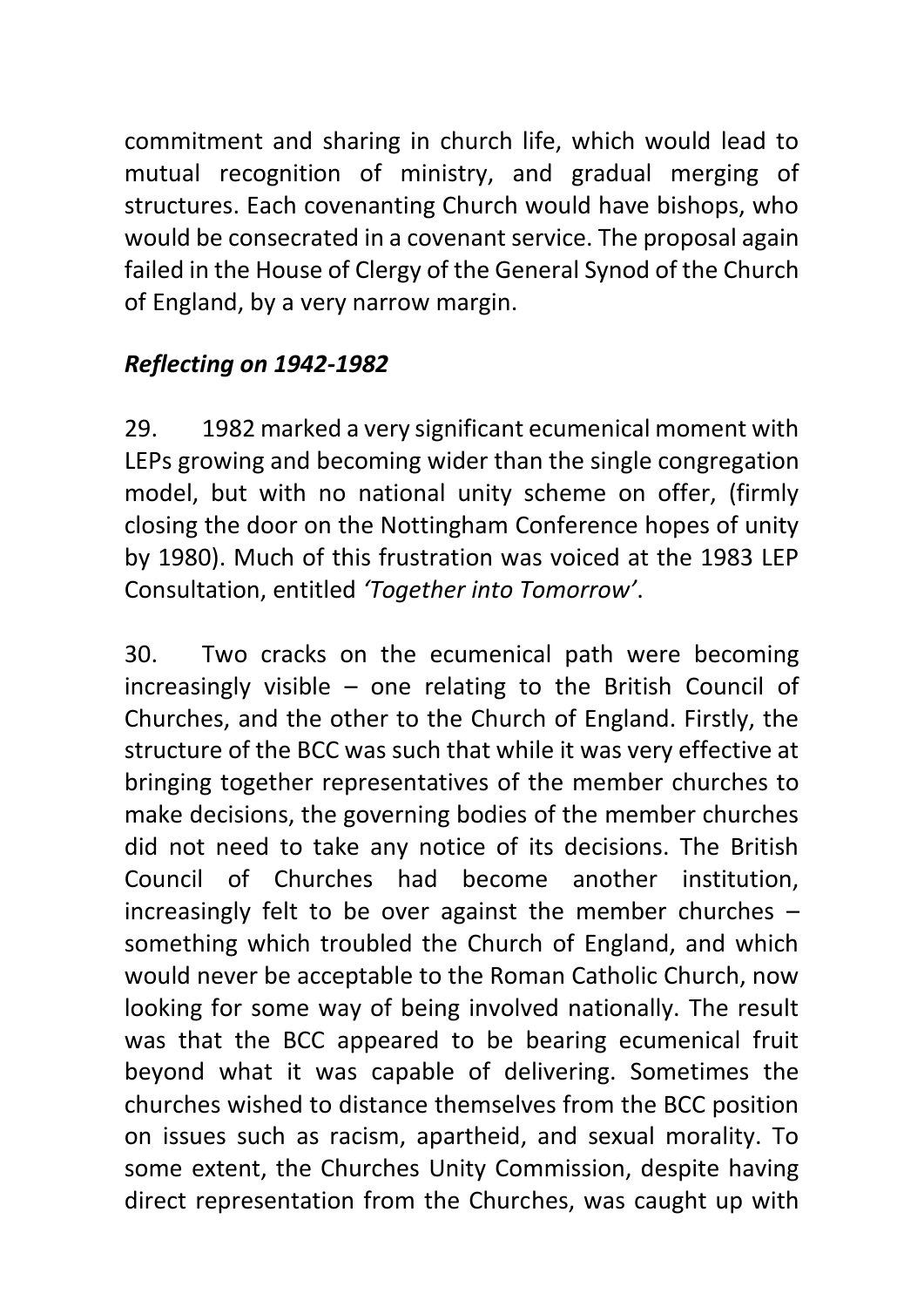this sense of gulf, along with a reluctance of some Churches to face the upheaval of changes for unity.

31. Secondly, Faith and Order issues were still very much in the hands of the governing bodies of the churches themselves, so that when matters as far reaching as the Anglican – Methodist unity scheme and the English Churches Covenant were brought to vote, underlying tensions within the churches, especially in the Church of England, were articulated. One thing that the rejection of these two schemes reveals about the Church of England is the complexity of its ecumenical relationships, a result of the different ecumenical affinities of different traditions within the Church of England. The failure of the two schemes to secure sufficient votes in General Synod, even by such narrow margins, enabled and required the Church of England to become more aware of its own complex identity. The challenge for the Church of England in its ecumenical relations is to acknowledge that no single tradition can claim to represent the Church of England. Since 1982, the aims of the Church of England's conversations with other churches have been refocused away from schemes for structural unity to the gradualist approach of unity by stages, of which the five agreements entered into by the Church of England since are examples.<sup>vii</sup>

32. The two major directions of ecumenism set at the Nottingham 1964 BCC Faith and Order Conference, first, to give approval to setting up "areas of local ecumenical experiment" and second to commit the churches to work together for visible unity, need to be seen in relation to each other. They both emerge out of an enthusiasm on the part of those present at Nottingham for the unity of the mainstream Protestant Churches and the Church of England. From the local perspective, the goal of tangible progress to union by 1980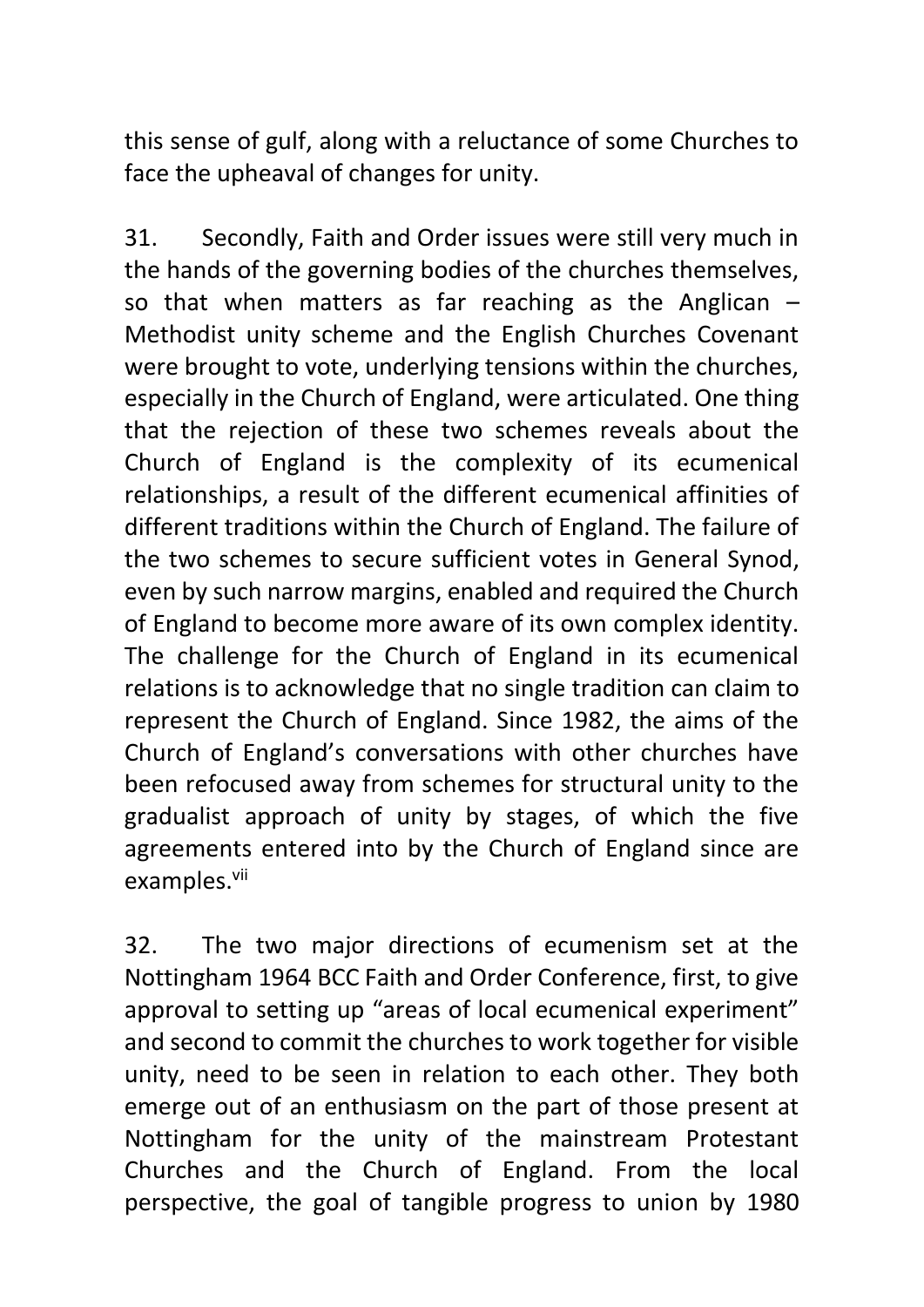provided a context in which Areas of Local Experiment could be given a rationale and connect them beyond the local. From the point of view of the national conversations, the Areas of Ecumenical Experiment/Local Ecumenical Projects, growing hugely in numbers, vili would indicate what local church life might be like in the hoped-for new dispensation, and also would indicate some of the many practical issues that would need to be resolved. From the beginning, the main emphasis, although not exclusively, in LEPs was to form united congregations and push at the boundaries of what was possible as far as they would go, including shared sacramental ministry and shared congregational life. This emphasis sought a national framework for visible unity, and would increasingly be in difficulty without it.

33. But there is a second, even more significant factor which shaped the character of these local projects: the absence of the Roman Catholic Church, both in the British Council of Churches, and from any direct involvement in the areas of ecumenical experiment. Both these absences were to change. At the time of the 1964 Nottingham conference, Vatican II was formulating *Unitatis Redintegratioix* (Decree on Ecumenism), in which the ecumenical aspirations and foundations of the Roman Catholic Church were being articulated. Effectively, *Unitatis Redintegratio* brought the Roman Catholic Church into the Ecumenical Movement, including the inception of the ARCIC process and the Roman Catholic Church's engagement in a number of other bilateral conversations. The inclusion of the Roman Catholic Church in CCLEPE in 1973 was another major step, which brought potential for a wider approach to local ecumenism. To have an ecumenical partner who has a distinctive vision of the goal of unity and also a different perspective on what is possible and desirable at local level meant that a critical edge was introduced into this new committee.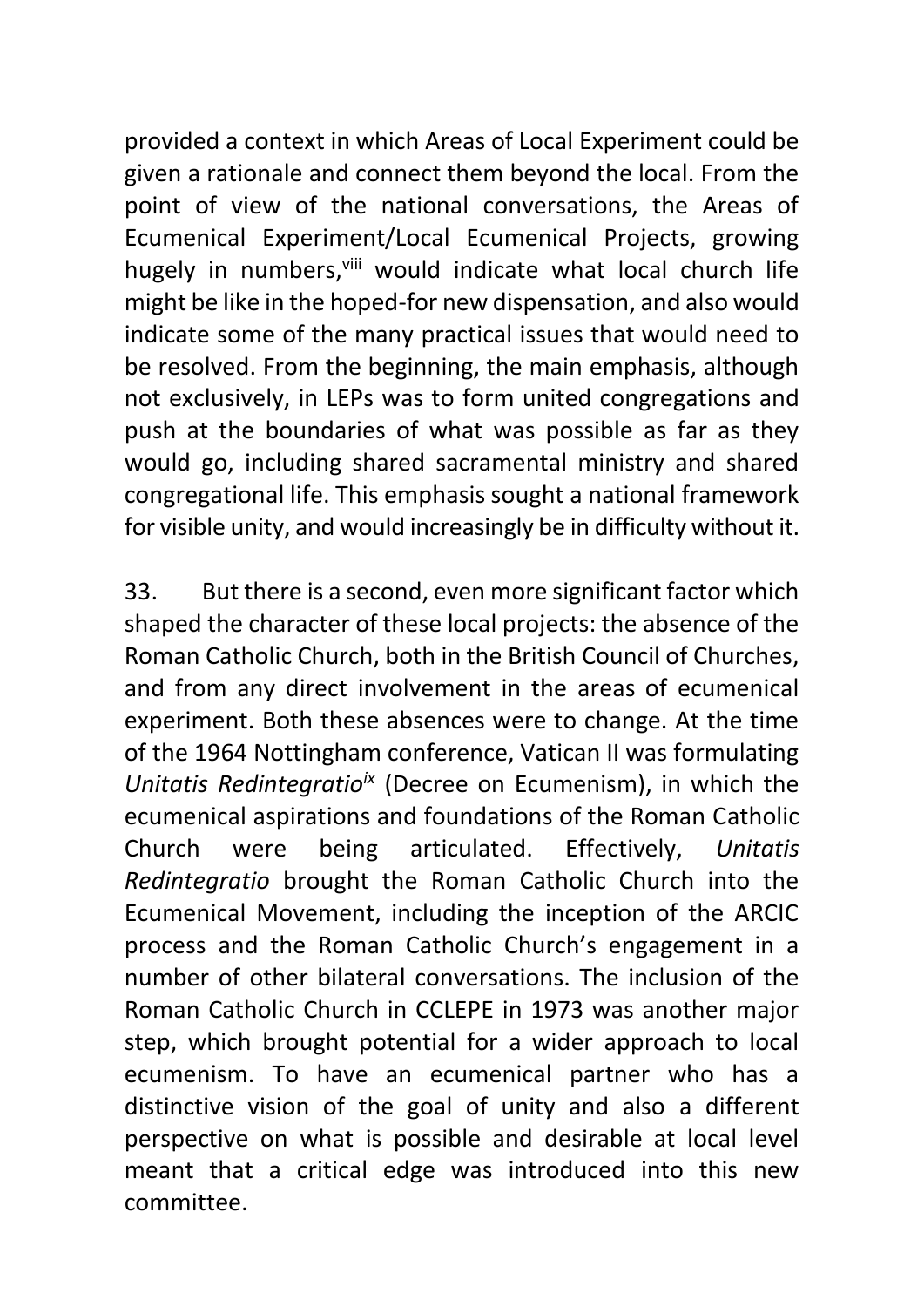#### *Local Ecumenism from 1982*

34. 1982 was a significant year, not only because it effectively brought an end to the English Churches Covenant proposals, but also because of the Pope John Paul II's visit to Britain, which opened up new possibilities for ecumenism at all levels.

35. At the local level, there were already many instances where Roman Catholic parishes were sharing church buildings, but these national events began to suggest new ways for churches to commit themselves locally. The notion of Covenant had been widely used of the binding agreements and relationships between churches at national and international level since at least the beginning of the BCC. Implicit in the formation of a Local Ecumenical Project was the idea that local congregations and church leaders committed themselves to each other in a binding agreement to establish a single or an increasingly united worshipping presence, subject to the rules of the participating Churches. In response (1978) to the Ten Propositions the Roman Catholic Bishops of England and Wales had recommended to their parishes that entering into local partnerships with others was an appropriate form of local ecumenism. They promoted this particularly after the Pope's visit, with the publication of 'Local Churches in Covenant' in 1983, building on the earlier 1978 document. The move coincided with much local disappointment about the failure of the National Covenant, and at this time a number of local covenants were born.<sup>x</sup> However, in 1984, 'A Pattern of Local Ecumenism', the fifth report of CCLEPE indicated that Local Covenants were relatively rare and were not always fully recognized as LEPs. In reporting on statistics of LEPs, the report stated: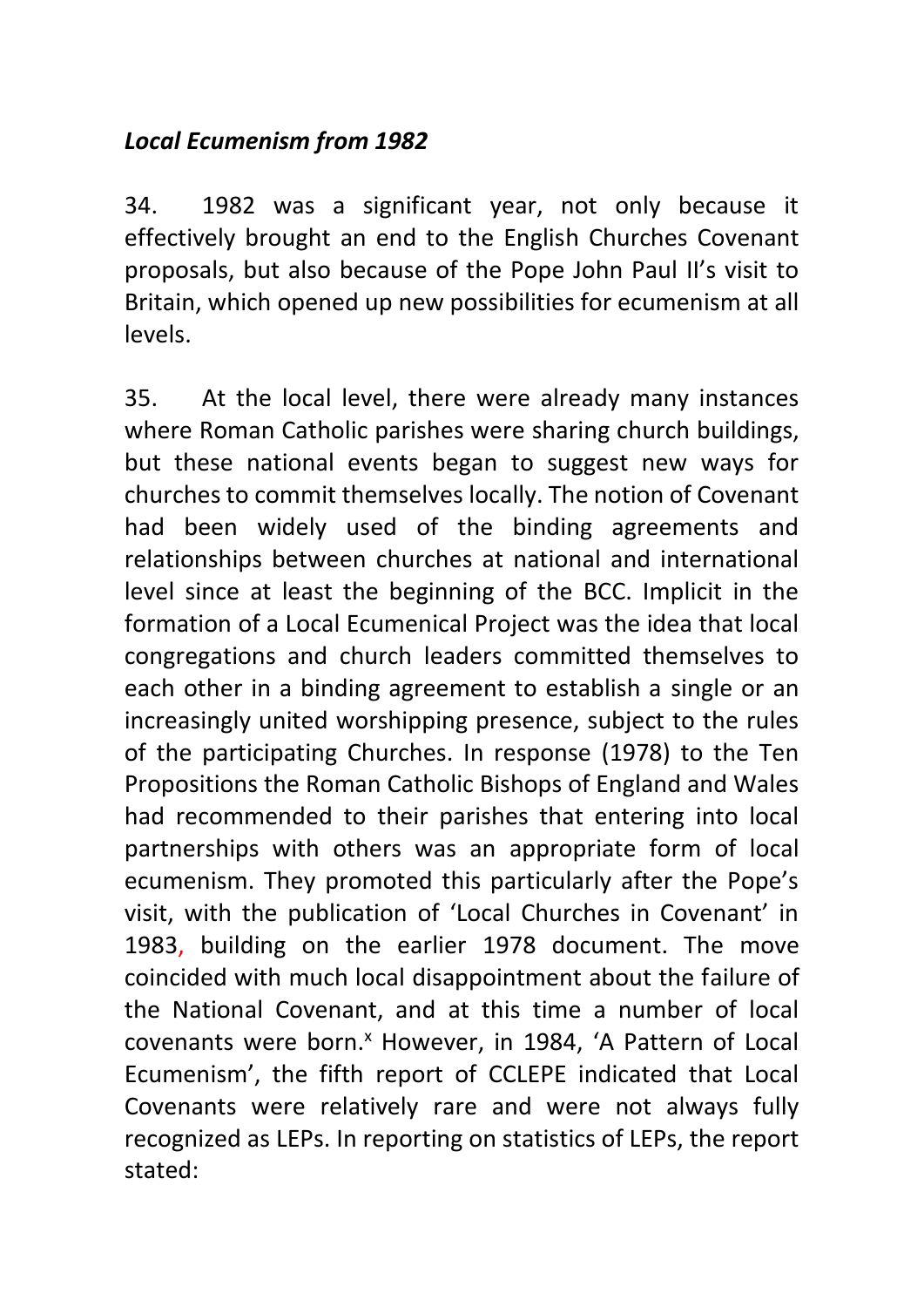*One growing area is that of Local Covenants of which 24 are currently registered. The question is sometimes asked whether or not a Local Covenant is an LEP. CCLEPE believes that a Local Covenant is an LEP at an early stage, because usually it has restrictions on the sharing of ministry and the Eucharist where there is Roman Catholic involvement.xi*

36. The key factor in deciding whether a Local Covenant is an LEP is not the content of the covenant, but whether or not it has been formally approved by denominational authorities and registered with the Sponsoring Body. It may or may not include reference to buildings or ministry.

37. The report "A pattern for Local Ecumenism" published by CCLEPE in 1983 attempted to establish some common ground rules for Sponsoring Bodies and to produce a definition of Local Ecumenical Partnership which did justice to the growing diversity of LEPs. About Local Covenants, it said:

*Some have wondered if a Local Covenant (as envisaged by the Roman Catholic document 'Local Churches in Covenant'), should be registered as parallel to LEPs, or as an LEP itself. The document itself makes clear that they see Local Covenants as Local Ecumenical Projects (Page 12: 'Every Local Covenant is really an LEP in basic form'. 'It must be pointed out that a Local Covenant or LEP can only exist with the approval of the denominational authorities of the Churches concerned' .) We recommend that they are a category of LEP and be registered as such.* xii

38. The paper went on to suggest that Local Ecumenical Partnerships can be classified in terms of the presence of a combination of four building blocks, or elements, which in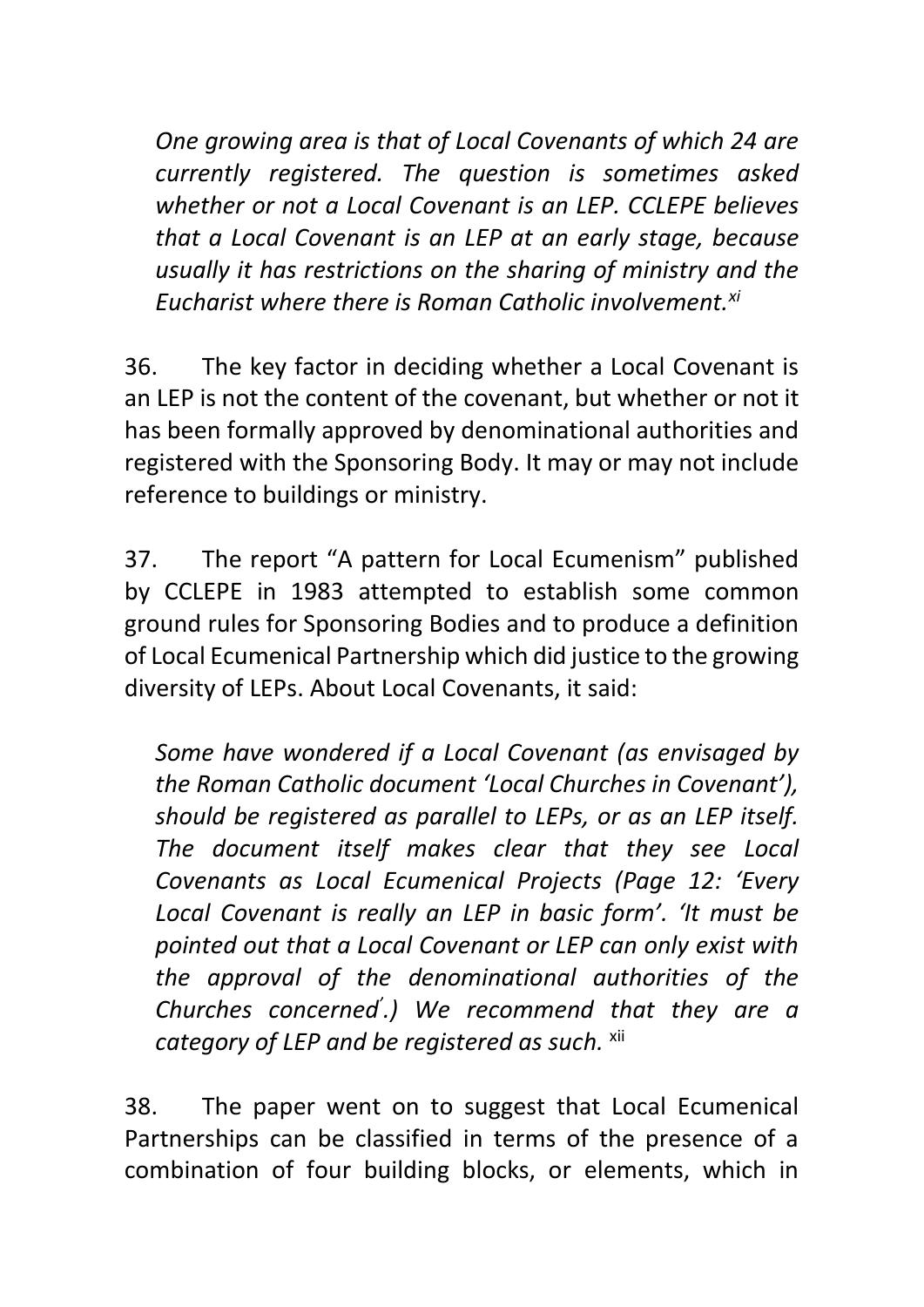different combinations could give rise to a large number of different types. These included:

- a. Local Covenant,
- b. Shared Building,
- c. Shared Congregational Life, and
- d. Shared Sacramental Ministry.

39. This report was shaped by two distinct factors, one positive and one negative:

- a. The positive factor was the commitment of the Roman Catholic Church to local ecumenism, its support of Local Covenants and the effect of the Pope's visit on the ecumenical landscape.
- b. The negative factor was the failure of the English Churches Covenant, with no alternative in sight. This vacuum at national level led to an even stronger focus on local unity.

40. There is no doubt that the 1983 CCLEPE document represents a watershed in shifting the focus of ecumenism to the local level away from national conversations, and also in shaping the form of local ecumenism. The paper – later issued to the General Synod as GS Misc 191 – challenged the Church of England to put its house in order. The paper noted the 'level playing field' created by the fact that there were by that point no longer any national 'unity' negotiations in progress for the first time since 1946. It was now time for a 'grass-roots' ecumenism to set the pace. Those who had been telling local ecumenists to wait for the resolution of issues, felt acutely 'on the ground', had failed to deliver a national framework for delivering this.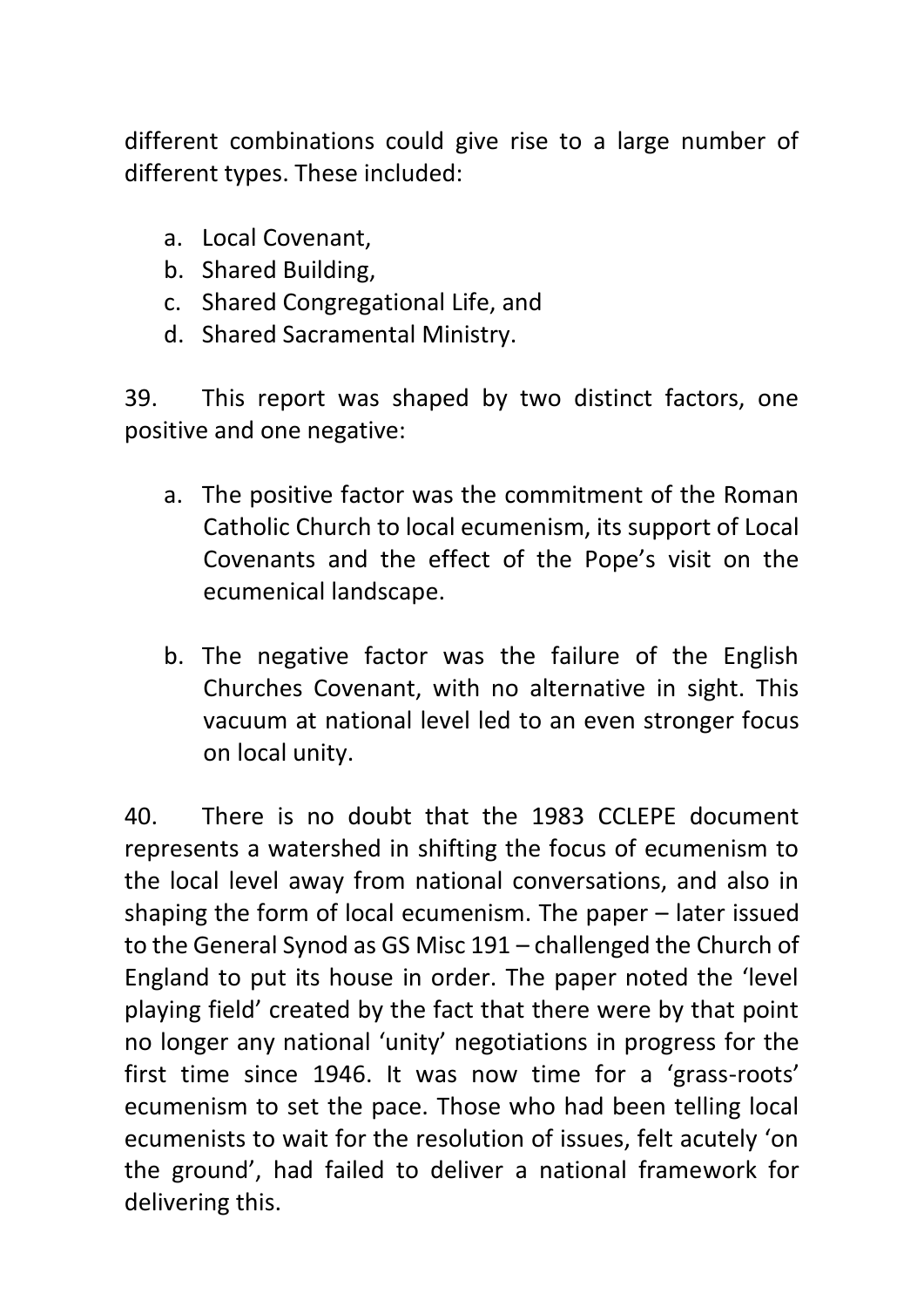41. Where the national had failed, encouragement came from the international, with the publication of theological reports pointing the way to new understandings between the Churches. In 1982 the Faith and Order Commission of the World Council of Churches published its document "Baptism, Eucharist and Ministry. Significantly the Roman Catholic Church was a member of Faith and Order so it was deeply involved in a process seeking to map out convergence in these three aspects of Church life. All member Churches were invited to respond. Alongside this multi-lateral venture, the 1980s delivered reports of bi-lateral conversations – those directly engaging the Church of England included the Anglican-Roman Catholic (ARCIC 1 – Eucharist, Ministry and Ordination, and Authority), Anglican-Lutheran, and Anglican-Reformed (God's Reign and Our Unity) This international work on theological reconciliation was a great encouragement to those involved with Faith and Order practicalities at local level in LEPs. Equally significantly, these signs of theological progress gave confidence to those in the Church of England responsible for finding and commending new and formal arrangements for local ecumenism, without the hoped-for national framework.

#### *The Ecumenical Relations Measure and Canons (1982 to 1989)*

42. Previously, the Bishops had regulated the Church of England's participation in LEPs through Guidelines – they accepted the CCLEPE Guidelines of 1975, approved joint services of confirmation in 1975, and issued a Code of Ecumenical Practice in 1980. The Code of Practice anticipated the hoped-for national framework which the English Churches Covenant would provide. After its failure in 1982 it became necessary for the Church of England to have more formal arrangements in place. Canonical provision for local ecumenism was consequential on the failure of national proposals.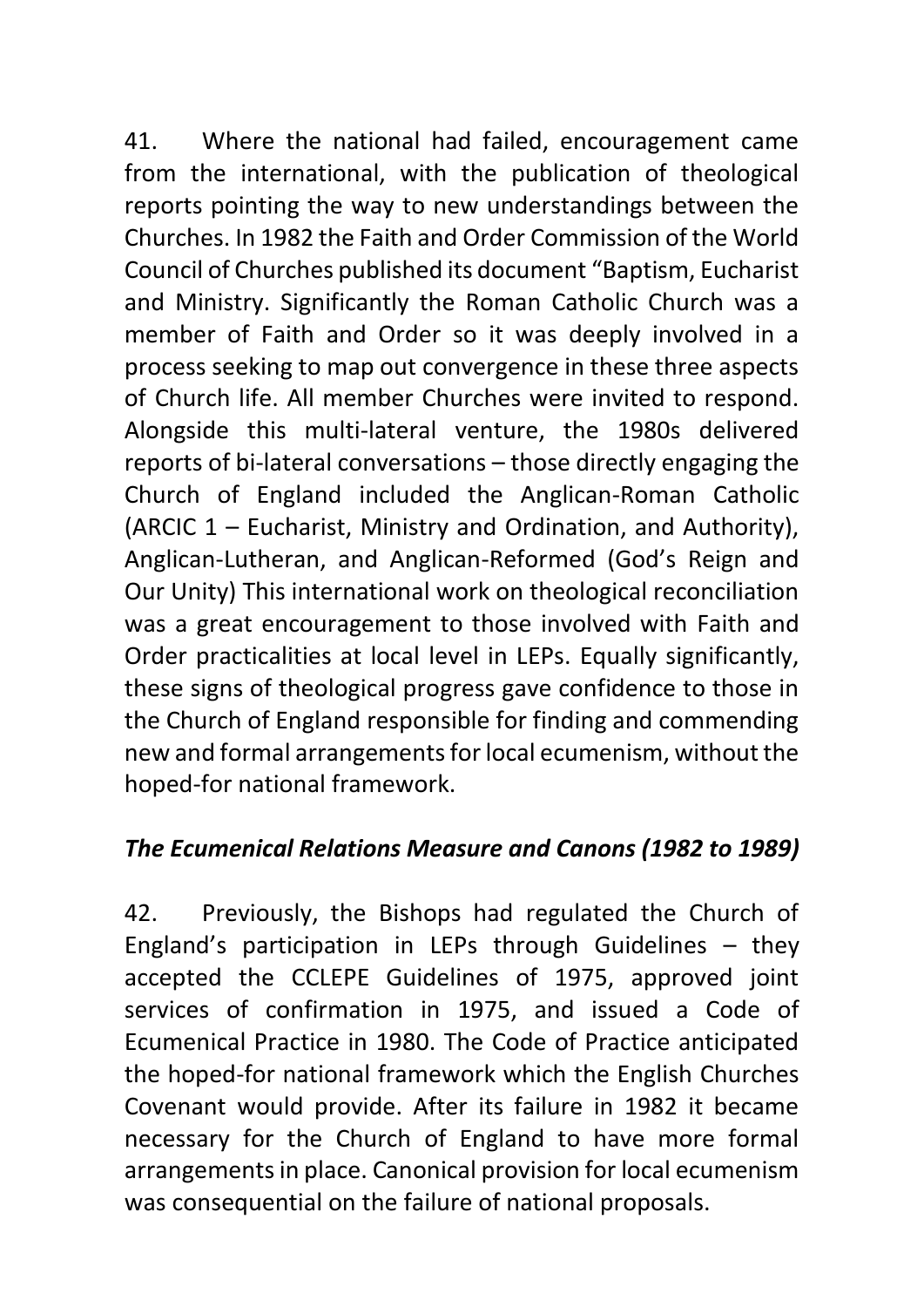43. The General Synod was quick to acknowledge the broader understanding of Local Ecumenical Partnership set out in the CCLEPE paper, and responded by setting up the 'Derby Working Party', chaired by Cyril Bowles, Bishop of Derby, to establish more clearly the terms by which the Church of England could positively and properly engage in partnership with other Churches.xiii

44. The Working Party drew encouragement from the World Council's "Baptism, Eucharist and Ministry" Report, which provided some theological under-girding for its proposals. It also had to work in parallel with the Church of England's synodical process for the ordination of women to the priesthood – the two timetables overlapped almost exactly, and both programmes directly related to the theology and practice of ministry. Those working and worshipping in LEPs felt closely involved in the debate, especially where women ministers of partner Churches were serving.

45. The result of the Working Party's Report was the Church of England (Ecumenical Relations) Measure (ERM) and the associated Ecumenical Canons B 43 and B 44, which were approved by General Synod in 1988 and became effective in 1989 with the Bishops' Code of Practice alongside them. Xiv The purpose of the ERM was to address those situations where shared ministry, sacramental life and worship were taking place outside the current legal structures of the Church of England and to make provision for episcopal oversight in those situations. The ERM and Canons B 43 and B 44 are therefore to do with the Church of England affirming local ecumenical relationships, and allowing varying degrees of sharing. Their focus is on ministry and worship since these were the areas of dispute in the earlier proposed national schemes. Much else,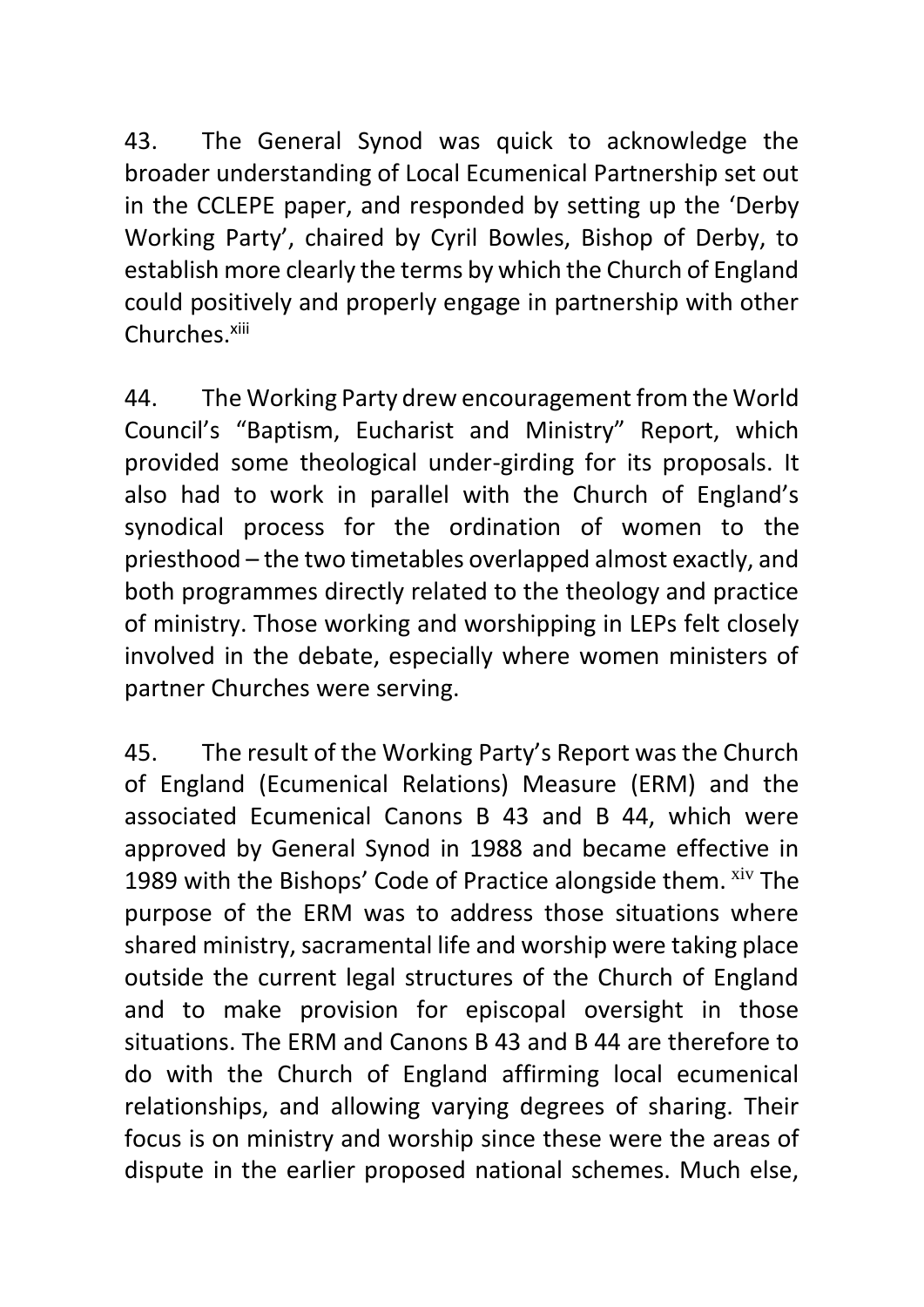not least prayer, discussion, and mission, could go on without canonical ordering.

46. The House of Bishops' Code of Practice picked up on the potential breadth of what might be considered a Local Ecumenical Project (later, Partnership), by referring to the four categories identified in the CCLEPE paper of 1984.xv The ERM provided a legal structure for Bishops to designate Local Ecumenical Projects and to authorize varying degrees of shared sacramental ministry and worship.

47. The role of Canons in the Church of England is to set out in more detail what is indicated in a Measure, so the Ecumenical Relations Measure were accompanied by two "Ecumenical Canons"  $-$  B 43 and B 44.

48. Canon B 43 relates to ecumenical relations for all parishes, with a particular provision for allowing designated churches to hold their services in Church of England places of worship. Canon B 44 relates to all types of LEP(s) with provision for regular sharing of ordained ministry and for joint services of confirmation. Canon B 43 was about mutual hospitality, and Canon B44 takes this further to the formal commitment expressed in belonging to a Local Ecumenical Project (later, Partnership). The prefix 'B' indicates that these Canons belong to the section of the Canons which pertains to worship.

49. One of the cornerstones of the ERM was to define which churches may be designated by the Archbishops for the purposes of applying the Canons. The churches which have been subsequently designated, while representing many of the churches with a national profile in England, do not include the increasing number of more locally based, independent churches, nor some of the newer, Black Majority and Ethnic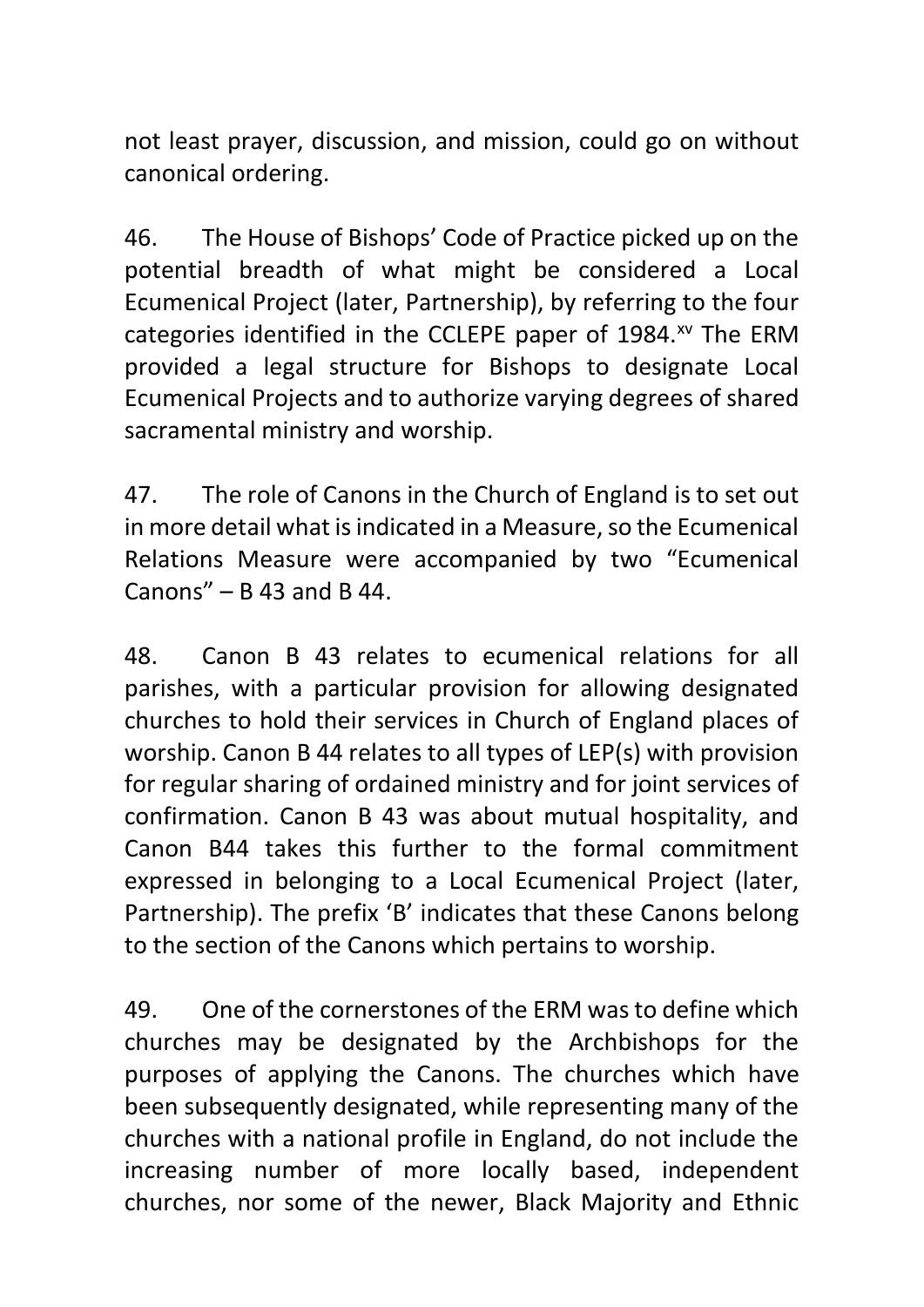Churches now with a national profile in this country. One difficulty encountered with the definition of designation in the ERM is that it excluded the Salvation Army and the Society of Friends, as they do not celebrate the sacraments of Baptism and the Eucharist. A separate set of guidelines was subsequently published so as to be able to include them in LEPs.<sup>xvi</sup>

#### *In Parallel: 'Not Strangers but Pilgrims' 1984 to 1992*

50. Running in parallel with the Church of England process leading to the Ecumenical Canons was a movement leading towards the widest fellowship of Churches yet – the 'Not Strangers but Pilgrims' (Inter-Church) Process. The Swanwick Declaration of 1987 summed up these new aspirations and led in 1990 to the new ecumenical instruments - the dissolution of the British Council of Churches and the emergence of Churches Together in Britain and Ireland (CTBI) and the national instruments, including Churches Together in England (CTE).

51. In 1984 the BCC Assembly proposed a process which aimed to bring the Roman Catholic Church and the Black Led Churches (now more usually called Black Majority Churches) into a new ecumenical pattern.

52. The inter church process "Not Strangers but Pilgrims" went public in 1986 with the radio broadcast Lent Course "What on earth is the church for?" in which one million people took part. Five headings summed up the comments from all the participants who filled in a questionnaire:

- a. Grass roots find a voice
- b. Jesus hidden by jargon
- d. Enjoy our differences
- e. Time to become one

c. Afraid to share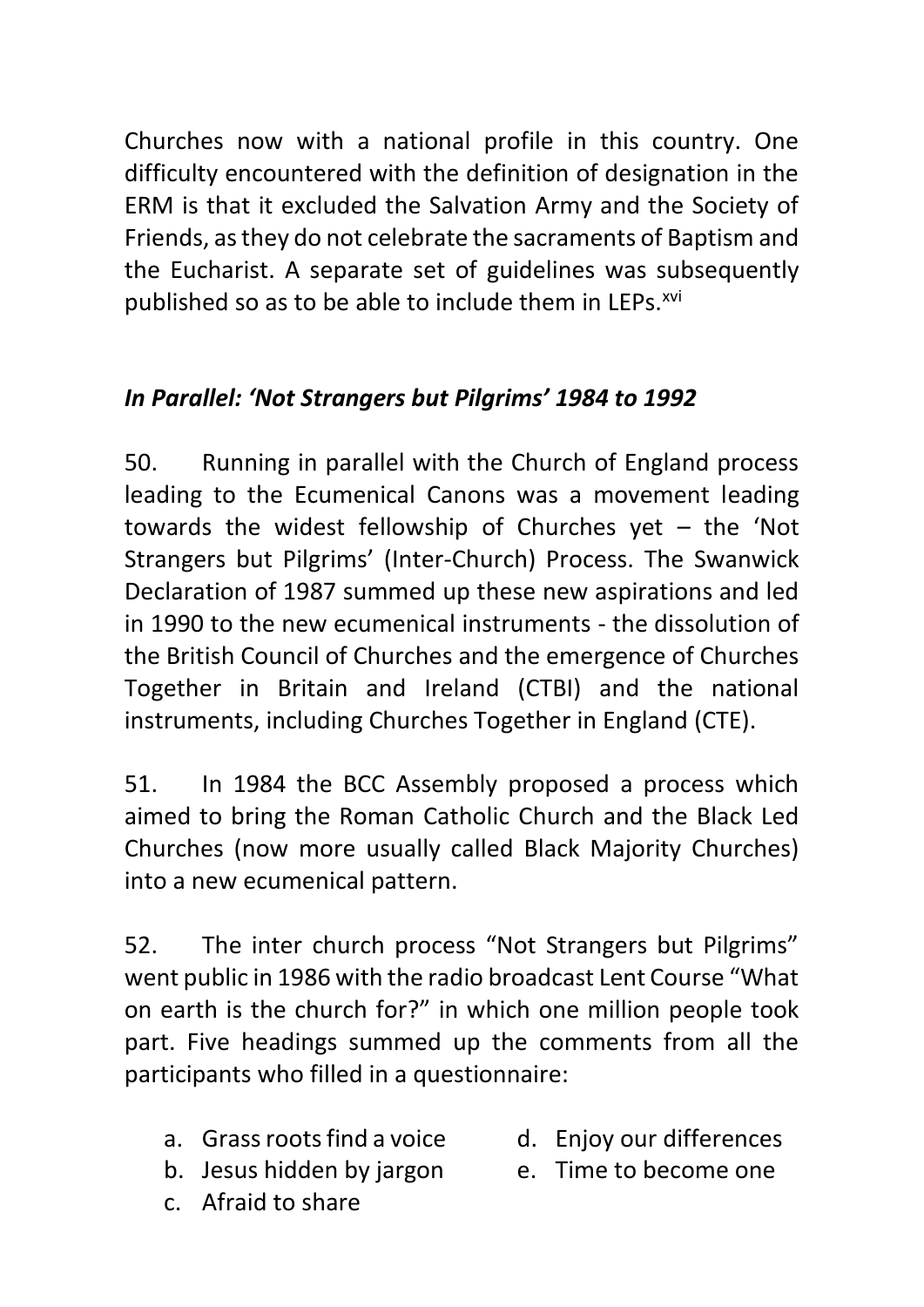53. Such widespread participation from local congregations, including Councils of Churches and Local Ecumenical Projects (Partnerships) lifted the spirit in many areas, and gave an impetus to local relationships. The responses were published in a booklet 'What you said'.xvii

54. In 1987 the Swanwick Conference challenged the churches to move from co-operation to commitment 'in search of the unity for which Christ prayed, and in common evangelism and service of the world' and in 1990 'Churches Together' became the model for both local and national structures. Throughout the process and into the development of the new structures, key leadership was provided by the Archbishop of York, John Habgood. His leadership also encouraged wider Church of England participation. In addition local ecumenical bodies made a significant contribution to the new ecumenical structures and style which emerged out of the process.

55. These changes had implications for local ecumenism. CCLEPE, which was part of the BCC structures, had dealt with only LEPs. When it was replaced by the Churches Group for Local Unity, a co-ordinating group of Churches Together in England, the remit was for local ecumenism in a more general sense. One immediate consequence was that more denominations were represented on GLU than had been on CCLEPE.

56. There was a wider agenda with a wider constituency. LEPs in a variety of expressions were to be seen as one element among others operating locally. There were to be gains and losses from this broader approach. The post of Ecumenical Officer for England was replaced by two Field Officers, working within Churches Together in England, and a network of County Ecumenical officers, funded by the Churches of the area.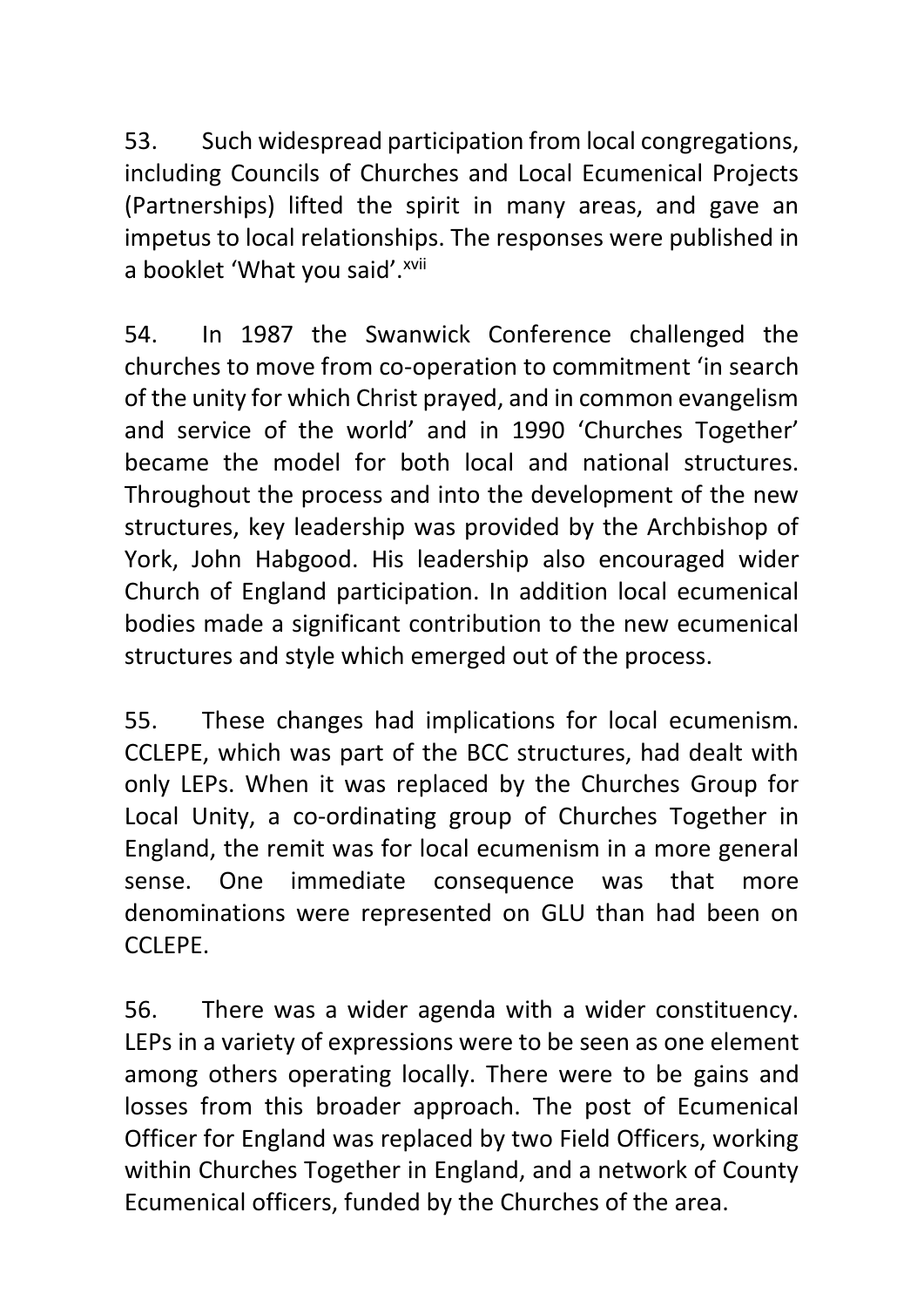57. After 1990, there was a very real sense of development in local ecumenism running alongside the development of new patterns for national structures. Since the demise of the last major unity scheme in 1982, it would be true to say that LEPs had been carrying the load of structural ecumenism. In Churches Together in England and the Group for Local Unity, they now had a national body to relate to. Local ecumenism was represented in these groups and at the Churches Together In England Forum.xviii

#### *Called to be One: 1992 – 1997*

58. The Inter-Church process had been concerned with 'the nature and purpose of the Church'. The newly-created Churches Together in England, with encouragement from the Roman Catholic Archbishop of Liverpool, Derek Worlock and the General Secretary of CTE Canon Martin Reardon, wished to continue this process of theological exploration, through a programme entitled 'Called to be One'. Each member church was asked to express its understanding of the words 'Church', 'Unity' and 'Visible Unity'. These were published in 1996 as a resource for the specially extended 1997 Forum of Churches Together in England. Prior to the Forum the General Synod of the Church of England endorsed the responses from the dioceses that the Church's Unity should be 'Visible, Audible and Credible'.

59. Twenty three Intermediate/County Bodies, along with local Churches Together groups and Local Ecumenical Partnerships contributed to the chapter on the 'Experience of Unity'. Interestingly this document uses the terminology of 'single congregation' and 'multiple congregation' to describe LEPs. A further booklet of responses was issued among the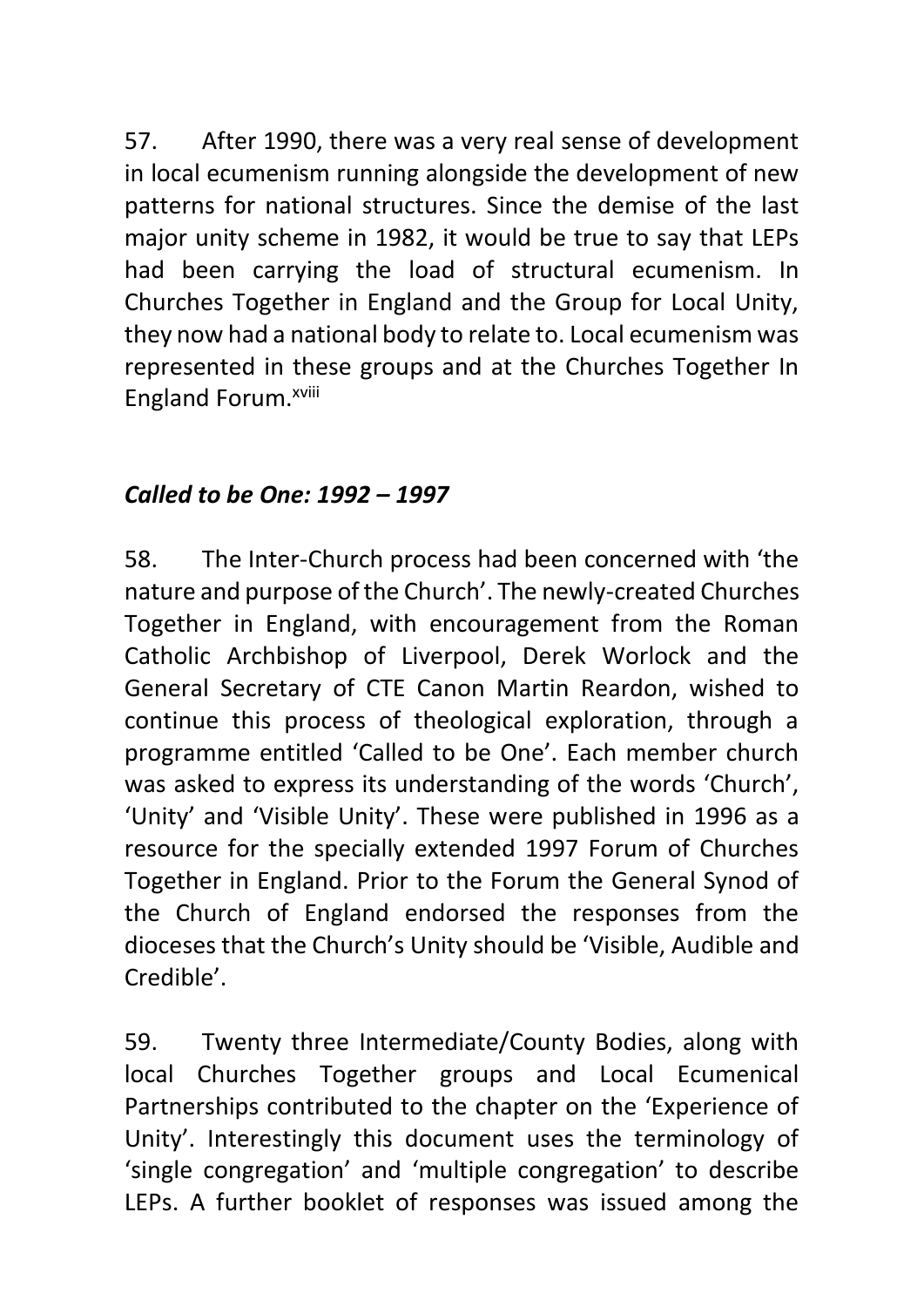documents for the 1997 Forum. The Forum engaged with the diverse responses and its final report<sup>xix</sup> identified (the) Five Features of Unity, including:

- a. A common ministry of oversight, and
- b. A means of consulting one another and making decisions together.

60. Both of these themes were already extremely familiar to LEPs – not least because they had been so difficult to achieve.

61. The Forum report also endorsed the Anglican Communion's Five Marks of Mission<sup>xx</sup>

- *To proclaim the Good News of the Kingdom*
- *To teach, baptise and nurture new believers*
- *To respond to human need by loving service*
- *To seek to transform unjust structures of society*
- *To strive to safeguard the integrity of creation and sustain and renew* the earth.

62. The Forum's endorsement brought together the themes of unity and mission, and providing a useful tool for ecumenical partnership in mission.

63. The material emerging from "Called To Be One" provides a valuable and substantive record of how a wide group of Churches in England understand the unity of the Church and the visibility of that unity. The responsibility for follow-up remains with those Churches, through Churches Together in England – significant work was done by its Theology and Unity Group.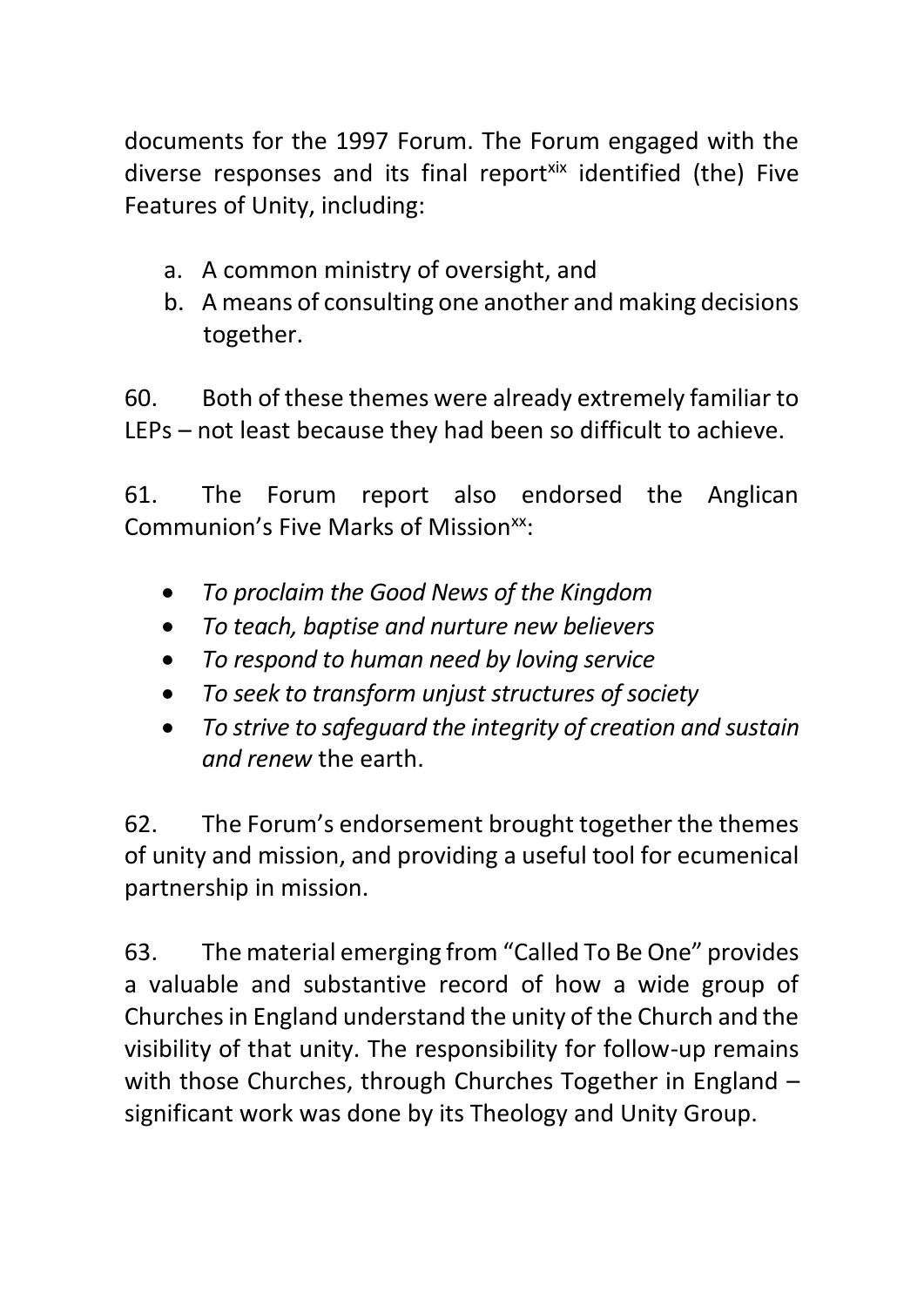## *LEP Consultations 1994 and 2002 - and Issues of Christian Initiation and Membership*

64. In 1994, GLU organized a Consultation for LEPs, with the aim of injecting new energy into the movement, and with the 'Called to be One' programme underway, opening the door to local ecumenical experience and insight. The Consultaion considered the implication of the new ecumenical patterns for LEPs, assessed the role of LEPs, and attempted to clarify a vision for their future. The Consultation focussed around seven issues, which presented themselves at local level:

- a. Baptism and re baptism
- b. Church membership
- c. Ecumenical deployment and resources
- d. The relationship of LEPs to their churches/ denominations and to their sponsoring bodies.
- e. Definition of an LEP
- f. Quality, effectiveness and potential of an LEP
- g. Finance and LEPs.

65. As a result, in 1997, Local Ecumenical Projects were renamed as Local Ecumenical Partnerships, and a modestly revised definition of LEPs was approved:

*A Local Ecumenical Partnership is defined as existing where there is a formal written agreement affecting the ministry, congregational life, buildings and/or mission projects of more than one denomination; and a recognition of that agreement by the sponsoring body and by the appropriate denominational authorities.*xxi

66. Six categories of LEP, replacing the four categories set out in the 1984 Pattern for Local Ecumenism were formally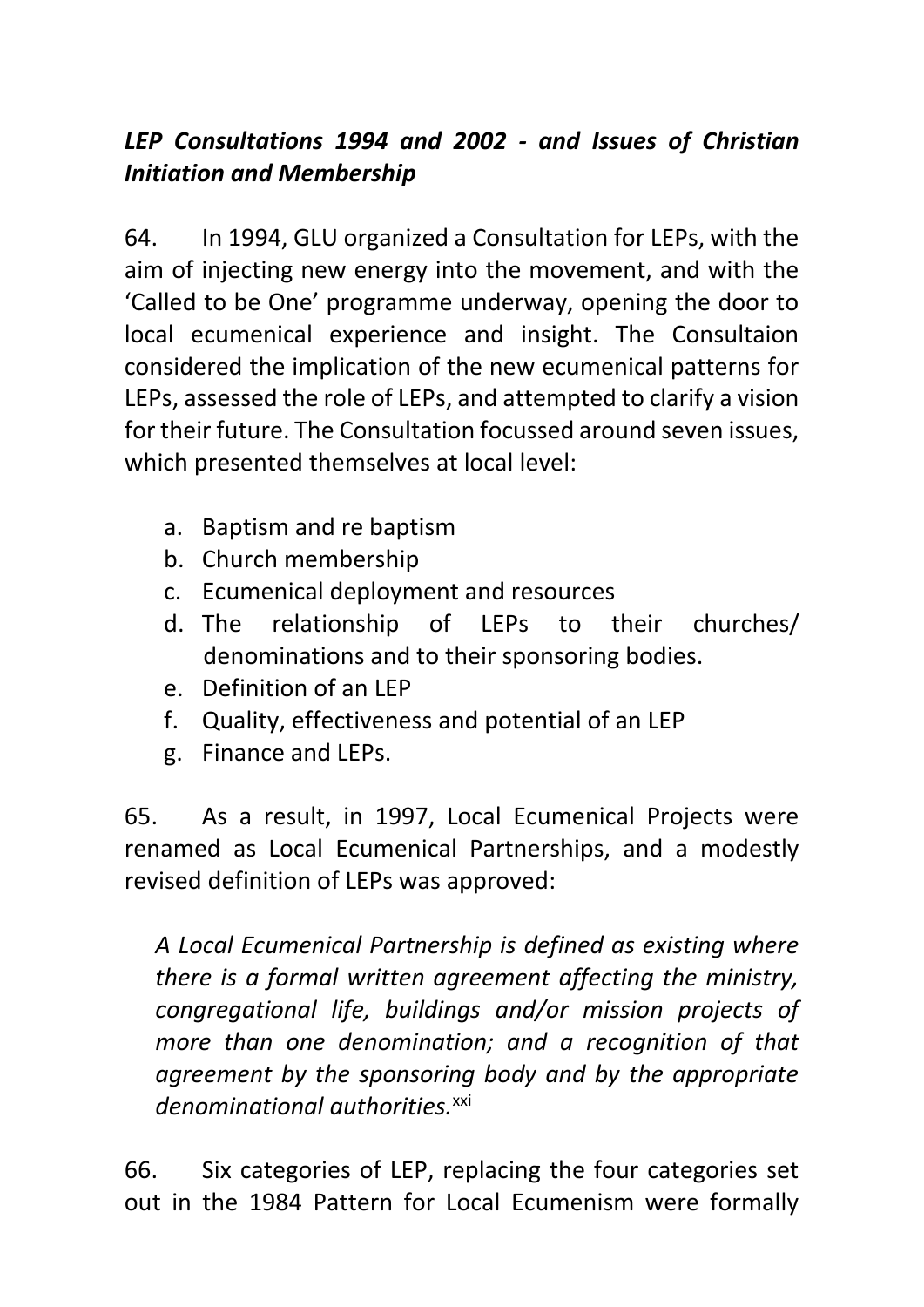listed by GLU in 1997, with Congregations in Covenanted partnerships being fully recognized alongside Single Congregation LEPs.. Whilst the focus of this essay is primarily on partnership between local churches, the covenant model, sometimes but not always expressed as an LEP, has been used for joint work in prisons, hospitals, universities, schools, local radio, and in industrial and agricultural mission - declaring a common commitment to key institutions and sectors of work, both within the Church and in society. In response to these developments, the extended categories of LEPs included Chaplaincy, Mission, and Education Partnerships. They appear within the statistics kept by Churches Together in England and in 2010 number over 100.

67. The notion of a Declaration of Welcome and Commitment, appropriate in situations where one church serves a community, emerged at this time with documentation issued by a number of churches from 1997. The Churches issuing a version were: the Church of England, the United Reformed Church, the Methodist Church, the Roman Catholic Church and the Baptist Union. This added to the variety of local ecumenical provision.

#### *Issues of Christian Initiation and Membership*

68. The life of LEPs had been raising issues around Christian initiation and membership from earliest days, with the BCC issuing a succession of reports: One Body, Many Members (1986), Christian Initiation and Church Membership (1988), and Responses from the Churches (1990). Canon Martin Reardon, General Secretary of Churches Together in England, fed some of this ecumenical experience and insight into the Church of England in his booklet 'Christian Initiation  $-$  a Policy for the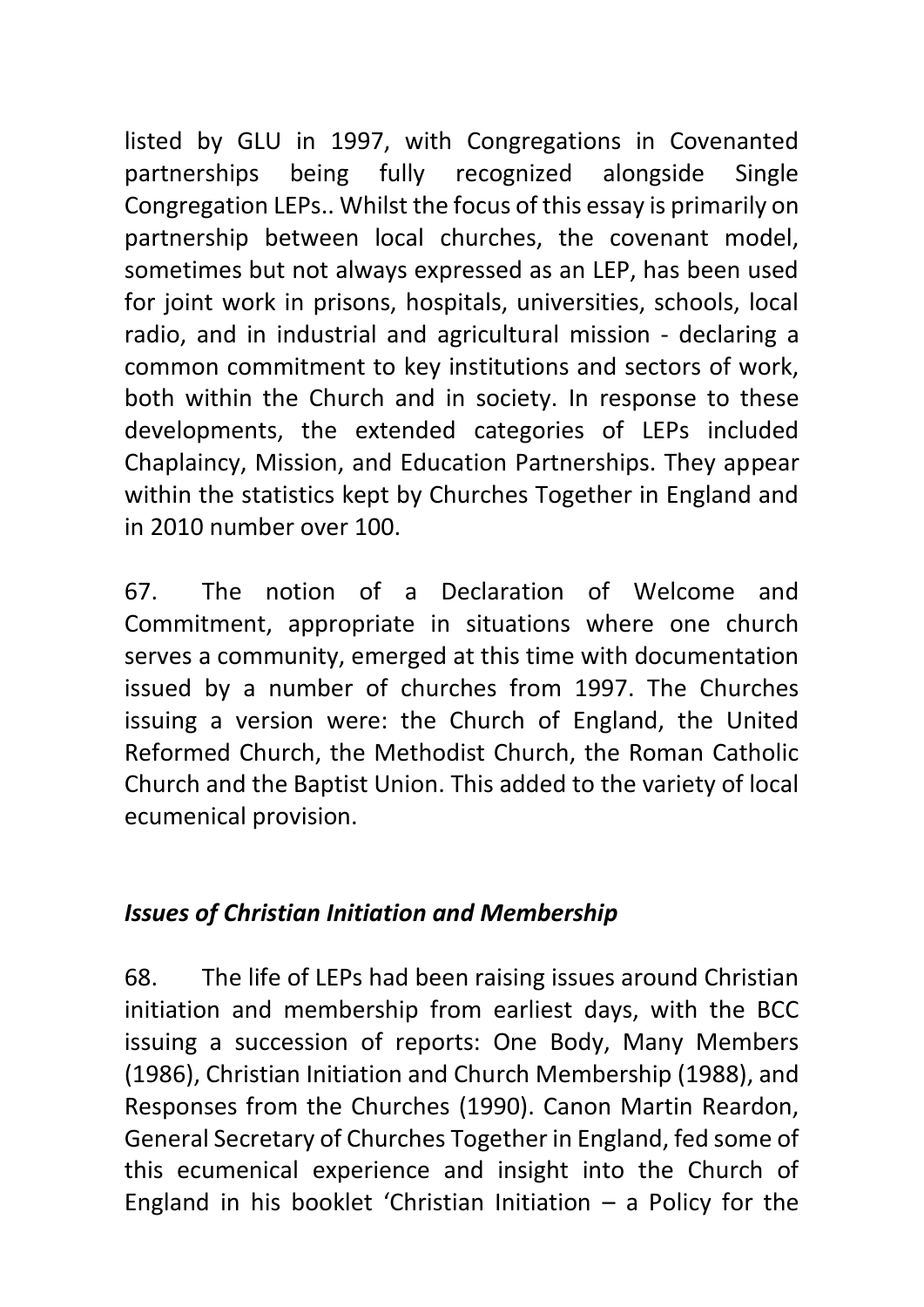Church of England' (1991). Experience in LEPs informed this discussion.

69. In 1997, Churches Together in England issued a report on 'Baptism and Church Membership'. As well as drawing heavily on ecumenical experience, this included a proposal made at the 1994 Consultation on LEPs about 're-baptism'. Another perennial issue was 'extended membership', which is to do with members of LEPs, previously confirmed, wishing to extend their membership locally to include that of all participating denominations of the LEP, as was the case with those benefitting from Joint Confirmations. A further issue was the clash of different policies on the admission of children to communion. In response, the Churches, sometimes separately, sometimes in partnership, worked hard at finding solutions to these issues.

#### *"LEPs in Changing Times" 2002*

70. A second Consultation entitled "LEPs in Changing Times" was convened by GLU in 2002, where many of the issues facing LEPs today were identified. Eight aspects of LEPs were addressed:

- a. Ministry deployment and availability.
- b. LEP growing out of themselves identity, expansion and change
- c. "Imagine" what would LEPs look like if unity had arrived?
- d. Team work chaplaincy teams, county ecumenical bodies and leaders groups as teams?
- e. Worship and spirituality valuing each others' traditions, working at the edges.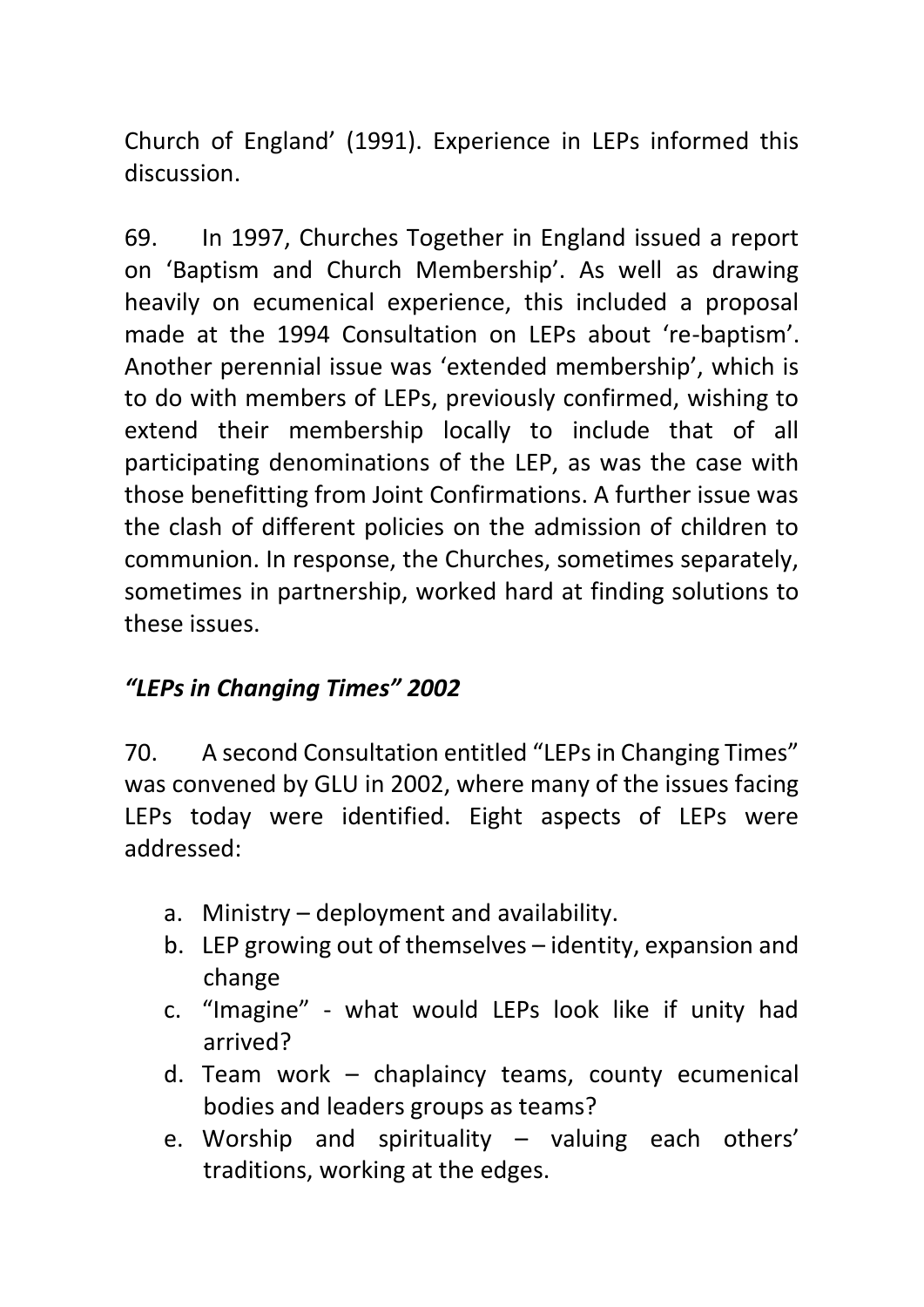- f. 'We're all Christians here'– fears that LEPs are loosening links with their parents; Oversight; Reviews.
- g. The impact of today's culture on the churches mission responses and approaches
- h. Ecclesiology When is a church a church? Change, dispersed congregations, recognition.

71. The Group for Local Unity reflected on the Consultation and identified a number of priorities, including developing good practice in shared consultation and decision making; simplifying LEP constitutions and documents generally; renewing the vision of being pilgrims together for a new generation of Church Leaders - and promoting a vision for ecumenical living and in LEPs in particular, highlighting one very important element – team work and collaborative ministry. This "Vision for Ecumenical Living" emerged as a GLU paper, offering three strands: the spirituality of sacrifice, a deeper understanding of team working, and a theology of diversity in our unity. Here were three themes around which partners might gather a wide range of ventures.

72. Among the tasks identified were developing light touch, flexible and purposive structures ( instead of what were felt by some to be bureaucratic, oppressive and energy-sapping patterns) and making more use of the Declaration of Ecumenical Welcome and Commitment, especially in rural areas.

73. GLU shared these reflections with the churches, and in response, the Roman Catholic Church produced Guidelines for Catholics in LEPs, building yet further on their documents of 1979 and 1982. The Church of England produced a written response to the eight topics discussed. A lot of work has also been done on introducing streamlined processes to establish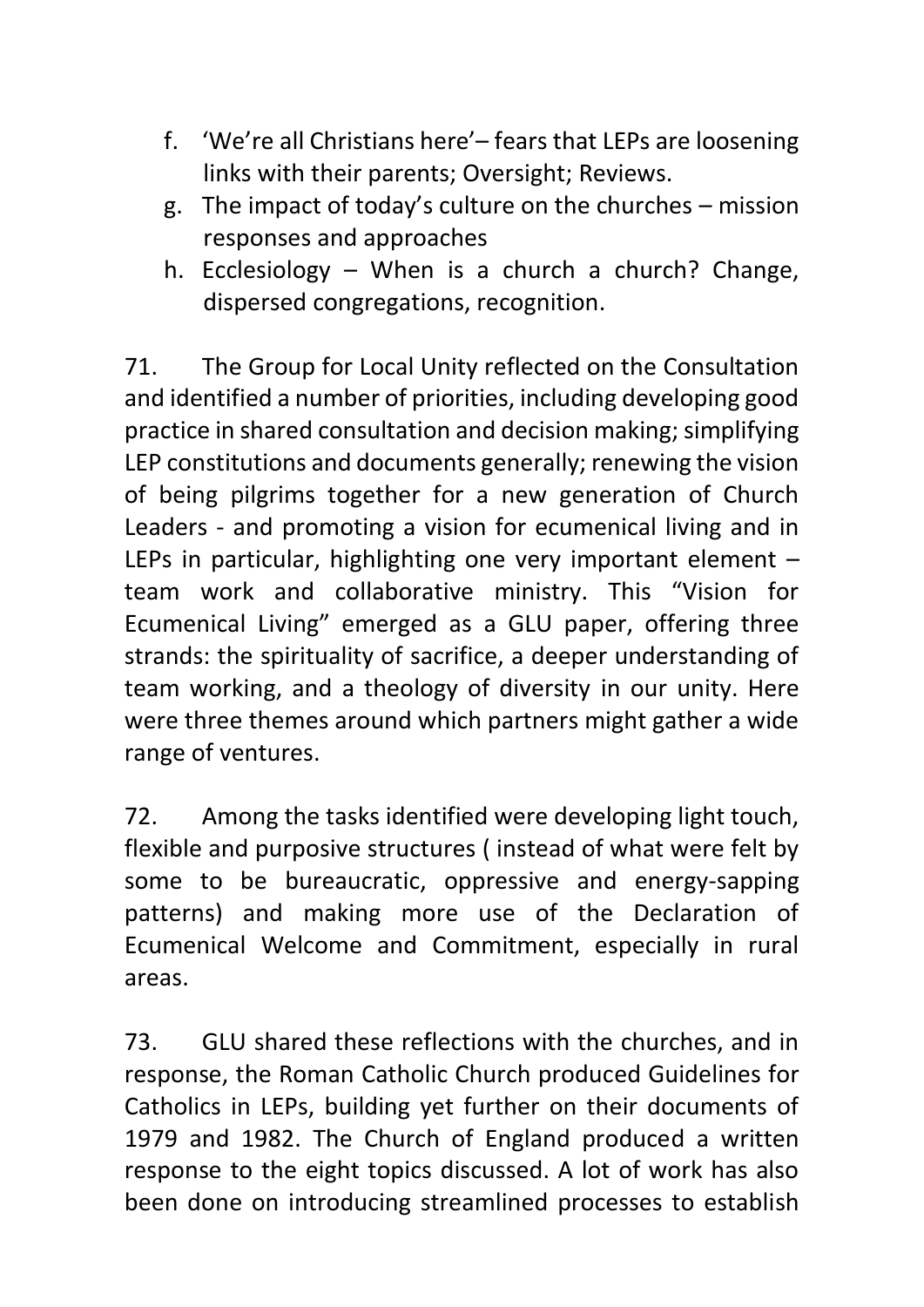LEPs, and on promoting the use of the Declaration of Ecumenical Welcome and Commitment. However there are still areas of work outstanding from the conference - such as the development of Light Touch Structures and developing good practice in shared consultation.

74. For a decade now, new LEPs have been able to draw upon model constitutions and model policies which have distilled the good practice and experience of LEPs. It is likely that the Charities Act (2006), with its requirement that excepted charities with an annual income over £100,000 need to register as charities will have a significant impact on the institutionalisation of single congregation LEPs in particular, by means of standardised constitutions, which meet Charity Commission requirements. The pressure for institutional structures continues in tension with the desire for light structures and experiment.

## *The Anglican Methodist Covenant 2002*

75. Discussion initiated by the Methodist Church in 1994 had begun a new round of conversation between Anglicans and Methodists in the context of 'Called to be One' which had started its work in 1992. In 2002, the Anglican - Methodist Covenant was approved by the Methodist Conference and General Synod of the Church of England, and it was signed in the presence of Her Majesty the Queen on 1<sup>st</sup> November 2003. The Covenant is a significant commitment on the part of the two churches to each other. In this context, there has been a steady stream of new Anglican - Methodist LEPs established since then, many of which are Local Covenanted Partnerships, as Anglicans and Methodists at local level have sought ways of working more closely together. However, the Covenant did not introduce any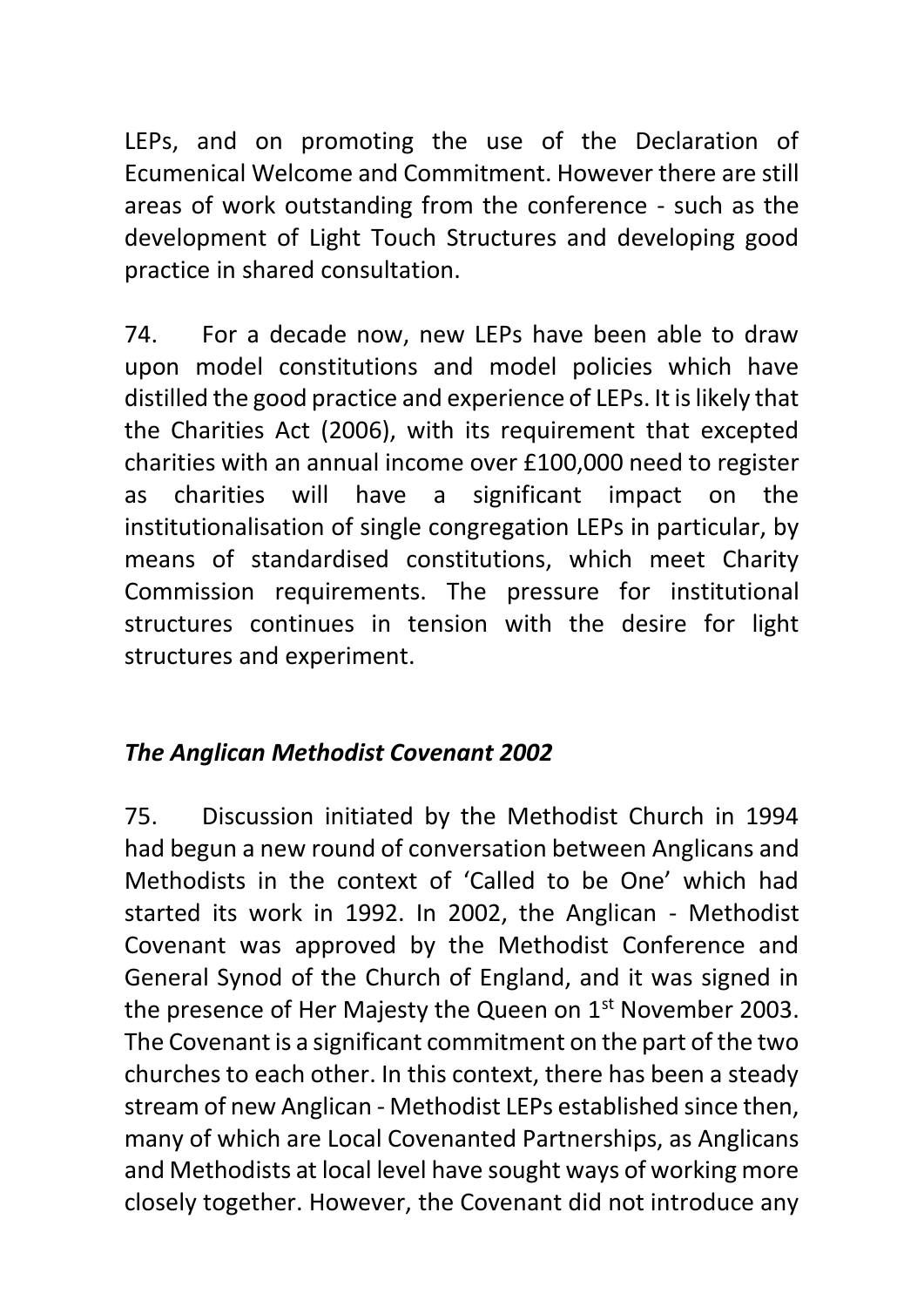new legislation into Anglican – Methodist relations and therefore Local Anglican – Methodist Partnerships are still regulated by the ERM and Ecumenical Canons.

76. However the Ecumenical Canons have been made to serve the covenant relationship by providing for an increased degree of general application. So in 2004 it was agreed that the Covenant came into Canon B43 categories of "special circumstances", and that this, with the hospitality provision of Clause 9 allows ministers of each church to preside at the Eucharist in one another's church. In 2007, there was further agreement to have standardised procedures under Canon B44 to encourage Anglican – Methodist 'Local Covenant Partnership' LEPs.

77. In these ways, on the basis of a national agreement between the churches, pre-existing legislation is used in a new and liberating way to encourage unity locally. This convergence of national and local agreement had been a long cherished hope.

78. Another significant development has been the bringing together of the Anglican and Methodist groups with major responsibility for local ecumenism into the Methodist – Anglican Panel for Unity in Mission (MAPUM).

#### *The Church of England's Response to the Challenges of Local Ecumenism*

79. We have noted that the Church of England's General Synod failed to get the necessary majorities for two national breakthroughs: the Anglican – Methodist Scheme in 1972 and the English Churches covenant in 1982. Added to this, was the Church of England's failure to deliver on hopes for an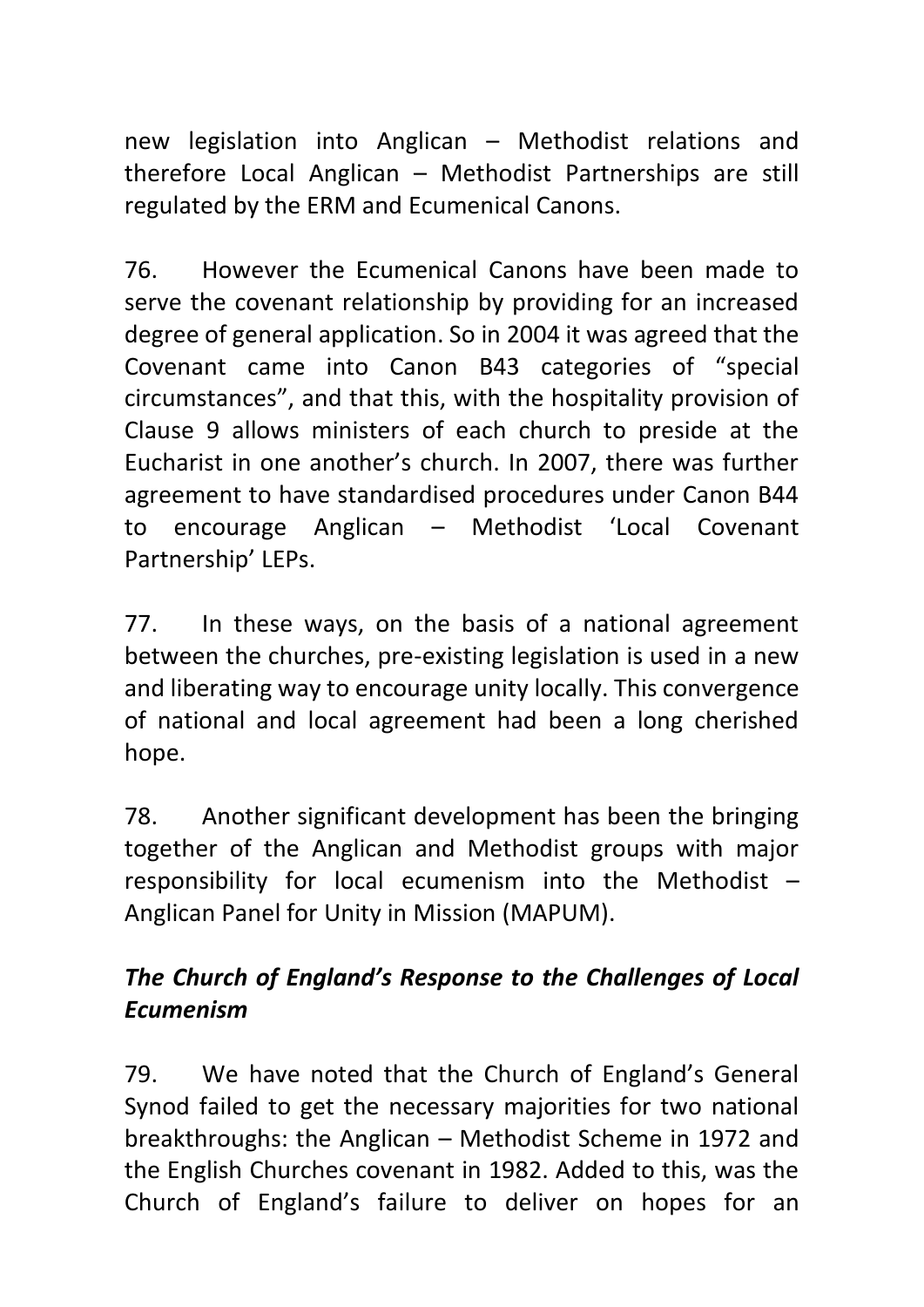ecumenical bishop proposed for Swindon, a highly significant proposal in the area of joint leadership, oversight and decision making. The negative outcome reduced the energy for a similar venture in Milton Keynes, which instead established the model of 'Ecumenical Moderator'.

80. For these reasons, the Church of England seemed to some to be a reluctant ecumenical partner. This however needs to be balanced by acknowledging the significant ways in which, subsequently to these failures, the Church of England has opened up its procedures and rules to facilitate local ecumenism. In matters of ministry, membership and the celebration of the Eucharist, what has not been delivered through national agreement has found a more limited kind of authorisation locally.

81. In the area of Ministry, a high degree of shared ministry has been made possible through the Ecumenical Canons (1989) and the extension of this within the Anglican – Methodist Covenant (2004 and 2007) so that ministers of participating churches can preside at the Eucharist in each others' churches (whilst retaining the Church of England's position that only an episcopally ordained priest may preside at the Eucharist defined as 'according to the use of the Church of England'). Progress has also been made in the sharing of authorised lay ministry. These are significant moves in the direction of integrating ministries, whilst falling short of a general reconciliation and interchangeability of ministers.

82. In the area of Membership, there has been from the time of the British Council of Churches a joint certificate of baptism, shared between many Churches. Joint Confirmations have been authorised in LEPs since 1975, and in 1995 provision was made under the Church Representation Rules for non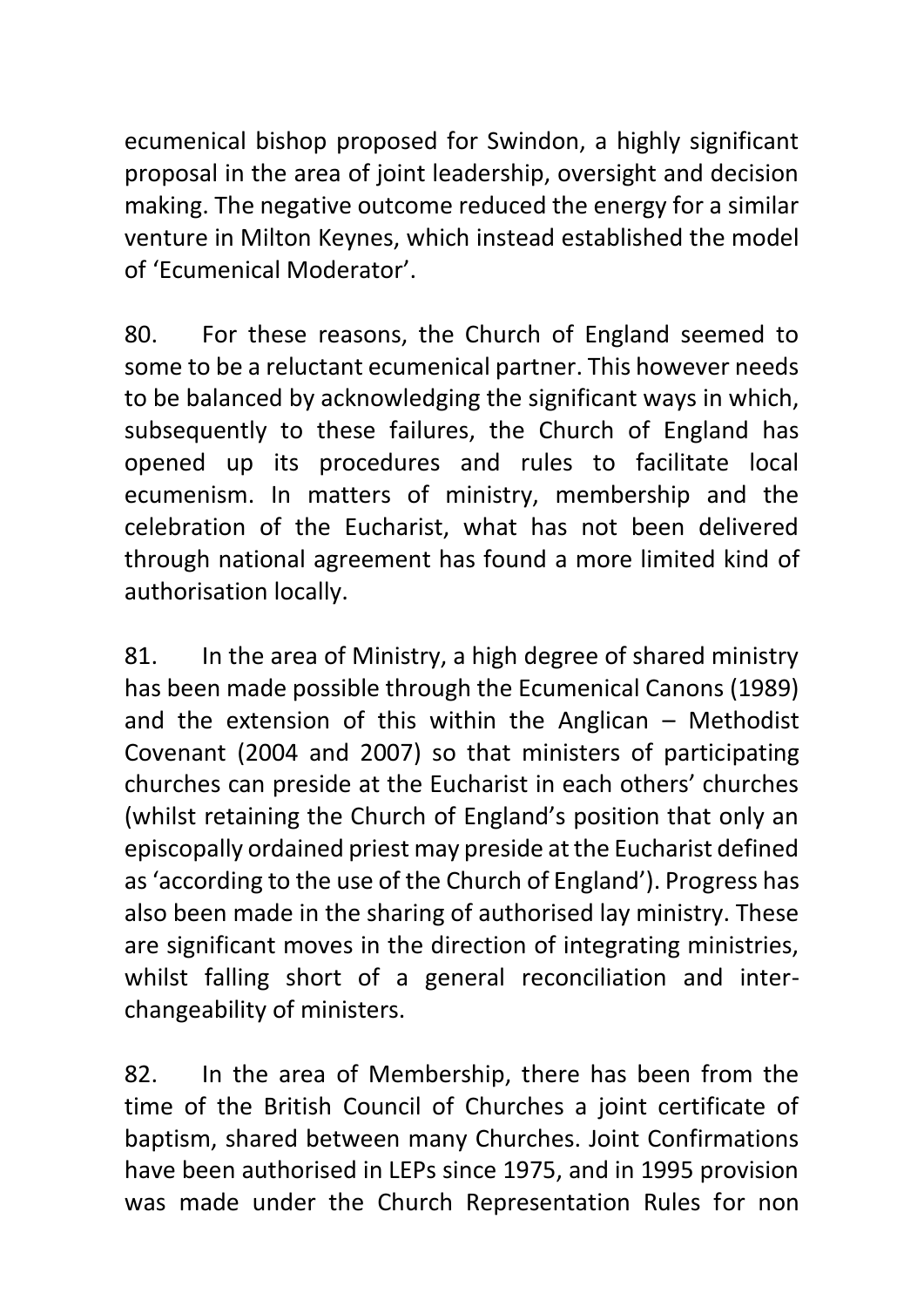Church of England persons to 'declare themselves as members of the Church of England'. This was a response to the long running debate pressed by LEP experience for 'extended membership'. Widening the sense of belonging also found expression in the 1997 Declaration of Ecumenical Welcome and Commitment, issued by the Church of England in company with the Methodist, Roman Catholic, United Reformed Churches and the Baptist Union. These were tools to enable members of other churches to feel at home where there was one church in an area, most obviously in rural areas.

83. For the Eucharist, intercommunion has been permitted in the Church of England since 1975, and, after a process beginning with the Ely report (1971) and developed in subsequent reports (the Knaresborough Report, "Communion before Confirmation?" (1985) and Christian Initiation – a Policy for the Church of England (1991), the House of Bishops first issued Guidelines (1997) and later Regulations (2005) for children to receive communion before confirmation. This helped LEPs by enabling children to be admitted to communion and then later to be confirmed within the various churches represented in an LEP. It meant that the Initiation patterns of participating churches in LEPs could be more readily integrated.

84. Underlying all these developments were the Ecumenical Canons (1989), giving the most formal expression possible to local co-operation in general and Local Ecumenical Partnerships in particular.

85. The patchwork of detail, created over many years, lacked the impact of a successful national breakthrough, but provided a range of tools showing that the Church of England could be a positive player in local ecumenism.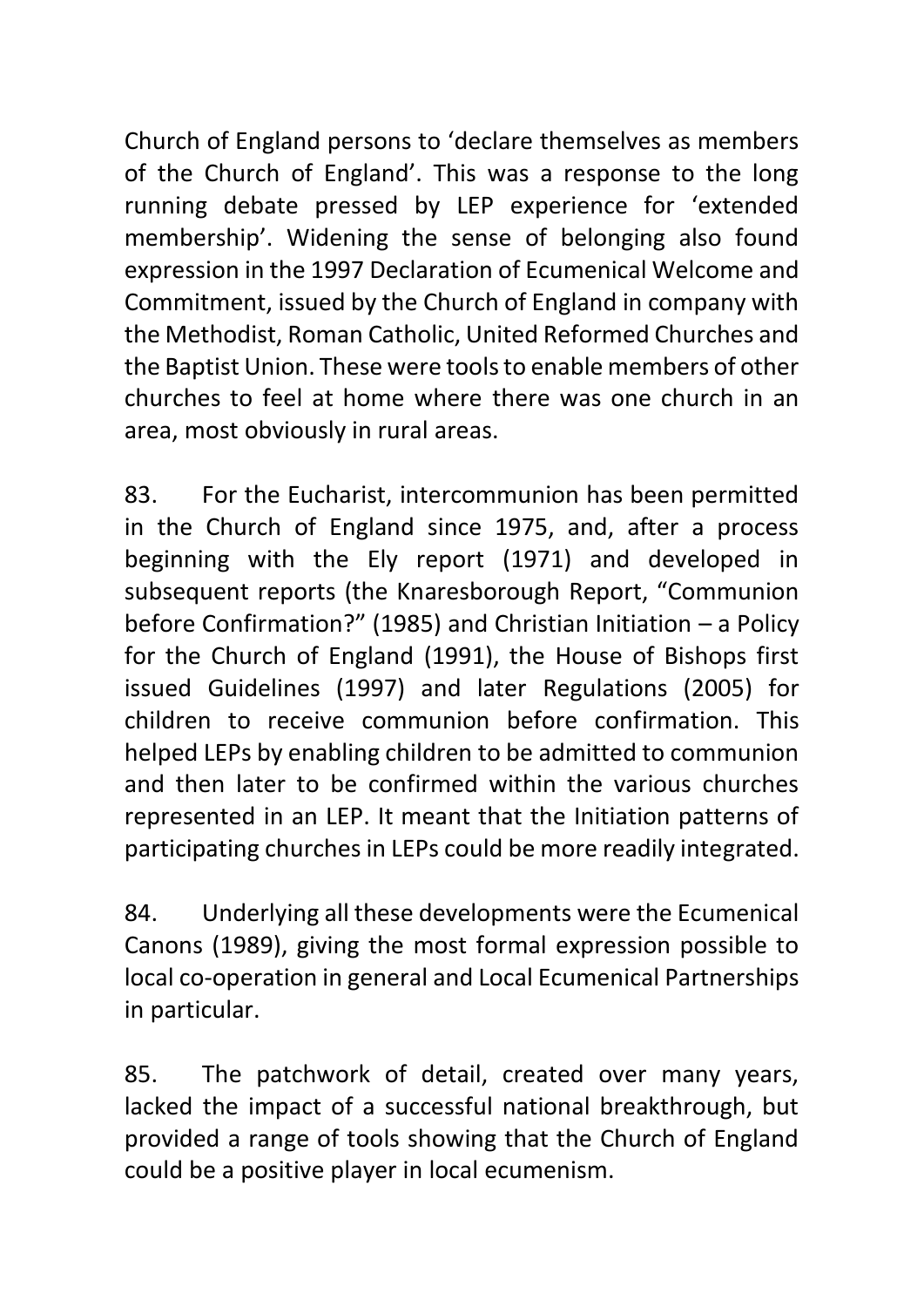## **Three Reflections**

#### *A Broadening Picture and a Changing Church*

86. The LEP concept emerged as a pioneering venture pointing the way to a reconciliation of the churches and an integration of their resources and ministry, - finding particular expression as new Christian communities in new towns and housing developments. They were exceptions seeking exception from denominational patterns, and acknowledgement and support from the denominations sponsoring them. In each diocese, they were limited in number and with support nationally through CCLEPE they were capable of being managed well. Conferences and reviews were the key elements of support.

87. Two developments changed the picture. Firstly, LEPs became greater in number and greater in variety. The promotion of Local Covenants from the 1980's onwards brought many ordinary denominational churches into the LEP world, causing a more widespread disruption of denominational patterns, not least in ministerial appointments. Managing more LEPs required more from the Church sponsoring them.

88. Secondly, the local ecumenical scene became increasingly wider than LEPs. Following the creation of Churches Together bodies nationally and across the four nations, there was a new focus on local Churches Together Groups, replacing Councils of Churches. Denominational rules became generally more supportive of ecumenical co-operation and the hospitality expressed in Declarations of Ecumenical Welcome and Commitment (1997) offered a 'lighter option'. There was also a widening commitment to mission, emerging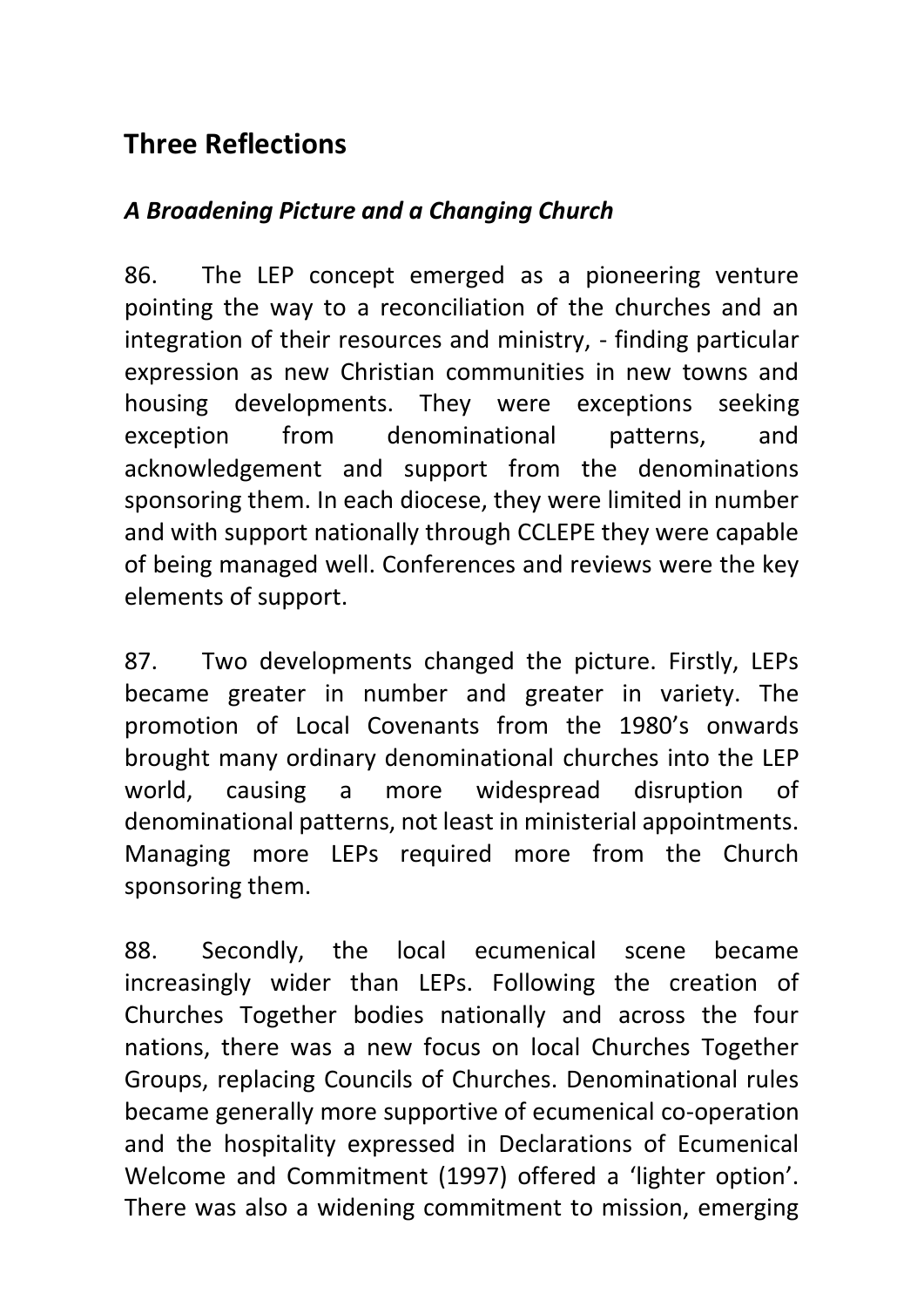from the 1990's Decade of Evangelism and the shift from a pastoral perspective, drawing on the Five Marks of Mission, which were gradually owned by the denominations between 1989 and 1996. This led some to draw a contrast between the priority of mission over against the bureaucracy of ecumenism. The Church of England's report Mission Shaped Church (2004) and the concept of Mission Orders (2007) heightened the focus on mission.

89. At a period when LEPs were becoming more diverse and with an increase in the number of ways of 'doing unity locally', in a climate increasingly defined by mission, they were in danger of receiving less oversight, less support, and less resourcing than in earlier years. The Group for Local Unity was set up in 1990 to engage with local unity in general, in contrast to its predecessor, CCLEPE, which had focussed chiefly on LEPs. It was the Intermediate/County Body which was now required to take on the role of 'LEP Sponsoring Body', but this was just one part of its much wider brief for ecumenical work, - and gradually these Bodies were becoming increasingly under resourced.

90. LEPs, in their increased number and greater variety, operating in a more challenging climate, needed more attention, but were getting less. One illustration of this is the frequency of Conferences for those actually working in LEPs. CCLEPE had a Conference most years. Since 1990 there have been just two Consultations, in 1994 and 2002. There has been a good programme of training for ministers coming new to serve in LEPs, but the building up of the ecumenical constituency has been less secure. Counties and regions, with their jointly funded Ecumenical Officers have increasingly had difficulty in picking up that role, because of reduced resources.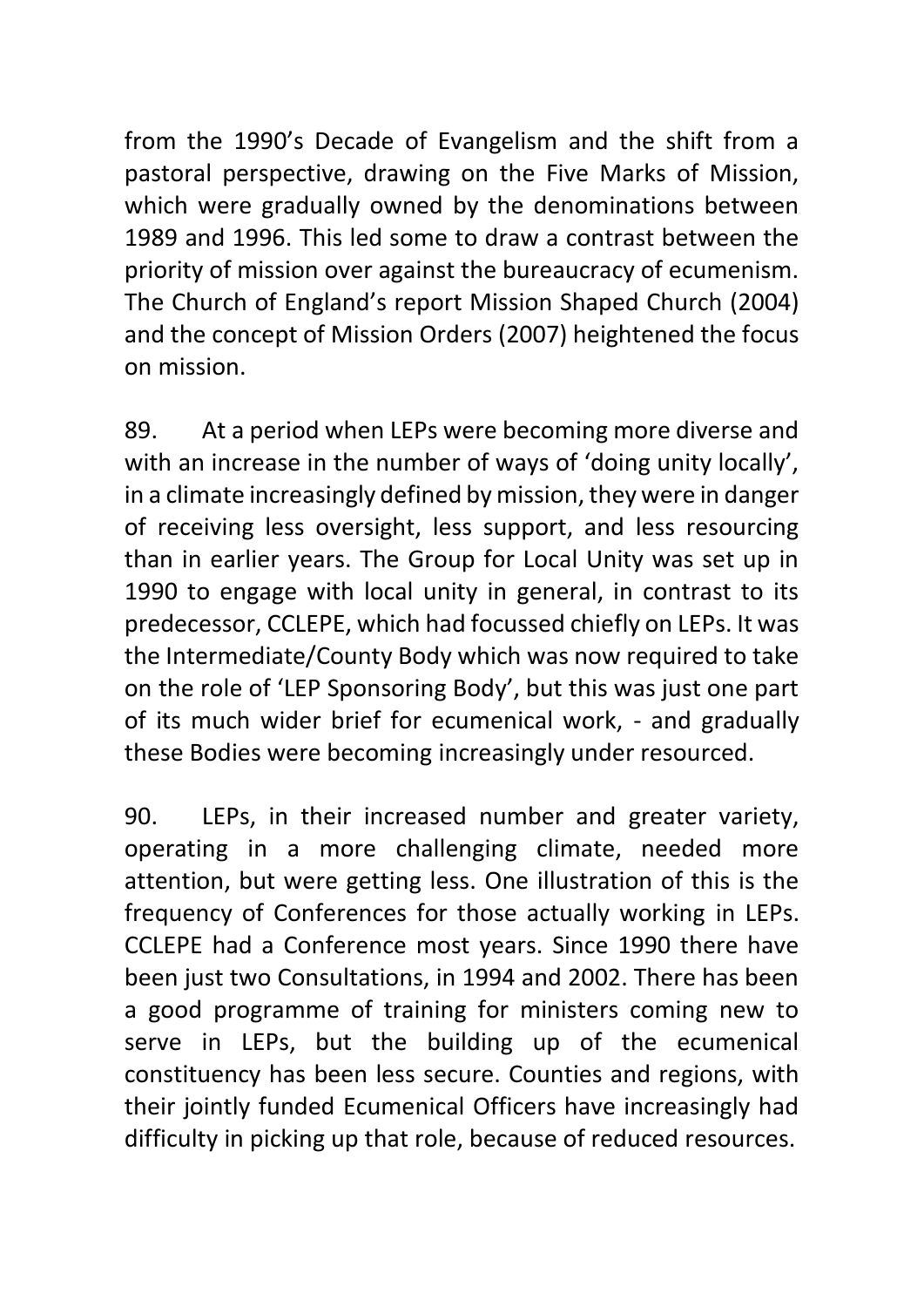91. At the same time, financial pressures and internal strains have made decision making, especially in relation to ministry more denominational.

92. The irony is that alongside these pressures, the Church of England, not least in relation to the Methodist Church, but also with other long standing ecumenical partners, has been developing a wide range of tools and permissions to make possible increased ecumenical partnership locally. The tools are now in place, after the labours of nearly 50 years since the Nottingham Conference of 1964 first launched 'Areas of Ecumenical Experiment' – the challenge is to see that they are actually understood and used.

#### *Merger and Partnership*

93. This account of the origins and development of LEPs reveals a fundamental tension that lies behind two main models of LEP: The merger model and the partnership model.

94. The tradition of LEPs which was established during the 60's and 70's, mainly in the areas of new post war housing, emphasised the formation of a single congregation. Some of these were the result of bringing together two or more existing congregations, forging one congregation, one church council, and often a style of worship and church life which drew from each of the traditions represented in the LEP. Others were the result of a new church plant with input and commitment by a number of participating ecumenical partners, often associated with a new building, which was also a centre for community development and service. We might call this the merger model of LEP, which is entered into by churches, which are able to have a high level of sacramental sharing. Features of this model include: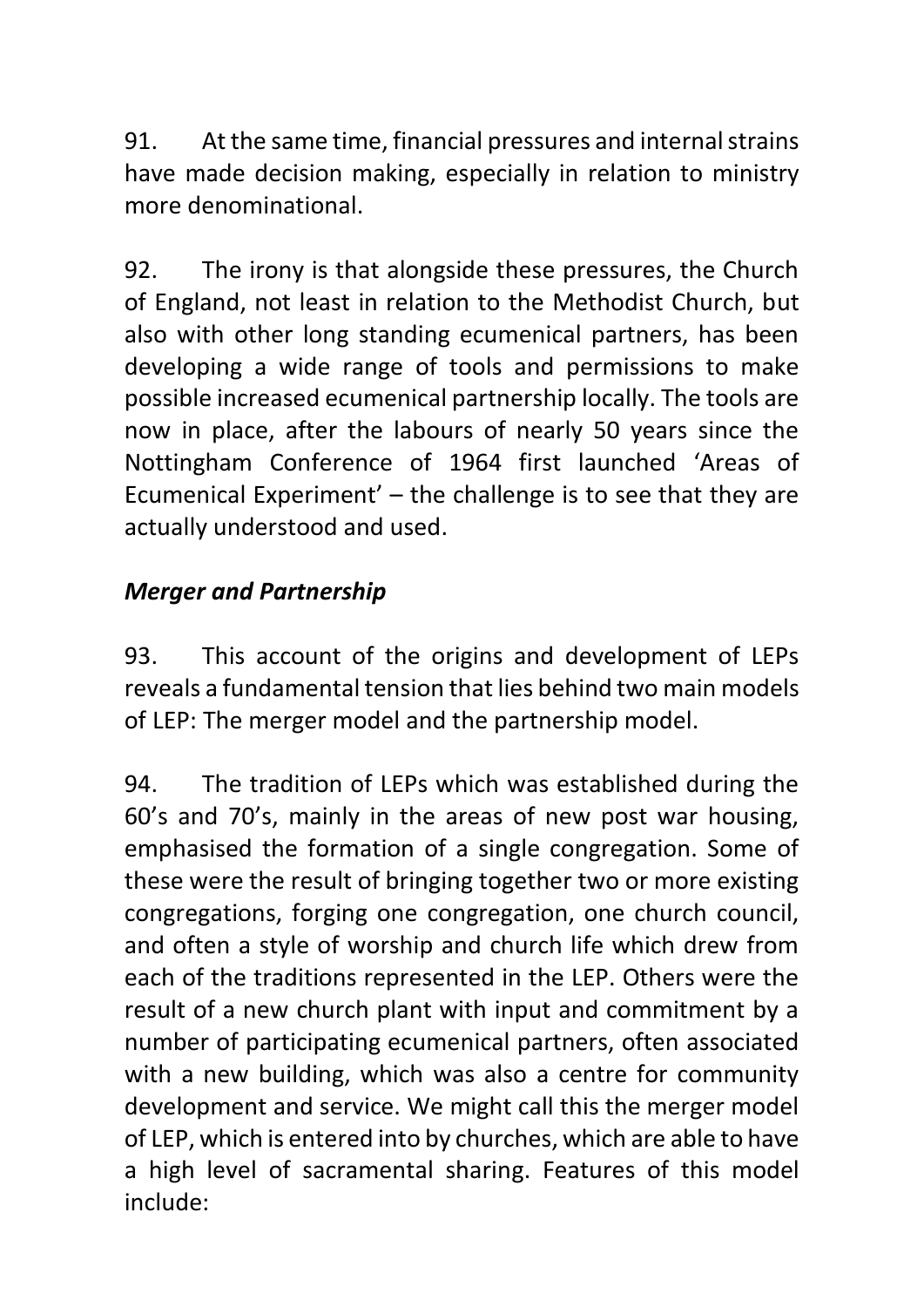- a. The LEP is based on an agreement which envisages the formation of a single congregation, as far as the rules of the participating churches allow.
- b. Forms of worship are used which may be locally devised rather than one specifically drawn up and authorised by a particular denomination: a Eucharistic Rite may be developed from a number of sources for general use regardless of the denomination of the minister. Presiding ministers will be used to a variety of rites not just those of their own denomination
- c. Members may have a stronger sense of belonging to the one congregation that to one denomination.
- d. Many members of the LEP will have a sense of multiple membership reflecting the various Churches sponsoring the LEP.
- e. Joint confirmations support this sense of multibelonging.
- f. The existence of an Ecumenical Church Council, having control over a common purse, strengthens the sense that the LEP is becoming a body in its own right.

95. This merger model was the dominant model well into the 1980's.

96. The other main tradition of Local Ecumenical Partnerships emphasises the partnership as a covenant entered into between two or more distinct congregations of participating churches, which continue to remain distinct, with their own denominational identity, governance and traditions. This model, which can be called the partnership model came into prominence during the late seventies, when the response of the Roman Catholic Church to the Ten Propositions encouraged Local Covenants as an appropriate form of LEP. The Roman Catholic Church was fully able to endorse and be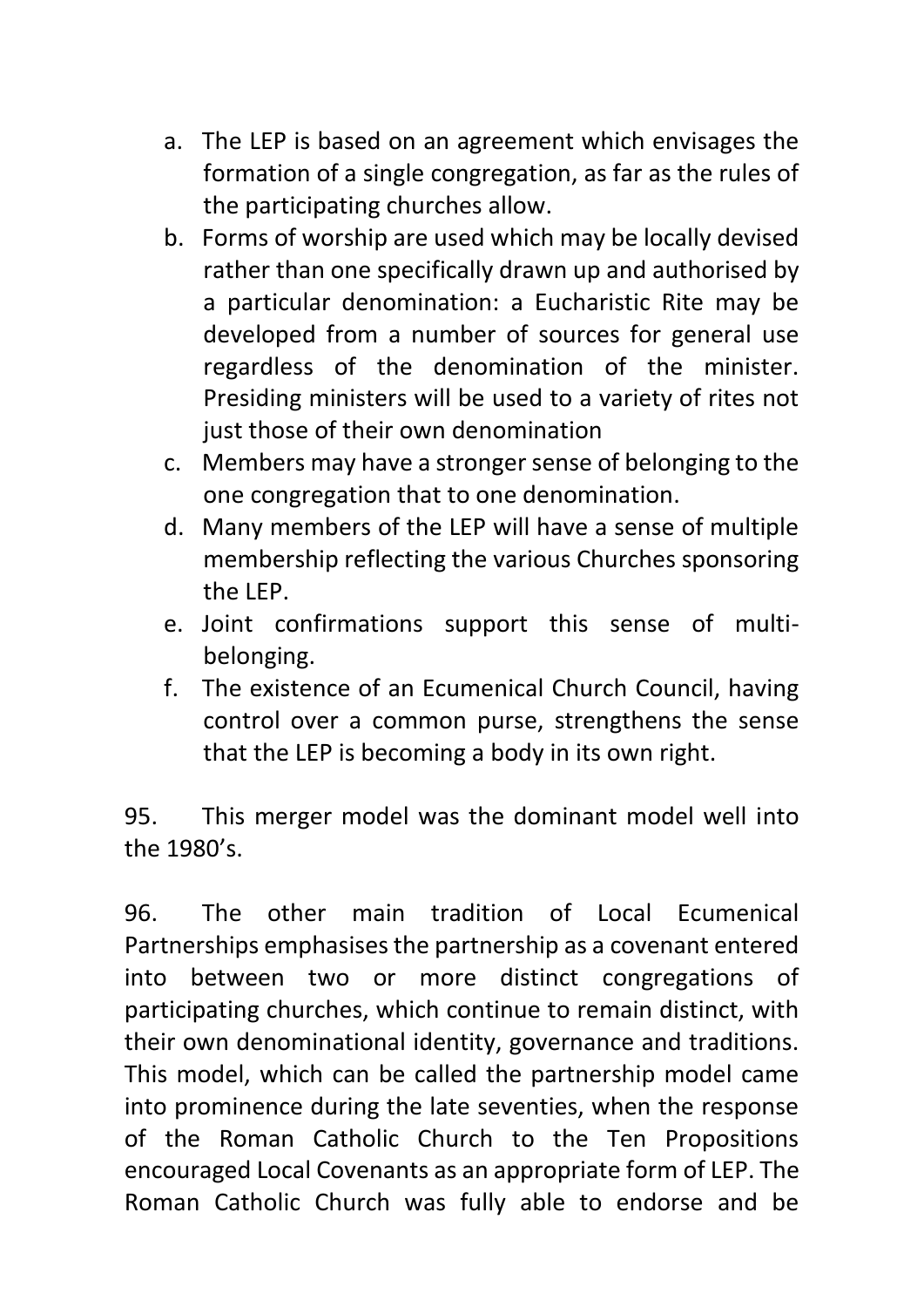committed to such local covenants, unlike the single congregation partnerships, because they did not require sacramental sharing, something not permitted in the Roman Catholic Church. The 1983 "Churches in Local Covenant" saw this model being promoted actively among all the churches.

97. The partnership model includes some of the following features:

- a. The LEP is based on a covenant between churches, committed to partnership, yet continuing as denominational bodies.
- b. The relationship between the participating churches allows for a mutual exchange of gifts and a shared sacramental life.
- c. Traditions are more readily upheld and valued.
- d. The participating churches retain their own decision making bodies.
- e. Modes of working together are developed, and adjusted in the light of experience.

98. Each of these main models has issues which need to be addressed. In the merger model, there are a number of fault lines:

- a. Relationship of the denominational bodies with the Ecumenical Church Council
- b. Issues about different understandings and approaches to church membership.
- c. Where there is a sole minister in charge, the pressure on the minister as a result of having to relate to all the denominational bodies of the participating churches.
- d. Charity registration issues arising out of the need for the LEP to be set up as a charity in its own right.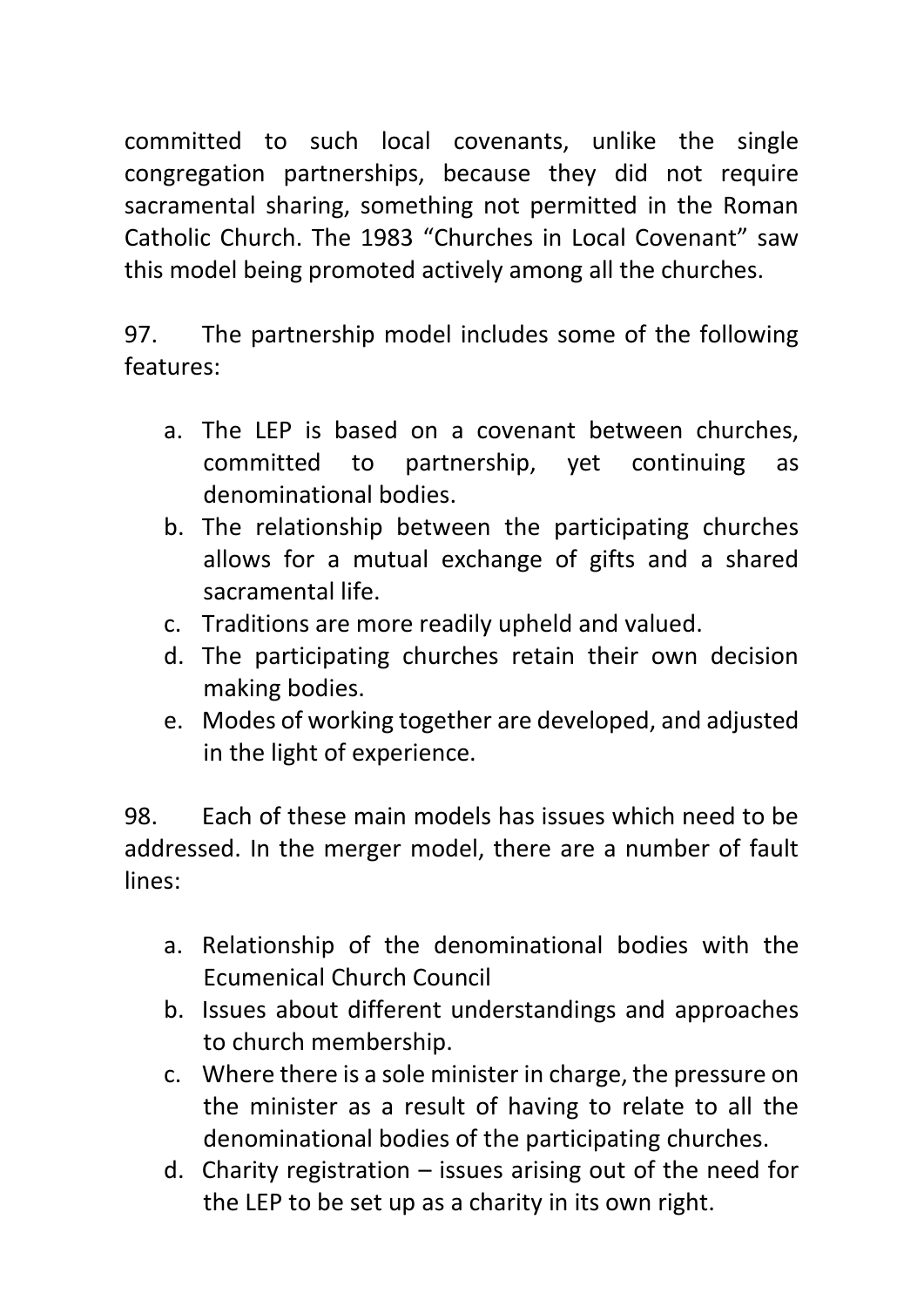99. In the partnership model the inherent weakness is that very little changes, with the risk that modes of working together remain undeveloped or become blunted by the more familiar denominational patterns and expectations. Put more sharply, the question which needs to be wrestled with is: "What does the partnership add to the life and mission of the church in this particular locality?"

#### *LEPs and National Developments*

100. One of the themes running through the story has been the interaction between local development and the national striving for a unity wider than the local.

101. It was there at the birthplace of LEPs, at the Nottingham Faith and Order Conference of 1964, building on the positive spirit of the British Council of Churches, carrying the hopes of post-war rebuilding and reconciliation, and encouraged by the hopes for Anglican – Methodist unity, with its initial report in 1963. Nottingham proposed Areas of Ecumenical Experiment, as pioneers for a wider unity by the hoped for date of 1980. The bandwagon, as yet untested, was rolling, but it was to suffer a series of setbacks. The Anglican – Methodist failures of 1969 and 1972, were however balanced by the creation of the United Reformed Church in 1972, and its initiative for 'another go' with a wider constituency of churches – the Ten Propositions. The hopes around the process encouraged LEPs to return to their pioneering spirit, but the failure of the English Churches Covenant in 1982 undermined that for a second time. LEPs thought there was a consensus for unity, in one way or another, but it didn't feel like that in 1982 – rather, that something profound had ended in that year.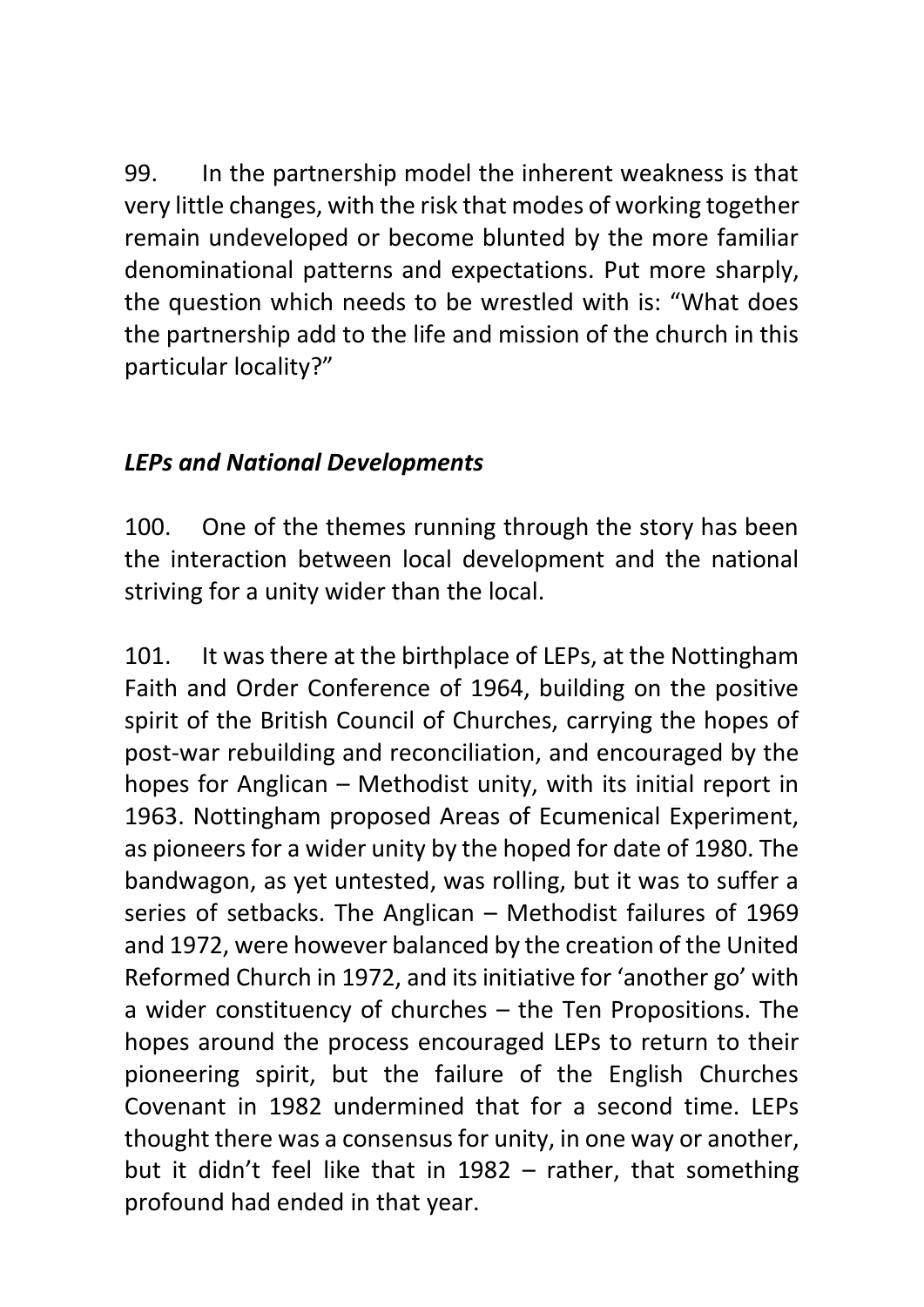102. LEPs, far from being mainly new ventures in new areas were widening in scope to include established denominational churches in covenant with each other. LEPs were emerging in their own right, as part of the church scene, not defined by being primarily pioneers of unity on the horizon. This shift is mirrored in the change of name from 'Areas of Ecumenical Experiment' (1964), to 'Local Ecumenical Project' (1973), to 'Local Ecumenical Partnership' (1995). Experiment and Project pointed to something beyond (which had failed to materialise) whilst Partnership spoke of a way of being which could continue indefinitely. The increasing number of categories of LEP indicated that LEPs in their greater variety were becoming an established way of being for Churches not expecting, with any sense of immediacy, to unite.

103. Single Congregation LEPs with new buildings in new areas were likely to feel most adrift, pioneers who had become something of an embarrassment to their sponsoring Churches, but still a sign of unity to those willing to be encouraged. Congregations in Covenanted Partnerships adjusted to the reduced expectations, and were able to grow in the changed climate. Local churches could make local commitments despite disappointments nationally. The Ecumenical Canons taking shape between 1982 and 1989 provided a framework for this scenario.

104. But still LEPs kept on knocking at the national door – at two specific moments.

105. Firstly, they contributed to the Inter-Church Process (1984 – 1990) which in 1990 replaced the British Council of Churches with new ecumenical instruments, including Churches Together in England. The national instruments were intended to be sharper, something short of a national scheme but aiming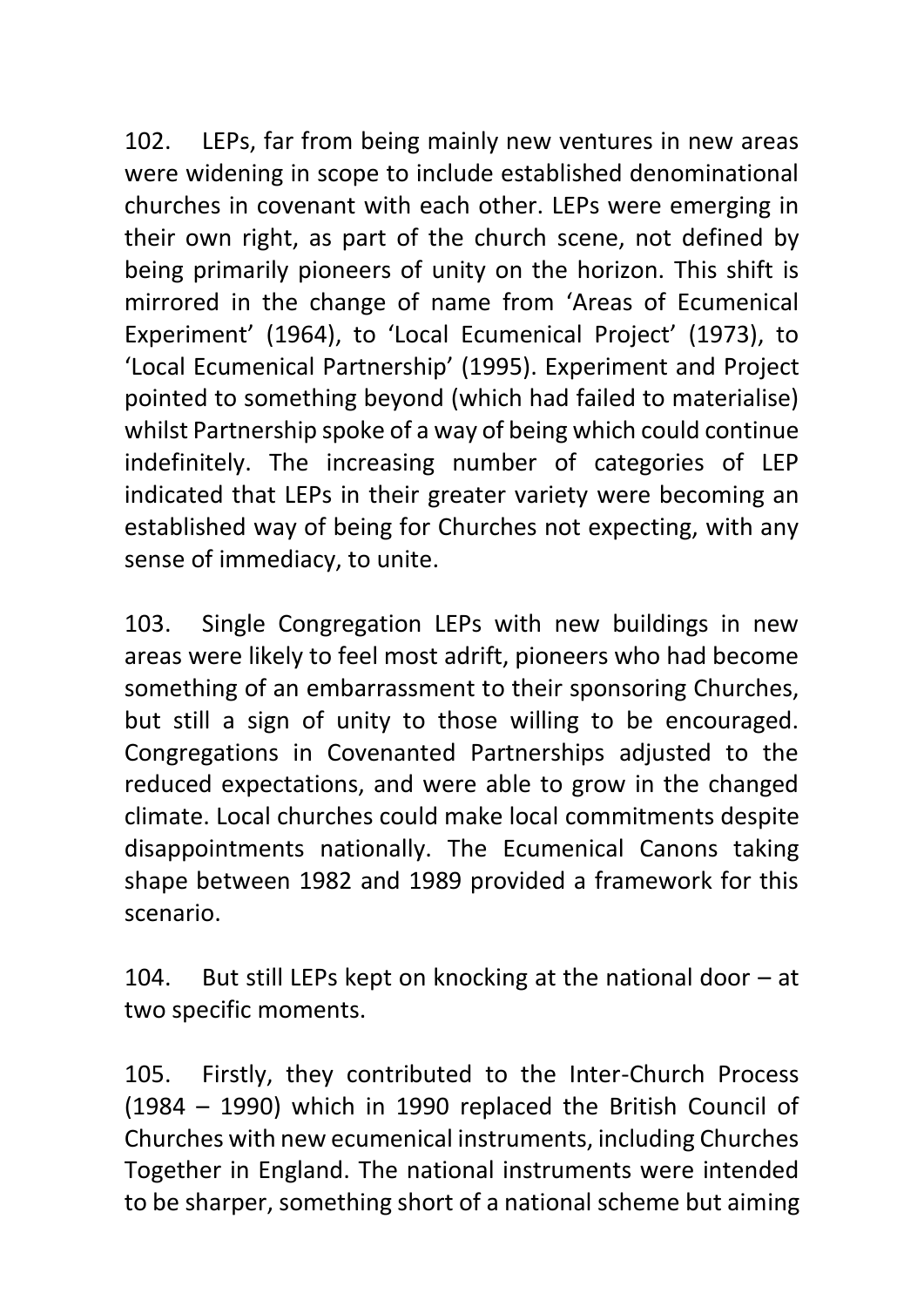to provide a more committed environment for unity. LEPs were now able to relate to a national body, but this was about 'ways of being Churches together', rather than what was envisaged by earlier schemes.

106. The second national development was the Anglican-Methodist Covenant (1994-2002). This provides a second national reference point for LEPs, and on the basis of this national agreement, it has been possible to develop the application of the Ecumenical Canons in support of local Anglican-Methodist partnership. For Anglicans and Methodists the much looked for gearing between local and national is in place.

107. The pioneers of Areas of Ecumenical Experiment and the stalwarts of Single Congregation LEPs are nonetheless entitled to say that this is a modest outcome to the vision that initially motivated local ecumenism. They can very properly ask the Churches: What is the next step for unity, to which LEPs will seek to contribute?

## **Three Challenges**

108. Local ecumenism, with the particular contribution of Local Ecumenical Partnerships, faces three major challenges in our new century.

109. The first challenge is the need to reposition local ecumenism within the mission focus that has emerged in the churches especially in the last ten years. The Church of England report, *'Mission Shaped Church'*, while affirming the necessity of churches working together, was critical of the ecumenical structures which have developed over the years as too rigid and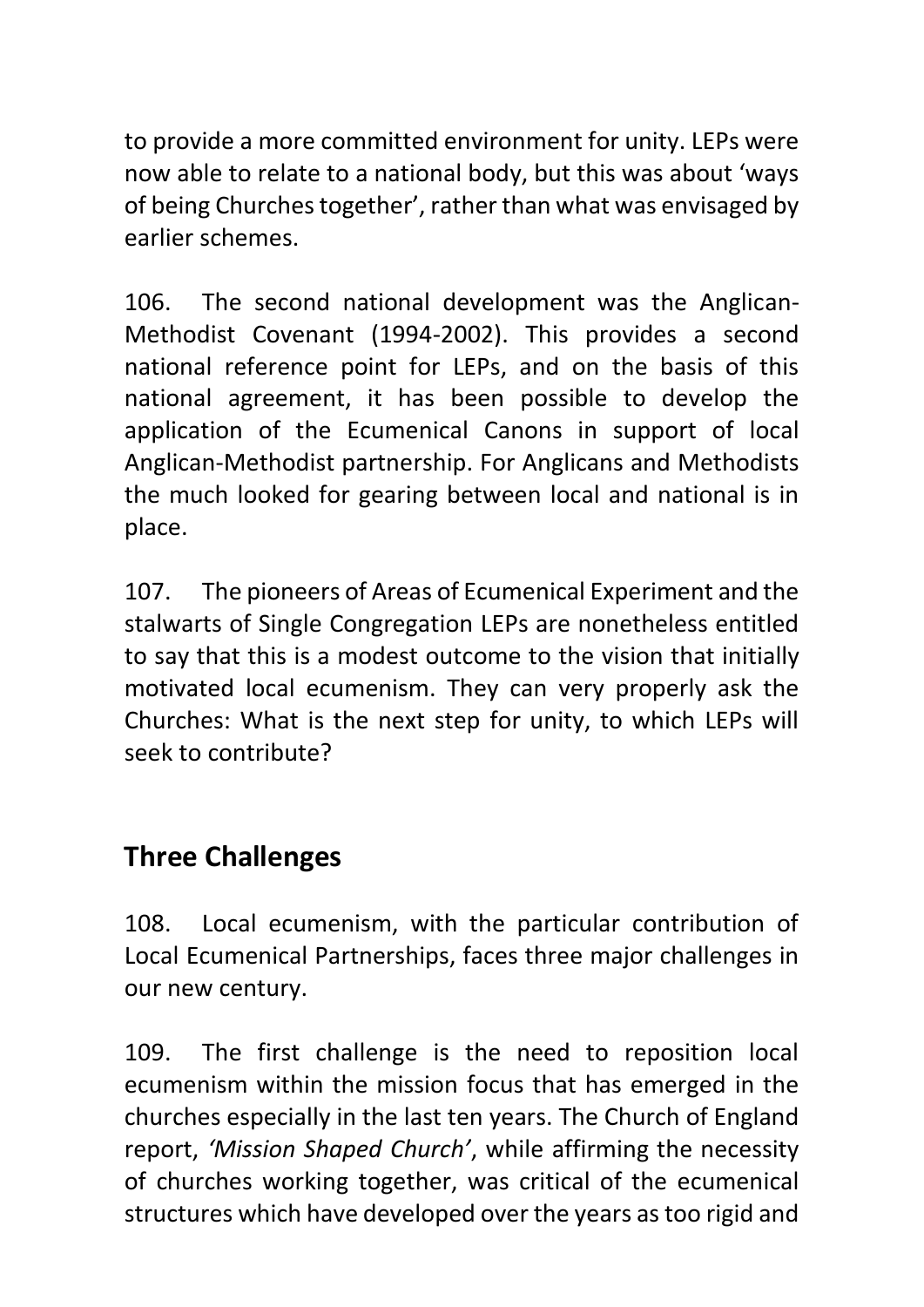complex for the needs of mission. The relationship between unity and mission needs to be recast and renewed in order to harness the synergy of unity in mission, which was integral to the early local ecumenical initiatives.

110. The second challenge is then to develop a renewed vision for local ecumenism, to which the churches nationally can be actively committed, and which aims to liberate ecumenical structures so that they can be flexible and creative, but still have the potential to deliver shared ministry and mission. Theological training needs to engage with this challenge, equipping ordinands and clergy for the changing ecumenical task. Queen's College, Birmingham (now part of the Queen's Foundation for Ecumenical Theological Education), the Cambridge Federation and the Regional Training Partnerships have experience to share from the ups and downs of ecumenical relating. There is need for a developmental framework for local ecumenism, which is permissive, supportive and accountable, and which encourages the full range of potential ecumenical partnerships, both formal and informal. New models of ecumenical engagement at local level are already emerging and include a broader spectrum of churches than have traditionally been involved in local ecumenical initiatives. One of the key changes in the character of the Church in the UK in recent years has been the increase in diversity of Christian life and witness. Many of the new churches are now engaged in informal local networks, and bring a new energy and different emphasis to joint activity. These churches, however, do not always relate well to traditional ecumenical structures.

111. The third challenge is for the Faith and Order issues which currently engage the churches at national level to connect with local ecumenism. The issue of the interchangeability of ministry continues to be central in the relations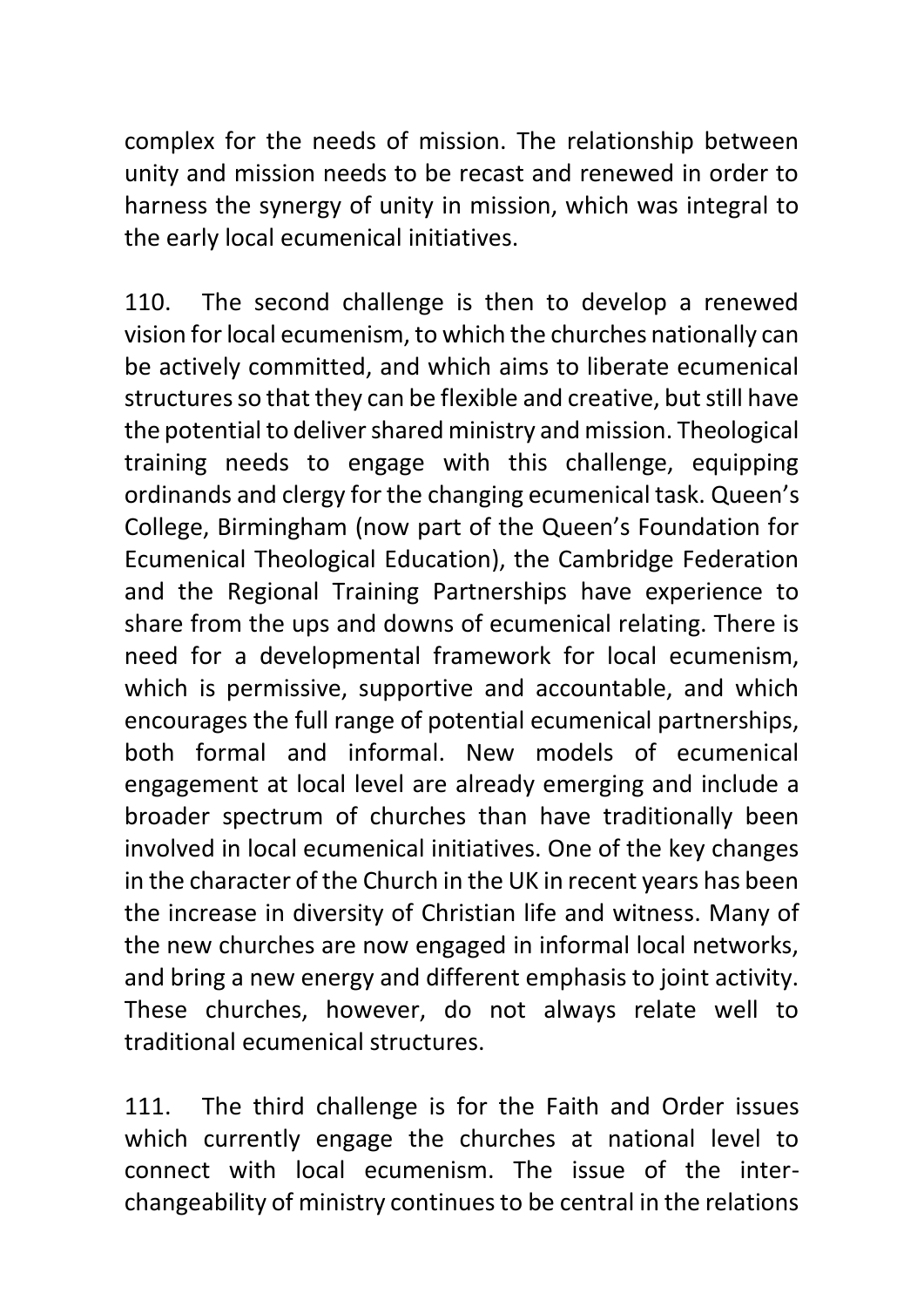between the well established ecumenical partners, and the ecclesiological issues raised by fresh expressions have practical ecumenical implications at ground level. Above all, there is a lot of work to be done on developing a practical ecclesiological missiology which draws on the experience of unity in mission and which can help to equip the churches to work together in facing some of the major challenges of mission of the day.

## *And finally*

112. Our account of the origins and development of Local Ecumenical Partnerships has aimed to show that local ecumenism is always developing and adapting as new challenges and contexts emerge. This was no less the case in the past than it is now. In rising to the current challenges the experience of the past is instructive and inspiring. That is why we have wanted to bring together its story with all the varied elements in a way which we hope is accessible. Honouring, knowing and understanding the story is important. It is the necessary preliminary to something equally important and urgent – appraising and recasting the experience and insights gained by so many people, laity and clergy, as a result of the pioneering decision made by the 1964 Nottingham Conference to establish those first "Areas of Ecumenical Experiment".

*The Right Revd David Hawtin The Revd Dr Roger Paul 18 October 2011*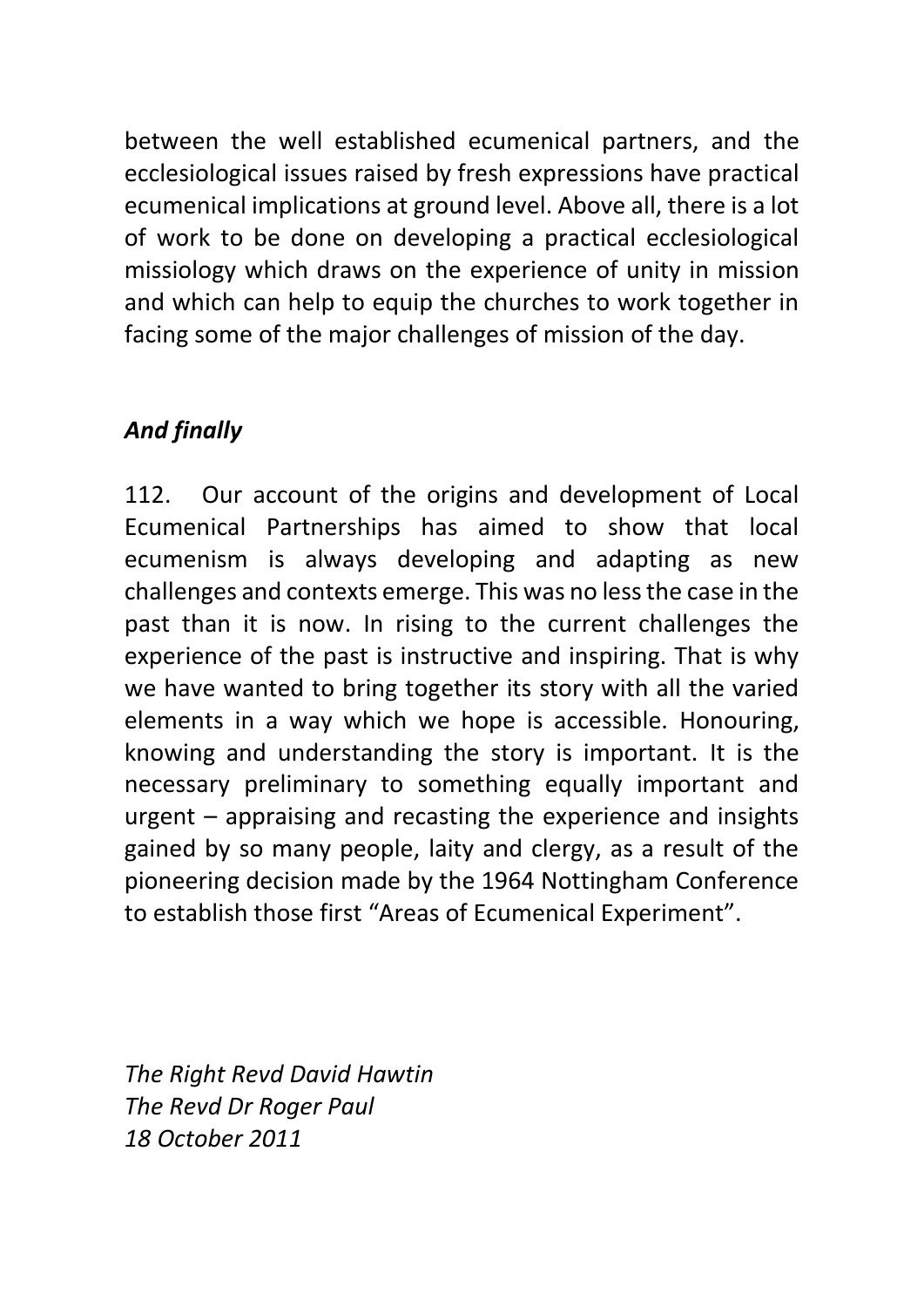# **Endnotes**

*Note: The links provided below were all checked on 12 June 2020.*

- <sup>i</sup> Alan Dawkins, with notes by Colin Davey, *The Story of the BCC – follow the Pilgrim Road*, (CTBI, 1990). The text is available at: <https://ctbi.org.uk/history-british-council-churches/>
- ii *Local Council of Churches Today*, (London: BCC 1971)
- iii *Unity Begins at Home, (London: SCM Press 1964), p.79*
- iv Wakefield, G and Perry, M. *Anglican Methodist Unity – A Short Guide*  (London: SPCK, 1968). A summary of the full report 1968.
- <sup>v</sup> *Under the Same Roof: Guidelines to the Sharing of Church Buildings Act 1969*, (London: HMSO, 1978), revised edition (London: CTBI, 1994). Available at:<https://ctbi.org.uk/books/under-the-same-roof-pdf/> (Also see unverified updated text: [https://www.cte.org.uk/Articles/166606/Home/Resources/Local\\_Ecum](https://www.cte.org.uk/Articles/166606/Home/Resources/Local_Ecumenical_Partnerships/Different_types_of/Sharing_Church_Buildings/Under_the_Same.aspx) [enical\\_Partnerships/Different\\_types\\_of/Sharing\\_Church\\_Buildings/Und](https://www.cte.org.uk/Articles/166606/Home/Resources/Local_Ecumenical_Partnerships/Different_types_of/Sharing_Church_Buildings/Under_the_Same.aspx) [er\\_the\\_Same.aspx](https://www.cte.org.uk/Articles/166606/Home/Resources/Local_Ecumenical_Partnerships/Different_types_of/Sharing_Church_Buildings/Under_the_Same.aspx)
- *vi* CCLEPE*, Guidelines for Local Ecumenical Projects*, (London: BCC, 1975)
- vii The Five agreements are: The Fetter Lane Agreement with Moravian Church in Great Britain (1995), the Anglican - Methodist Covenant (2003), the Meissen Agreement with the Evangelical Church in Germany(1991), the Reuilly Agreement with French Protestant Churches (2001), and the Porvoo Agreement between the Anglican Churches of Great Britain and Ireland and the Nordic/Baltic Lutheran Churches(1996) The latter, although being unique among the five in opening up the benefits of intercommunion and mutual recognition of ministries between the Anglican Churches of Great Britain and Ireland with the Baltic and Nordic Lutheran churches, still has some differences to resolve before this mutual recognition is complete.
- viii There were 73 new LEPs established between 1991 and 1995 and 96 between 1996 and 2001. There were a total of 860 LEPs in 2001, 871 in 2005 and 900 in 2010.
- $i^x$  For the text, go to: [http://www.vatican.va/archive/hist\\_councils/ii\\_vatican\\_council/docum](http://www.vatican.va/archive/hist_councils/ii_vatican_council/documents/vat-ii_decree_19641121_unitatis-redintegratio_en.html) [ents/vat-ii\\_decree\\_19641121\\_unitatis-redintegratio\\_en.html](http://www.vatican.va/archive/hist_councils/ii_vatican_council/documents/vat-ii_decree_19641121_unitatis-redintegratio_en.html)